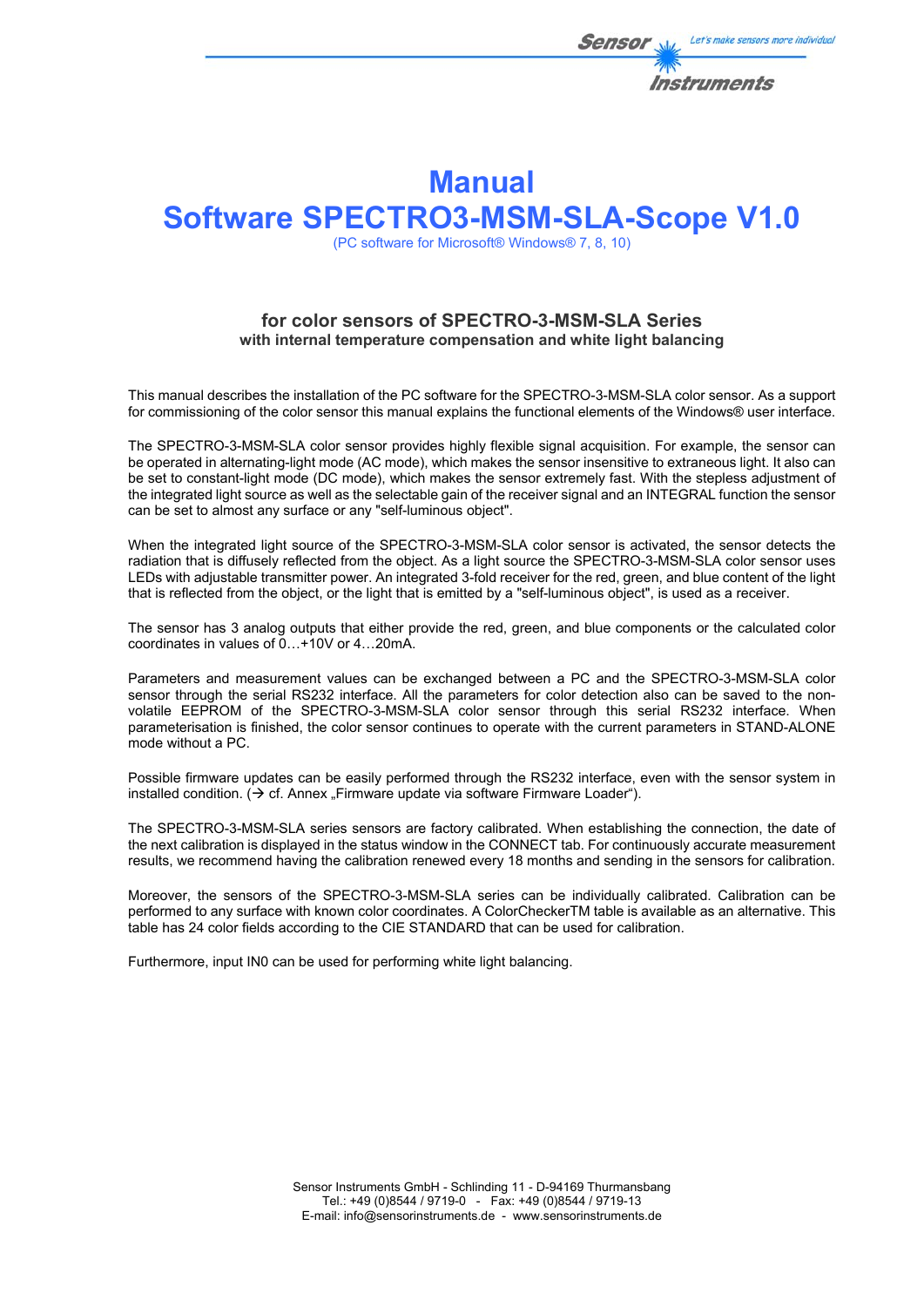

#### **Contents**  $\mathbf 0$

|                |                       |                                                                           | Page |
|----------------|-----------------------|---------------------------------------------------------------------------|------|
| 1.             |                       |                                                                           |      |
| 2.             |                       |                                                                           |      |
|                | 2.1                   |                                                                           |      |
|                | 2.2                   | Tab PARA1, button SEND, GET, GO, STOP (parameterization, data exchange) 7 |      |
|                | 2.3                   |                                                                           |      |
|                | 2.4                   |                                                                           |      |
|                | 2.5<br>2.5.1<br>2.5.2 |                                                                           |      |
|                | 2.6                   |                                                                           |      |
|                | 2.7                   |                                                                           |      |
| 3.             |                       |                                                                           |      |
| $\mathbf{4}$ . |                       |                                                                           |      |
| 5.             |                       |                                                                           |      |
| А.             |                       |                                                                           |      |

| <b>Shortcuts:</b> |                 |
|-------------------|-----------------|
| <b>SEND</b>       | F9              |
| GFT               | F10             |
| GO                | F11             |
| <b>STOP</b>       | F <sub>12</sub> |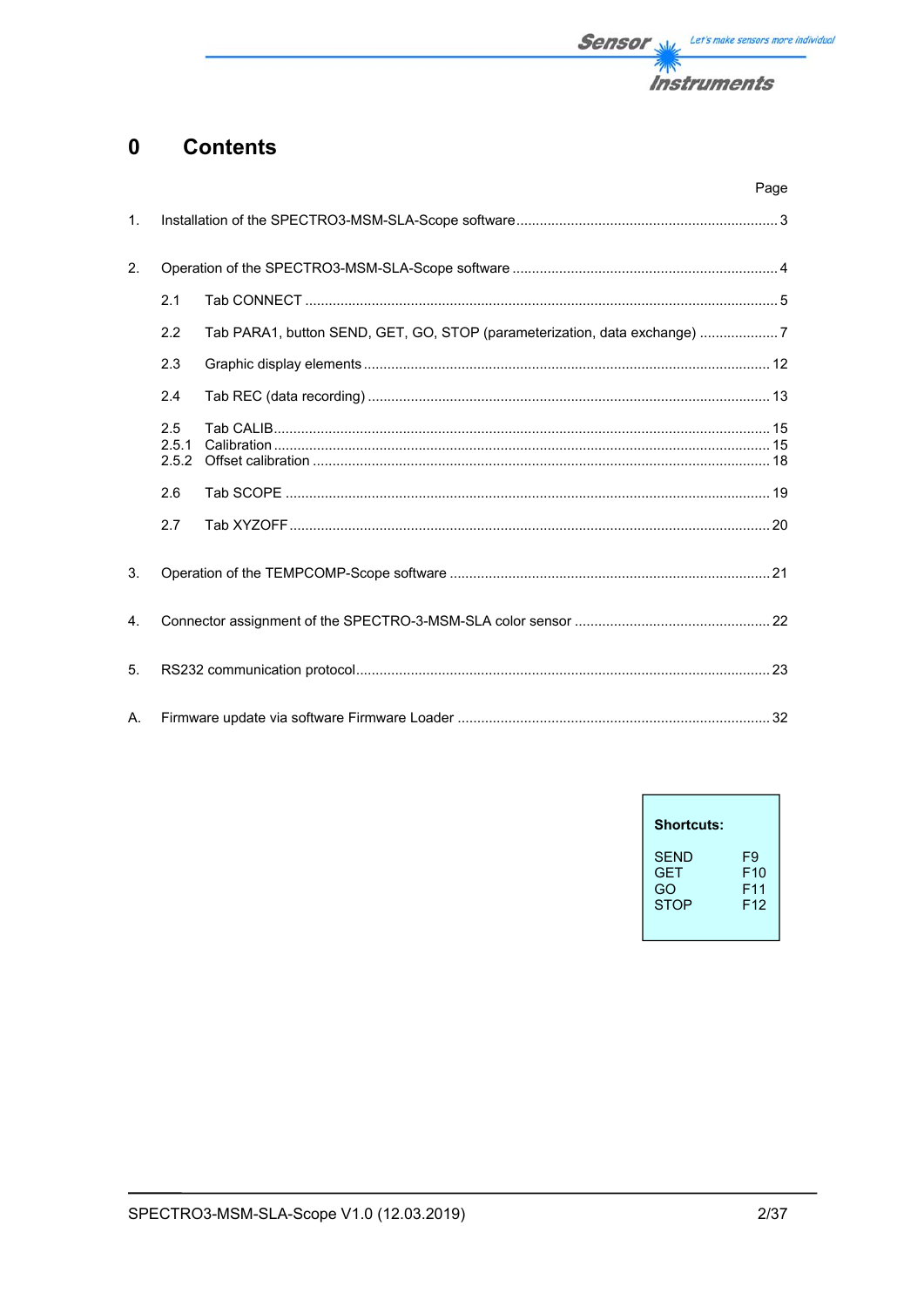

# **1. Installation of the SPECTRO3-MSM-SLA-Scope software**

The following requirements must be fulfilled for successful installation of the software:

- Microsoft® Windows® 7, 8, 10
- IBM PC AT or compatible
- VGA graphics

 $\mathsf{r}$ 

- Microsoft-compatible mouse
- Serial RS232 interface at the PC or USB slot or RJ45 connector
- Cable *cab-las4/PC* for the RS232 interface or *cab-4/USB* USB converter or *cab-4/ETH* Ethernet converter

Please install the software as described below:

| $\mathbf{1}$ . | The software can be installed directly from the installation DVD. To install the software, start the<br>SETUP program in the SOFTWARE folder of the DVD.                                                                                                                                         |
|----------------|--------------------------------------------------------------------------------------------------------------------------------------------------------------------------------------------------------------------------------------------------------------------------------------------------|
| 2.             | The installation program displays a dialog and suggests to install the software in the<br>C:\"FILENAME" directory on the hard disk.<br>You may accept this suggestion with OK or [ENTER], or you may change the path as desired.<br>Installation is then performed automatically.                |
| 3.             | During the installation process a new program group for the software is created in the Windows<br>Program Manager. In the program group an icon for starting the software is created automatically.<br>When installation is successfully completed the installation program displays "Setup OK". |
| 4.             | After successful installation the software can be started with a left mouse button double-click on<br>the icon.                                                                                                                                                                                  |

Windows™ is a registered trademark of Microsoft Corp. VGA<sup>™</sup> is a trademark of International Business Machines Corp.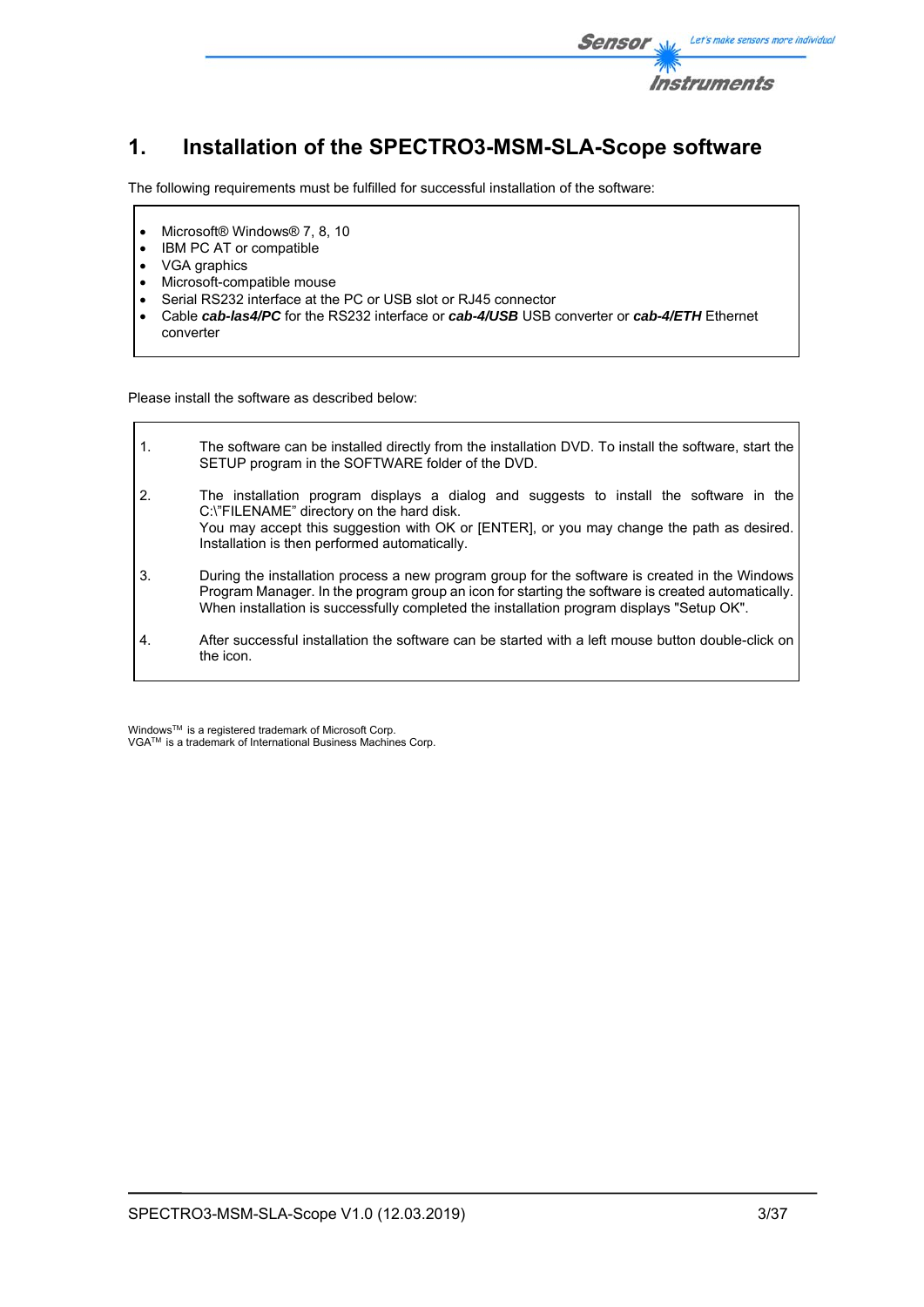

## **2. Operation of the SPECTRO3-MSM-SLA-Scope software**

### **Please read this chapter first before you start to adjust and parameterise the SPECTRO-3-MSM-SLA color sensor.**

When the SPECTRO3-MSM-SLA-Scope software is started, the following window appears on the Windows interface:

| <b>SPECTRO3 MSM SLA Scope V1.0</b>                                                                            |                                |                                           | $\Box$ o $\times$   |
|---------------------------------------------------------------------------------------------------------------|--------------------------------|-------------------------------------------|---------------------|
|                                                                                                               | SPECTRO3 MSM SLA Scope V1.0    |                                           |                     |
| PARA1<br>CALIB<br>SCOPE<br><b>REC</b><br><b>CONNECT</b><br>$a^*$                                              | XYZ C SPACE                    | $0$ $Y$<br>$\mathsf{x}$<br>0 <sup>1</sup> | Z<br>$\overline{0}$ |
| 0.00<br>$\blacktriangledown$<br><b>C SPACE</b><br>$L^*$ a* $b^*$<br><b>CALIB</b><br><b>FCAL</b><br>▼<br>$b^*$ | 80.00                          | $a^*$                                     |                     |
| 0.00<br><b>SET DP</b><br>POWER MODE<br><b>SINGLE</b><br>▼                                                     | 40.00                          |                                           |                     |
| $\mathsf{L}^\star$<br>0.00<br>500<br>POWER (pm)                                                               | $0.00 -$                       |                                           |                     |
| րուսզառողանորուսզուող<br><b>TEMP</b><br>600<br>800<br>200<br>400<br>1000<br>$\Omega$                          | $-40.00$<br>$\mathbf{0}$       |                                           |                     |
| <b>INTEGRAL</b><br>AMP7<br><b>GAIN</b><br>$\vert \nabla \vert$<br>$\vert$                                     | $-80.00 -$<br>80.00            | $b*$                                      |                     |
| LED MODE<br>AC<br>$\blacktriangledown$<br><b>AVERAGE</b><br>1<br>▼                                            | 40.00                          |                                           |                     |
| $\blacktriangledown$<br>ANALOG OUTMODE<br>XYZ                                                                 | $0.00 -$                       |                                           |                     |
| $\blacktriangledown$<br>U(010V)<br>ANA OUT SIGNAL                                                             | $-40.00$                       |                                           |                     |
| $\overline{\nabla}$<br><b>ANA OUT</b><br><b>CONT</b><br>$\overline{\phantom{a}}$<br><b>ZOOM</b><br>x1         | $-80.00-$<br>100.00            |                                           |                     |
|                                                                                                               | $71.00 -$                      | L*                                        |                     |
|                                                                                                               | 42.00                          |                                           |                     |
|                                                                                                               | $13.00 -$                      |                                           |                     |
| $F_{RAM}$                                                                                                     | $-16.00-$<br>$\mathbf{0}$      | 100                                       |                     |
| <b>SEND</b><br>GO<br>EE<br><b>STOP</b><br><b>GET</b><br>$\Gamma$ FILE                                         | 3<br><b>COMMUNICATION PORT</b> | SPECTRO3 MSM SLAV1.0 05/Mar/2019          |                     |

The window size and position will be the same as when the software was last closed. A double-click with the right mouse button e.g. under the minimise symbol places the window centrally in its original size.

If a connection is not established automatically, e.g. if no sensor is connected, the software can be run in OFFLINE mode. In offline mode it only is possible to exchange parameters with a file on a storage medium, which often is helpful for the purpose of analysing parameter files.

If a sensor is connected and a connection still cannot be established, either the SCOPE version (program at the PC) and the firmware version (program in the sensor) do not match, or the interface to the sensor must be correctly configured.

If different Scope and firmware versions should be the problem, please get the Scope version that matches the firmware from your supplier.

The interface configuration is described in the CONNECT tab chapter.

**Pressing the right mouse button on an individual element will call up a short help text.** 

**Due to a better overview, parameters that are not required, displays, graphs, etc., are greyed out or invisible depending on the parameterization.**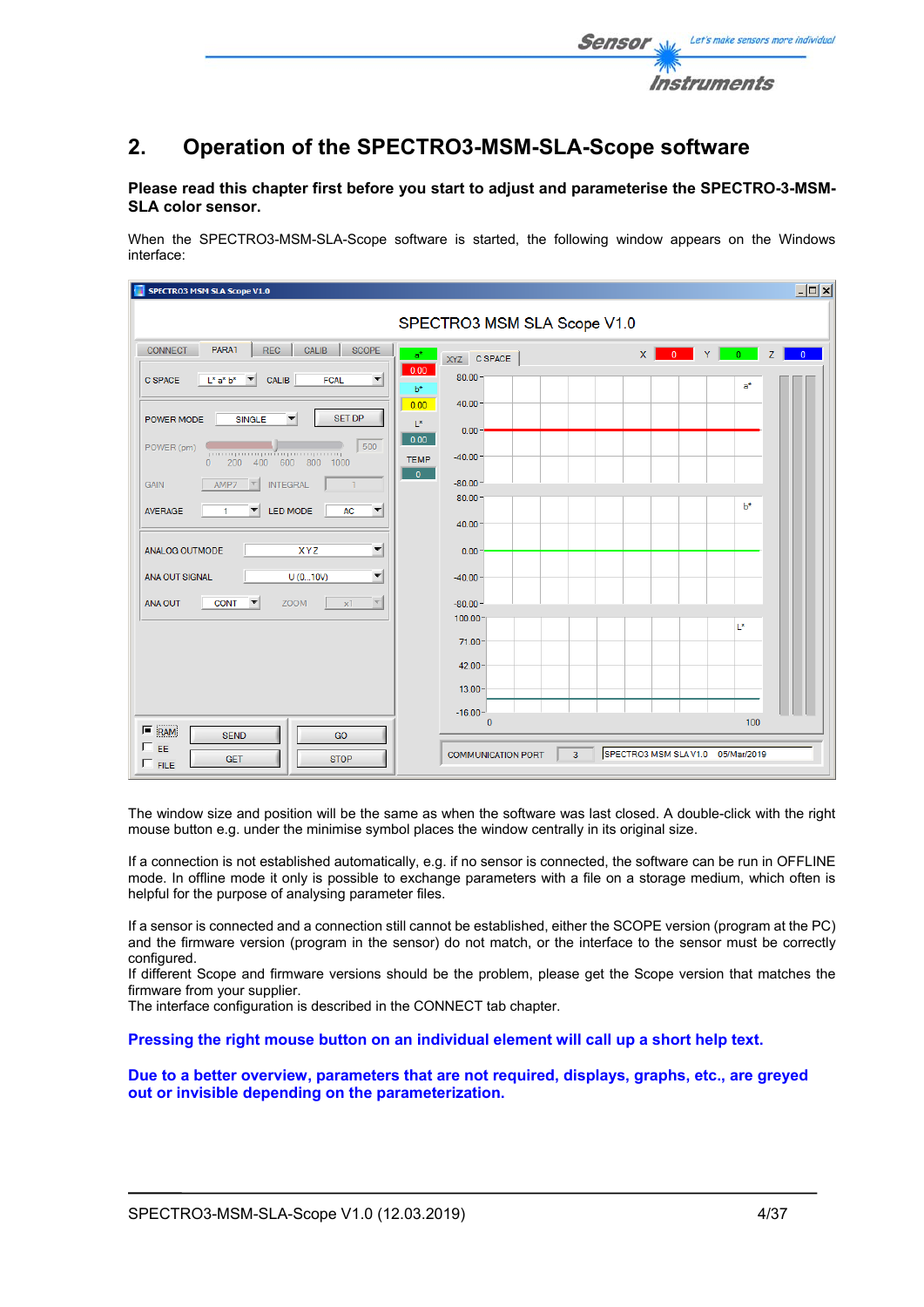

# **2.1 Tab CONNECT**

| <b>CONNECT</b>                                                                                                                                                            |                                                              |
|---------------------------------------------------------------------------------------------------------------------------------------------------------------------------|--------------------------------------------------------------|
| COMMUNICATION PROTOCOL                                                                                                                                                    | <b>RS232</b>                                                 |
| SELECT COM PORT [1256]                                                                                                                                                    | I DI ‡I<br>1                                                 |
| <b>SELECT BAUDRATE</b>                                                                                                                                                    | 115200                                                       |
| <b>TRY TO CONNECT</b>                                                                                                                                                     | <b>DISCONNECT</b>                                            |
| Try to connect!<br><b>Firmware Version</b><br>Sensor: Type<br>Serial number: xxx<br>Next calibraton: xxx<br><b>ACCEPT</b><br>CHANGE<br><b>SETTINGS</b><br><b>BAUDRATE</b> | ph.<br>$\mathcal{R}_-$<br><b>GEN. HW</b><br><b>INFO FILE</b> |
| <b>PANEL ID</b>                                                                                                                                                           |                                                              |
| LANGUAGE                                                                                                                                                                  | <b>FNGLISH</b>                                               |
| COMMUNICATION PROTOCOL<br>IP ADRESS (xxxxxxxxxxxxx) OR HOST NAME<br>192 168 2 153                                                                                         | $  $ TCP/IP                                                  |
|                                                                                                                                                                           |                                                              |
| PORT NUMBER (Default 5000)                                                                                                                                                | 5000                                                         |

### **CONNECT:**

Pressing the **CONNECT** tab opens a window for selecting and configuring the interface.

The **COMMUNICATION PROTOCOL** function field is used for selecting either an **RS232** or a **TCP/IP** protocol.

If **RS232** is selected, a port from 1 to 256 can be selected with **SELECT COM PORT**, depending on which port the sensor is connected to. The sensor operates with a set baudrate that can be modified with **CHANGE BAUDRATE** (see below). The sensor and the user interface both must operate with the same baudrate. At the user interface the baudrate is set with **SELECT BAUDRATE**. If after starting the software should not automatically establish a connection, the correct baudrate can be found with **SELECT BAUDRATE**.

If an converter is used, the **COM PORT** number can be determined by way of the hardware manager in the system control panel.

A click on the magnifier symbol opens a list with all the possible COM ports in the display.

An RS232 to Ethernet converter **(cab-4/ETH)** is needed if the sensor should communicate through a local network. With this converter a connection to the sensor can be established using the **TCP/IP** protocol.

Parameterisation of the **cab-4/ETH** converter (assigning of IP address, baudrate setting, ...) can be done with the **SensorFinder software** that is available free of charge on the internet.

In order to establish a connection to the converter, its IP address or HOST name must be entered in the field **IP ADDRESS (xxx.xxx.xxx.xxx) OR HOST NAME**. The DROP DOWN menu (down arrow) shows the last 10 IP addresses that were used. An address from this list can be directly selected by clicking on the respective item. The DROP DOWN list is saved and is thus always available when the software is closed.

The **PORT NUMBER** for the cab-4/ETH is 5000. This port number must not be changed.

When you press the **TRY TO CONNECT** button, the software tries to establish a connection with the set parameters. The communication status is shown in the display field. If the sensor answers with its FIRMWARE ID, the set connection type can be accepted by pressing **ACCEPT SETTINGS**. You will then be returned to the **PARA** tab. If you get a **TIMEOUT** message, the software could not establish a connection to the sensor. In this case please check if the interface cable is correctly connected, if the sensor is supplied with power, and if the set parameters are correct. If a connection has been accepted by pressing **ACCEPT SETTINGS**, the software starts automatically with these settings when called the next time.

**DISCONNECT** disconnects the connection between sensor and PC. The software then switches to OFFLINE mode, where it is only possible to exchange parameters with a file on a storage medium.

Under **PANEL ID** a name can be entered that will be displayed at different points in the program window, and that will be recorded in different files (e.g. Record File) as well. With the input field **LANGUAGE** a language can be set with which the individual controls are displayed on the surface. This also applies to the help function that is actuated with the right mouse button.



**Please note: The stable function of the interface is a basic prerequisite for measured value transfer from the PC to the sensor.** 

**Due to the limited data transfer rate through the serial RS232 interface only slow changes of the raw signals at the sensor front end can be observed in the graphic output window of the PC.** 

**For maintaining maximum switching frequency at the sensor data communication with the PC must be stopped (press the STOP button).**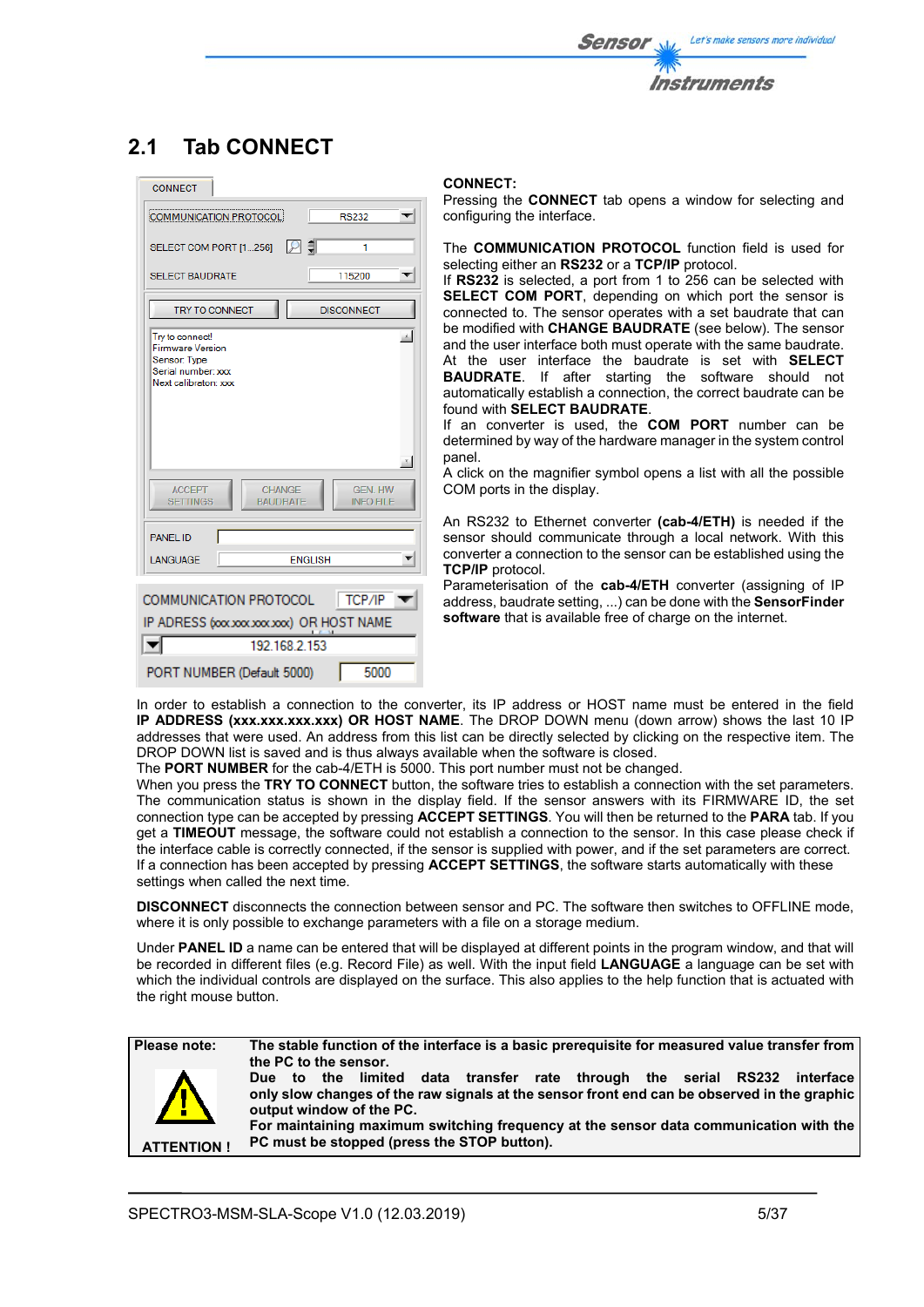

| <b>COMMUNICATION PROTOCOL</b><br><b>RS232</b>                                                              |
|------------------------------------------------------------------------------------------------------------|
| SELECT COM PORT [1256]<br>1                                                                                |
| 115200<br><b>SELECT BAUDRATE</b>                                                                           |
| <b>TRY TO CONNECT</b><br><b>DISCONNECT</b>                                                                 |
| do.<br>Try to connect!<br><b>Firmware Version</b><br>Sensor: Type<br>Serial number: xxx                    |
| <b>ACCEPT</b><br><b>CHANGE</b><br><b>GEN. HW</b><br><b>BAUDRATE</b><br><b>SETTINGS</b><br><b>INFO FILE</b> |

**SELECT BAUDRATE** 

**CHANGE BAUDRATE**  The baudrate for data transfer through the RS232 interface can be set by means of the **SELECT BAUDRATE** drop down menu and **CHANGE BAUDRATE** function field.

If the baudrate should be changed, a connection must first be established by clicking on **TRY TO CONNECT**. The **CHANGE BAUDRATE** button will then be active.

Now a new baudrate can be selected under **SELECT BAUDRATE**.

A click on **CHANGE BAUDRATE** sends the new baudrate information to the sensor.

| <b>Firmware Version</b>                                |  |
|--------------------------------------------------------|--|
| Sensor: Type                                           |  |
| Serial number: xxx                                     |  |
| Try to change baudrate!                                |  |
| Success!                                               |  |
| Try to connect!                                        |  |
| <b>Firmware Version</b>                                |  |
| Sensor: Type                                           |  |
| Serial number: xxx                                     |  |
|                                                        |  |
| ATTENTION!!! Confirm new baudrate with EEPROM and      |  |
| SEND!                                                  |  |
|                                                        |  |
| <b>ACCEPT</b><br><b>CHANGE</b><br><b>GEN. HW</b>       |  |
| <b>BAUDRATE</b><br><b>INFO FILE</b><br><b>SETTINGS</b> |  |
|                                                        |  |

19200

 $\overline{\mathbf{v}}$ 

| File has been saved!<br>ld:\Mist\HardwareInitialFile.ini |                 |                  |
|----------------------------------------------------------|-----------------|------------------|
| <b>ACCEPT</b>                                            | <b>CHANGE</b>   | <b>GEN. HW</b>   |
| <b>SETTINGS</b>                                          | <b>BAUDRATE</b> | <b>INFO FILE</b> |

When the new baudrate information has been successfully sent, the sensor operates with the new baudrate. A window will pop up, prompting you to select **EEPROM** and then to press **SEND**. After a hardware reset the new baudrate only will be used when **EEPROM** and **SEND** have been pressed.

A click on **ACCEPT SETTINGS** saves the current interface settings, which will then be automatically set when the software is restarted.

A click on the **GEN. HW INFO FILE** generates a file in which all the important sensor data are stored in encrypted form. This file can be sent to the manufacturer for diagnostic purposes.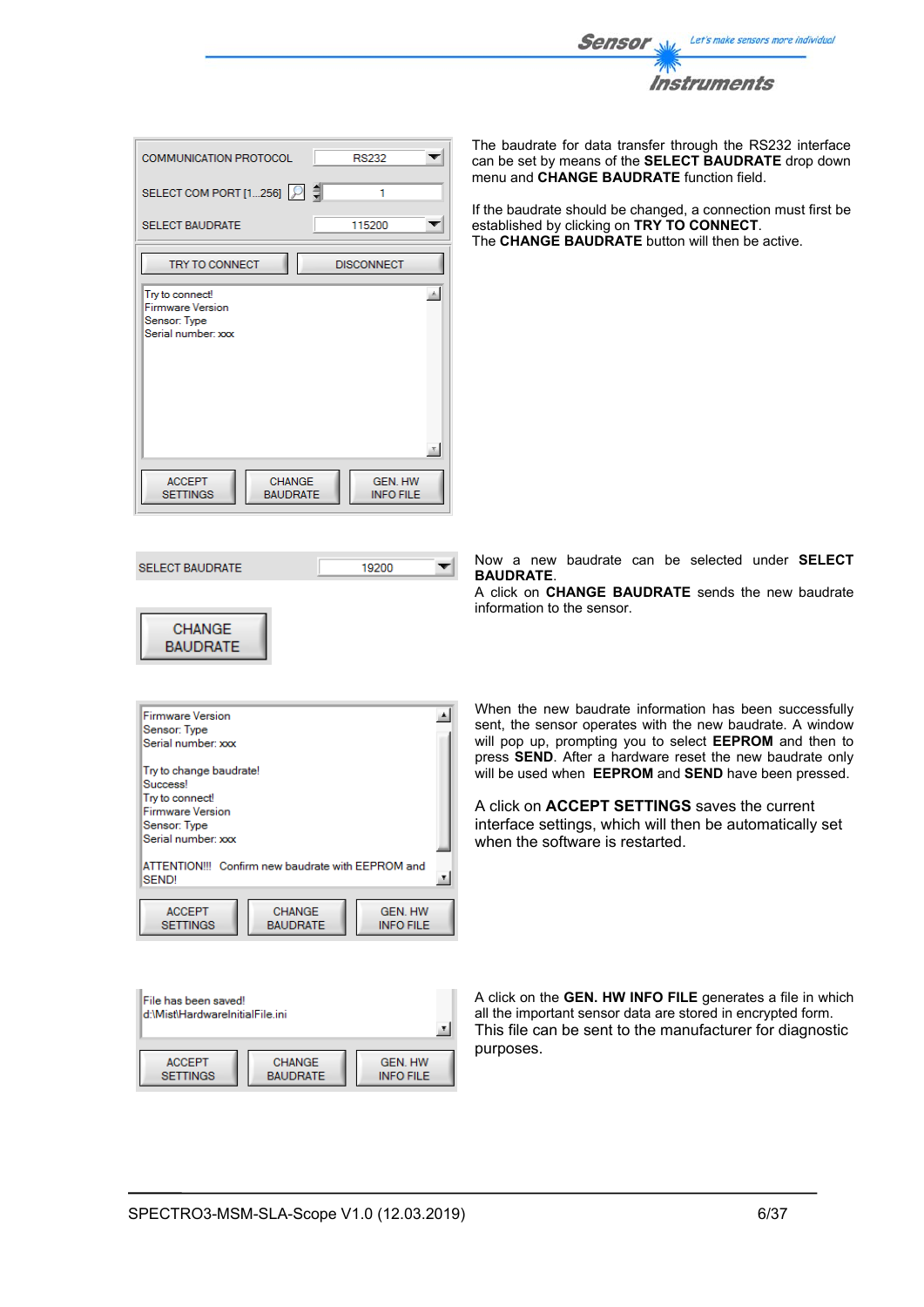

# **2.2 Tab PARA1, button SEND, GET, GO, STOP**



### **PARA1:**

Pressing the **PARA1** tab opens a window for setting the sensor parameters.

### **ATTENTION!**

**A change of the parameter function groups only becomes effective at the sensor after actuation of the SEND button in the MEM function field!** 

### **SEND [F9]:**

When the **SEND** button is clicked (or shortcut key button F9 is pressed), all the currently set parameters are transferred between PC and sensor. The target of the respective parameter transfer is determined by the selected button (**RAM, EEPROM,**  or **FILE**).

### **GET [F10]:**

The currently set values can be interrogated from the sensor by clicking on the **GET** button (or with shortcut key button F10). The source of data exchange is determined by the selected button (**RAM**, **EEPROM**, or **FILE**).

### **RAM:**

After a click on the **SEND** button the current parameters are written into the **RAM** memory of the sensor, or they are read from the **RAM** by clicking on the **GET** button, i.e. these parameters are lost when the voltage at the sensor is switched off.

### **EEPROM:**

After a click on the **SEND** button the current parameters are written into the non-volatile memory of the **EEPROM** in the sensor, or they are read from the **EEPROM** by clicking on the **GET** button, i.e. the parameters in the internal **EEPROM** are stored when the voltage at the sensor is switched off.

### **FILE:**

After pressing **SEND**, the current parameters can be written to a selectable file on the hard disk. With **GET** parameters can be read from such a file. When the **SEND** or **GET** button is pressed, a dialog box opens for selecting the desired file.

### **GO [F11]:**

A click on this button (or with shortcut key button F11) starts data transfer from the sensor to the PC through the serial RS232 interface.

**SOURCE** is used to select which signals should be shown in the displays and graphs.

### **STOP [F12]:**

A click on this button (or with shortcut key button F12) stops data transfer from the sensor to the PC through the serial RS232 interface.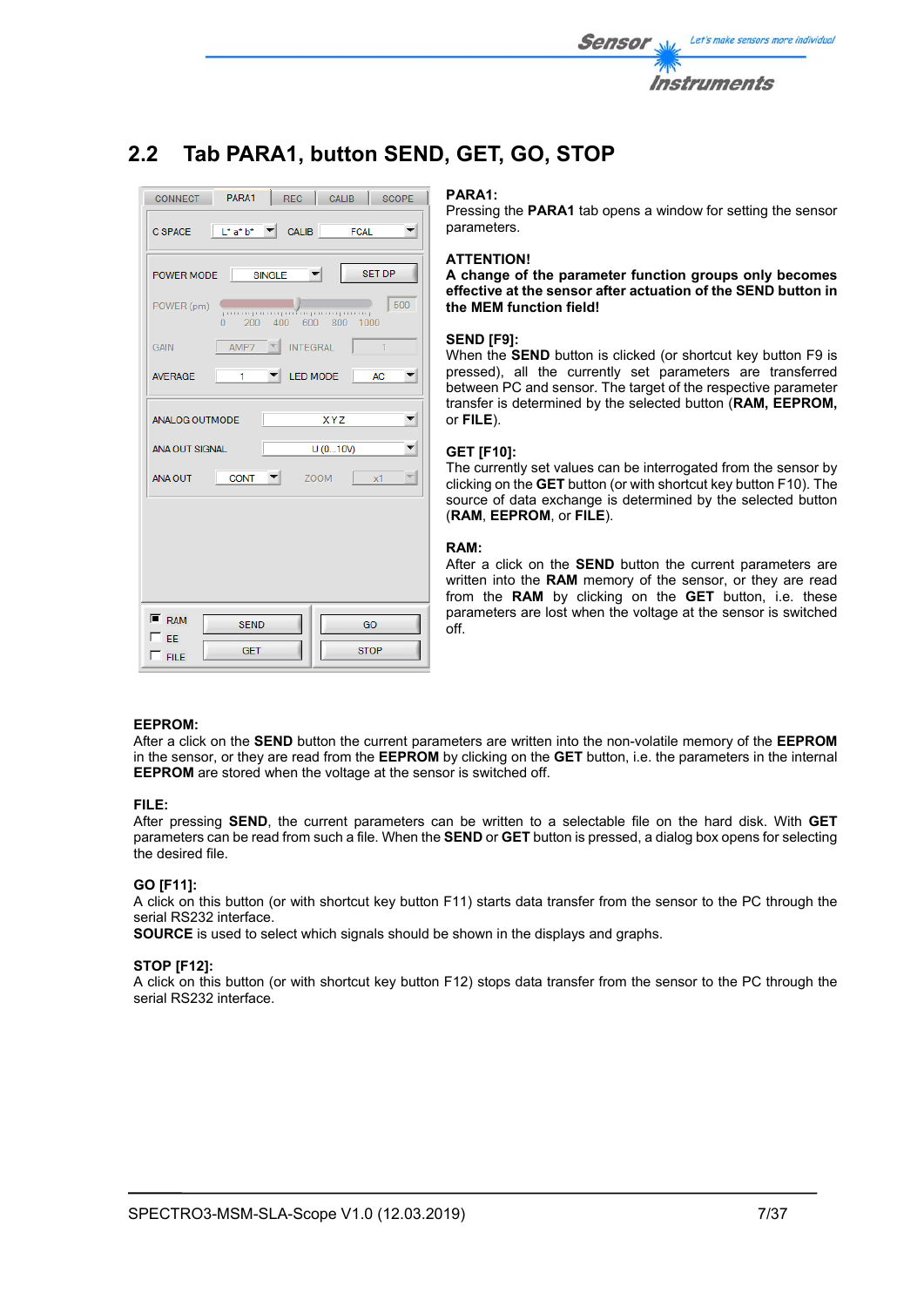

with the **POWER [pm]** slider (recommended operation mode). The **POWER** can be set with the slider or by entering a value in the edit-box. A value of 1000 means full intensity at the transmitter unit, a value of 0 sets the lowest intensity at the transmitter.

**POWER** only is available with **CALIB=OFF** or **XYZ OFFSET**

### **LED MODE:**

AVERAGE

POWER (pm)

**GAIN** 

200

AMP6

 $\Omega$ 

400

 $\mathbf{v}$ 

 $\overline{\mathbf{v}}$ 

This item serves for setting the control mode for the integrated light source of the sensor.

h

**AC** 

500

.<br>mpomoponin

800 1000

600

**INTEGRAL** 

**LED MODE** 

**DC:** In this mode the sensor operates extremely fast. Unfortunately the sensor is somewhat sensitive to extraneous light in DC mode, but if the extraneous light source does not directly shine into the sensor's receiver, the signal only is influenced to a very small extent.

**AC:** In this mode the sensor is insensitive to extraneous light, which is achieved by "modulating" the integrated light source, i.e. by turning the light on and off. The extraneous content in the signal is determined in off status and is simply subtracted from the on status.

### **GAIN:**

This item is used for setting the gain of the receiver in 8 different gain stages (AMP1 to AMP8). **GAIN** should be set such that with a medium **POWER** value the sensor operates in its dynamic range (X,Y,Z between 2750 and 3750). In **AC** mode, **GAIN** directly influences the scan frequency. The current scan frequency is displayed in the **SCOPE** tab.

**GAIN** only is available with **CALIB=OFF or XYZ OFFSET**.

### **AVERAGE:**

This function field is used for adjusting the number of scanning values (measurement values) over which the raw signal measured at the receiver is averaged. A higher **AVERAGE** default value reduces noise of the raw signals at the receiver unit and there will be a decrease of the maximal available switching frequency of the sensor

### **INTEGRAL:**

This function field is used to set the number of scan values (measurement values) over which the raw signal measured at the receiver is summed up. This integral function allows the reliable detection even of extremely weak signals. A higher **INTEGRAL** value increases the noise of the raw signals of the receiver unit, and simultaneously decreases the maximum achievable switching frequency of the sensor. **GAIN** only is available with **CALIB=OFF** or **XYZ OFFSET**.

### **INFO:**

The **POWER** slider, **GAIN** and **INTEGRAL** only are effective with **CALIB = OFF** and **POWER MODE = SINGLE** or with **XYZ OFFSET.** 

Otherwise the sensor operates with the values set in calibration.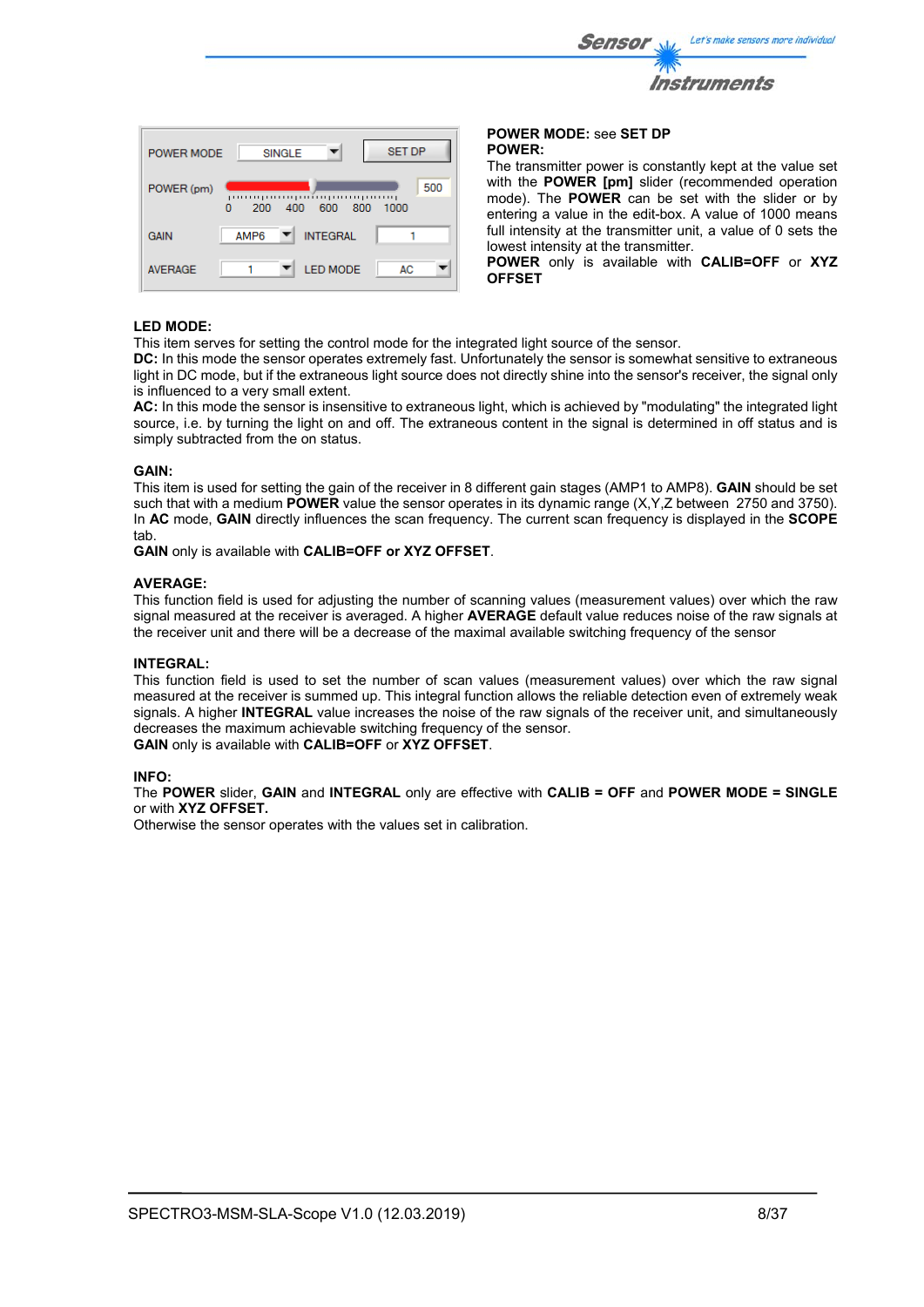

### **SET DP:**

If an application involves both very bright and very dark surfaces, and the sensor is set such that it is not in saturation at the bright surfaces, the dark surfaces frequently provide only a very low signal.

Little variations with a very low signal lead to a large change in color space calculation **(C-SPACE).** To minimise this effect, the sensor in **PMODE = DOUBLE** automatically switches back and forth between 2 **DOUBLE PARAMETER sets**. Set 2 must be parameterised such that the signal is maximally amplified.

When the signal is too high (saturation), it automatically switches to set 1.

To get correct color space coordinates with set 2, a correction factor must be used for the signal.

The two **DOUBLE PARAMETER sets** must be set at the sensor in advance.

When you click on **SET DP** (Set Double Parameter) a window will open at the right side, where you can set two sets. A Double Parameter set is defined by **POWER, GAIN** and **INTEGRAL**.

| PARA1<br><b>REC</b><br><b>SCOPE</b><br><b>CONNECT</b><br><b>CALIB</b> | <b>START ASSISTANT</b><br><b>ASSIGN 1</b><br>ASSIGN <sub>2</sub><br><b>ASSIGN 3</b>                                    | <b>CLOSE</b> |
|-----------------------------------------------------------------------|------------------------------------------------------------------------------------------------------------------------|--------------|
| <b>C SPACE</b><br>$L^*$ a* $b^*$<br><b>OFF</b><br><b>CALIB</b>        | DOUBLE PARAMETER (DP)<br><b>XYZ VALUES</b>                                                                             | <b>RAW X</b> |
|                                                                       | <b>POW</b><br><b>X</b><br>Y<br>Z<br><b>GAIN</b><br><b>INT</b>                                                          | 1481         |
| <b>SET DP</b><br><b>DOUBLE</b><br>POWER MODE                          | 2684<br>$\mathbf{1}$<br>6<br>1<br><b>BRIGHT DP1</b><br>3044<br>2752<br>507                                             | <b>RAWY</b>  |
|                                                                       | $\overline{7}$<br>$\overline{2}$<br>425<br>$\mathbf{1}$<br>1468<br>1293<br>1368<br>DARK DP1                            | 1309         |
| 425<br>POWER (pm)<br>րուսդուսումնադրուսորուսո                         | DARK DP2<br>2502<br>2204<br>2311<br><b>CORRECTION VALUES</b>                                                           | RAW Z        |
| 200<br>400<br>600<br>800<br>1000<br>$\Omega$                          | Ÿ<br>$\mathbf{x}$<br>z<br><b>DOUBLE PARAMETER SET</b>                                                                  | 1376         |
| <b>INTEGRAL</b><br><b>GAIN</b><br>AMP7                                | 1.70<br>1.70<br>1.69                                                                                                   |              |
|                                                                       | ? DOUBLE PARAMETER                                                                                                     |              |
| <b>LED MODE</b><br><b>AC</b><br><b>AVERAGE</b>                        | Push START ASSISTANT to adjust automatically proper DOUBLE PARAMETERS.                                                 |              |
|                                                                       | Follow these steps for manual setup:                                                                                   |              |
| <b>ANALOG OUTMODE</b><br><b>XYZ</b><br>▼                              | Place the sensor to the brightest target.<br>POWER MODE must be SINGLE.                                                |              |
| ▼<br>ANA OUT SIGNAL<br>U(010V)                                        | Push GO and adjust a proper POWER, GAIN and INTEGRAL value so that the highest value of XYZ is<br>approximately 3000.  |              |
| <b>CONT</b><br><b>ZOOM</b><br><b>ANA OUT</b><br>x1                    | Push ASSIGN 1 to assign the DOUBLE PARAMETER and XYZ values of the bright target to the tables.                        |              |
|                                                                       | Now place the darker target to the sensor.                                                                             |              |
|                                                                       | Push ASSIGN 2 to assign the X Y Z values of the dark target to the table.                                              |              |
|                                                                       | After that adjust a proper POWER, GAIN and INTEGRAL value so that the highest value of X Y Z is<br>approximately 3000. |              |
|                                                                       | Push ASSIGN 3 to assign the DOUBLE PARAMETER and X Y Z values of the darker target to the tables.                      |              |
|                                                                       | Now select POWER MODE=DOUBLE and push SEND to send the parameters and correction values to the                         |              |
|                                                                       | sensor.                                                                                                                |              |
| $F$ RAM<br><b>SEND</b><br>GO                                          |                                                                                                                        |              |
| E<br><b>STOP</b><br><b>GET</b>                                        |                                                                                                                        |              |
| $\Gamma$ FILE                                                         |                                                                                                                        |              |

### **Automatic setting of DOUBLE parameter sets:**

Pressing **START ASSISTANT** starts a menu guidance for automatically setting of the Double parameter sets. Just follow the instructions.

### **Manual setting of DOUBLE parameter sets:**

Set **CALIB=OFF** and **POWER MODE=SINGLE**.

Place the brightest surface before the sensor, and select suitable **POWER, GAIN** and **INTEGRAL** values so that the brightest channel is at approx. 3000 digits.

Then click on **ASSIGN 1** to write the power parameters to row 1 in the **PP** table.

The X Y Z values are entered in the **XYZ VALUES** table.

Now place the darkest surface before the sensor.

The dark surface should be such that the lowest channel provides a signal higher than 100 digits.

Click on **ASSIGN 2**, and the X Y Z values are written to the DARK PP1 row in the **XYZ VALUES** table.

Now set **POWER, GAIN** and **INTEGRAL** such that the highest value is at approx. 3000.

Click on **ASSIGN 3** to write the power parameters to row 2 in the **PP** table, and the X Y Z values to the **XYZ VALUES** table.

The correction values are calculated automatically and are written to the **CORRECTION VALUES** table.

## **INFO!**

The power parameter sets only become active when you click on **SEND**!

The tables only are used to display the values. They cannot be edited.

The **DOUBLE PARAMETER SET** display shows which DOUBLE PARAMETER set the sensor currently uses. When the display shows 0, the sensor operates with the settings in the **PARA1** tab.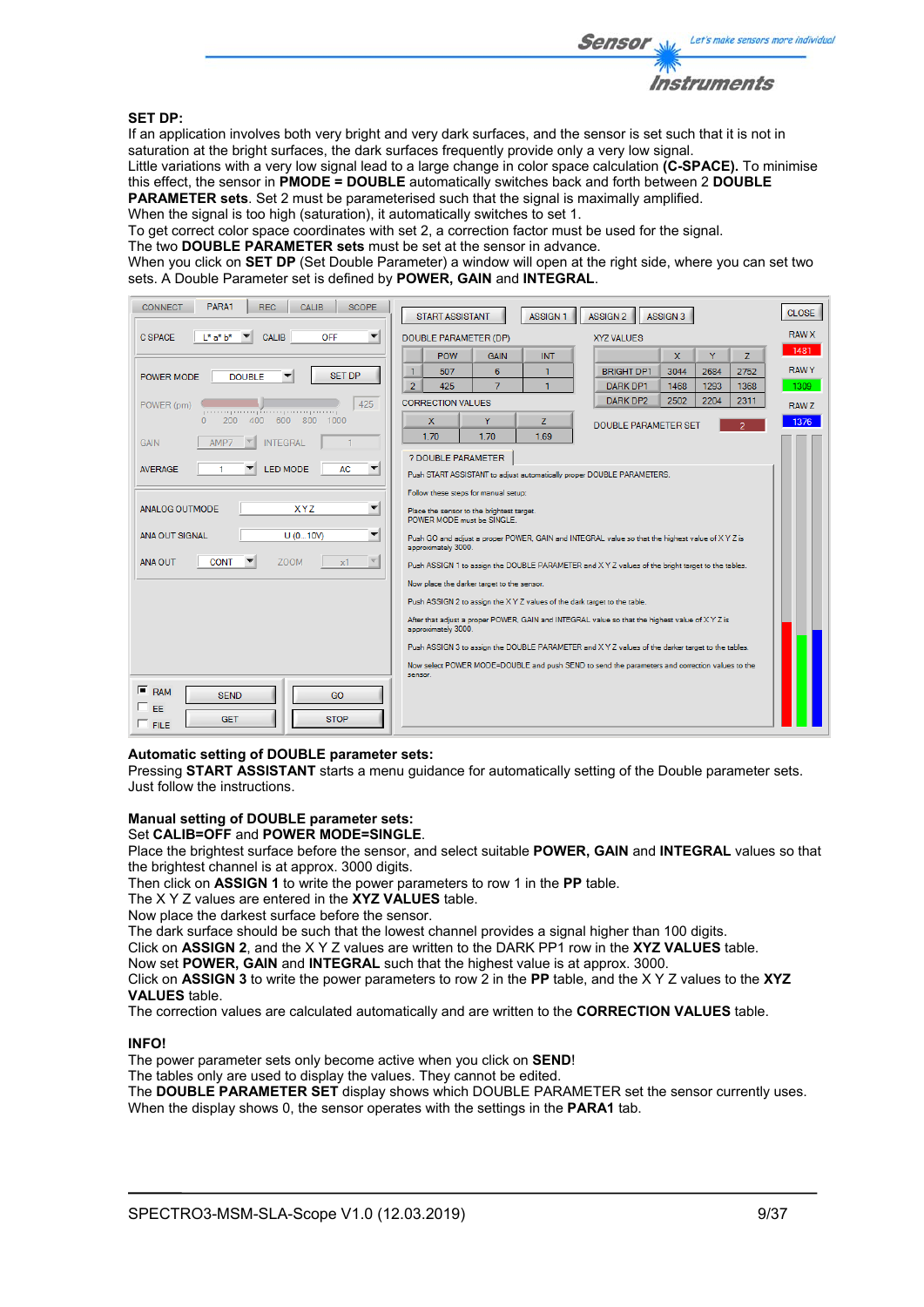

$$
C \text{SPACE} \qquad \boxed{\mathsf{L}^* \mathsf{a}^* \mathsf{b}^*}
$$

### **C SPACE:**

Selection of a color space **(COLOR SPACE)** for the calculation of the color stimulus specification.

**x y Y:** 

The chromaticity values (chromaticity coordinates) **x, y** are calculated from the tristimulus values X, Y, Z. **x** and **y** define the color, and **Y** is used as a brightness reference (lightness variable).

| Lightness<br>variable       | 4096                                                             |                           |  |
|-----------------------------|------------------------------------------------------------------|---------------------------|--|
| Chromaticity<br>coordinates | $X + Y + Z$                                                      | $y = \frac{X+Y+Z}{X+Y+Z}$ |  |
| Color difference            | $\Delta E^* = \sqrt{(\Delta x)^2 + (\Delta y)^2 + (\Delta Y)^2}$ |                           |  |

### **L\*a\*b\*:**

The L\*a\*b\* color space (also referred to as the CIELAB space) is one of the uniform color spaces defined by the CIE in 1976.

| Lightness<br>variable       | $L^* = 116 \left(\frac{Y}{Y}\right)^{1/3} - 16$                                                    |                                                                                                    |
|-----------------------------|----------------------------------------------------------------------------------------------------|----------------------------------------------------------------------------------------------------|
| Chromaticity<br>coordinates | $a^* = 500 \left[ \left( \frac{x}{x_n} \right)^{1/3} - \left( \frac{y}{y_n} \right)^{1/3} \right]$ | $b^* = 200 \left[ \left( \frac{Y}{Y_n} \right)^{1/3} - \left( \frac{Z}{Z_n} \right)^{1/3} \right]$ |
| Color difference            | $\Delta E^* = \sqrt{(\Delta L^*)^2 + (\Delta a^*)^2 + (\Delta b^*)^2}$                             |                                                                                                    |

### **L\*C\*h\*:**

The L\*C\*h\* color system is based on the same diagram as the L\*a\*b\* system, but polar coordinates are calculated here. In the L\*C\*h\* color system it is not possible to determine teach vectors, which is why **DIGITAL OUTMODE = OFF** is set and disabled.

| Lightness<br>variable | $L^* = 116 \left(\frac{Y}{Y}\right)^{1/3} - 16$ |
|-----------------------|-------------------------------------------------|
| Chroma                | $C^* = \sqrt{(a^*)^2 + (b^*)^2}$                |
| Hue angle             | $h^* = \tan^{-1} \frac{b^*}{a^*}$               |

## **L\*u\*v\*** and **L\*u'v':**

The L\*u\*v\* color space (also referred to as the CIELUV space) is one of the uniform color spaces defined by the CIE in 1976.

| Lightness<br>variable       | $L^* = 116 \left(\frac{Y}{V}\right)^{1/3} - 16$                                                                                                   |
|-----------------------------|---------------------------------------------------------------------------------------------------------------------------------------------------|
|                             | $u^* = 13L^*(u' - u_n')$<br>$v^* = 13L^*(v' - v_n')$                                                                                              |
| Chromaticity<br>coordinates | $u' = \frac{4X}{X + 15Y + 3Z} = \frac{4x}{3 - 2x + 12y}$<br>$v' = \frac{9Y}{X + 15Y + 3Z} = \frac{9y}{3 - 2x + 12y}$                              |
|                             | $u_n' = \frac{4X_n}{X_n + 15Y_n + 3Z_n} = \frac{4x_n}{3 - 2x_n + 12y_n}$ $v_n' = \frac{9Y_n}{X_n + 15Y_n + 3Z_n} = \frac{9y_n}{3 - 2x_n + 12y_n}$ |
| Color difference            | $\Delta E^* = \sqrt{(\Delta L^*)^2 + (\Delta u^*)^2 + (\Delta v^*)^2}$                                                                            |

| X Y Z                                 | Tristimulus values XYZ of the specimen.                                                  |
|---------------------------------------|------------------------------------------------------------------------------------------|
| Xn Yn Zn                              | Tristimulus values of a perfect reflecting diffuser.                                     |
| $\Lambda L^* \Lambda a^* \Lambda b^*$ | Difference in $L*, a*,$ and $b*$ values between the specimen color and the target color. |
| $\Lambda L^* \Lambda u^* \Lambda v^*$ | Difference in $L*, u*,$ and $v*$ values between the specimen color and the target color. |
| uʻ vʻ                                 | Chromaticity coordinates from the CIE 1976 UCS diagram.                                  |
| $u'n$ $v'n$                           | Chromaticity coordinates of a perfect reflecting diffuser.                               |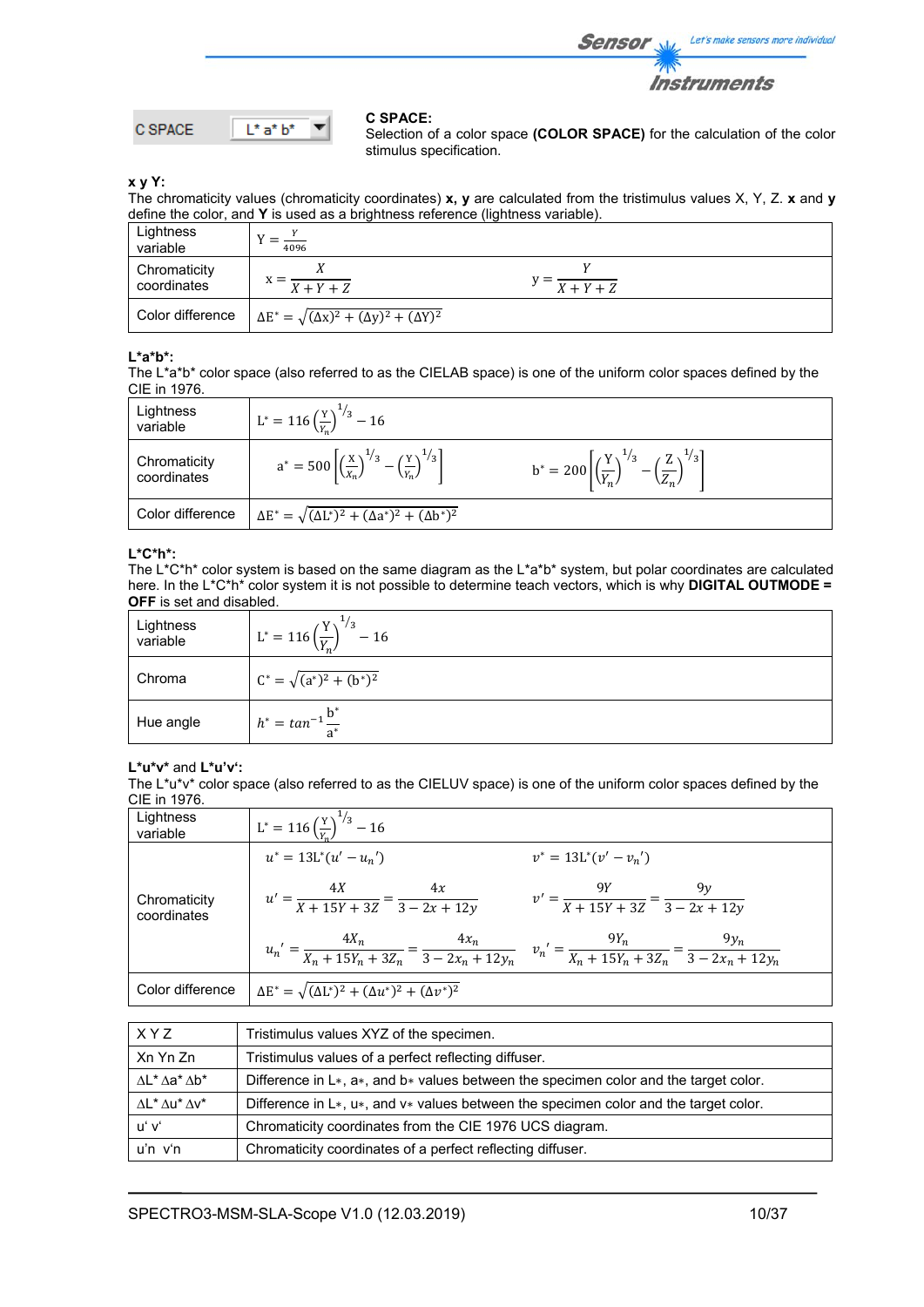

| CALIB. |  |
|--------|--|
|        |  |

#### **CALIB:**

The sensors are factory-calibrated.

**CALIB=OFF** can be selected if the sensor should operate in "uncalibrated" mode**.** This can be done if the sensor should operate fast. Both **FCAL** and **UCAL** will slow down the sensor.

If the **CALIB** parameter is set to **FCAL (F**actory **CAL**ibration), the sensor operates with this factory calibration. As an alternative the user can himself calibrate the sensor to different surfaces (**U**ser **CAL**ibration). If **CALIB=UCAL** is selected, the sensor operates with the calibration made by the user.

If you select **CALIB=UCAL WB** or **FCAL WB**, white light balancing can be performed through input IN0. For this purpose the reference surface used for calibration must be placed before the sensor, and input IN0 must then be activated.

The calculated white light calibration factors are displayed in the **CALIB FACTORS OF WHITE BALANCE** table in the **SENSOR DATA** tab.

To get the white light calibration factors for **CALIB=UCAL WB,** press **GET CF** in the **CALIB** tab.

To get the white light calibration factors for **CALIB=FCAL WB,** double-click with the right mouse button on the frame in which **GET CF** is contained, and enter GETCF as password.

With **CALIB = XYZ OFFSET** and **XYZ OFFSET IN0** you can determine an offset for X Y Z. See tab **XYZOFF**.

| ANALOG OUTMODE                | XYZ               |
|-------------------------------|-------------------|
| ANA OUT SIGNAL                | U(010V)           |
| <b>CONT</b><br><b>ANA OUT</b> | <b>ZOOM</b><br>x1 |

### **ANALOG OUTMODE:**

This function field is used to determine the signals that the sensor provides at its analog outputs.

**OFF:** No analog signal is output.

### **X Y Z:**

The tristimulus values **X, Y, Z** are acquired with 12 bit resolution. The signals therefore may have values between 0 and 4095. At the respective analog outputs these values are provided in a 0…+10V or 4…20mA range.

### **COLOR SPACE:**

The color coordinates of the selected **C SPACE** are scaled to 12 bit and are output as a voltage from 0 to 10 V at the respective analog outputs.

Depending on the color coordinate, the analog output range is divided as follows:

- x y Y from 0 to +1 (0V=0, 10V=1)
- L\* from 0 to +100 (0V=0, 10V=100)
- 
- 
- 
- $C^*$  from 0 to +538 (0V=0, 10V=538)

 $a^*$  from  $-150$  to  $+150$  (0V=-150, 10V=150) b\* from  $-150$  to  $+150$  (0V=-150, 10V=150)<br>
u\* from  $-788$  to  $+724$  (0V=-788, 10V=724) v\* from  $-154$  to  $+164$  (0V=-154, 10V=164) u\* from -788 to +724 (0V=-788, 10V=724) v\* from -154 to +164 (0V=-154, 10V=164)<br>u' from 0 to +4 (0V=0, 10V=4) v from 0 to +0,6 (0V=-0, 10V=0,6) v' from 0 to +0,6 (0V=-0, 10V=0,6)<br>h<sup>\*</sup> from 0 to 360 (0V=0, 10V=360)

### **CS REF:**

When input IN0 is set to HI, the current **C SPACE** color coordinates are saved as 5 V reference values. This means that when the respective current **C SPACE** color value is equal to the reference value, 5 V will be output at the corresponding analog output. If the current value deviates from the reference value, this deviation is output at the corresponding analog output starting from 5 V and amplified by the **ZOOM** factor.

**Example: <b>ZOOM** =  $x4$ ,  $a^*(reference) = 60$ ,  $a^*(current) = 70 \rightarrow deviation = 10 (1$  digit is approx. 2.44mV)

Output: 5 V+(10 digit \* 32 (zoom) \* 2.44 mV) = approx. 5.78 V.

The reference values are displayed in the graph window under the **C SPACE** tab.

Since the sensor only has one hardware input (IN0) this input possibility is not always available. If, for example, you select **ANA OUT = IN0 L→H**, the input already is used for a controlled output of the analog signal and is no longer available for **CS REF**.

Function fields that are not available will either be hidden or deactivated.

### **ANA OUT SIGNAL:**

Here you set whether the analog signal should be output as voltage (0 ... 10V) or current (4 ... 20mA).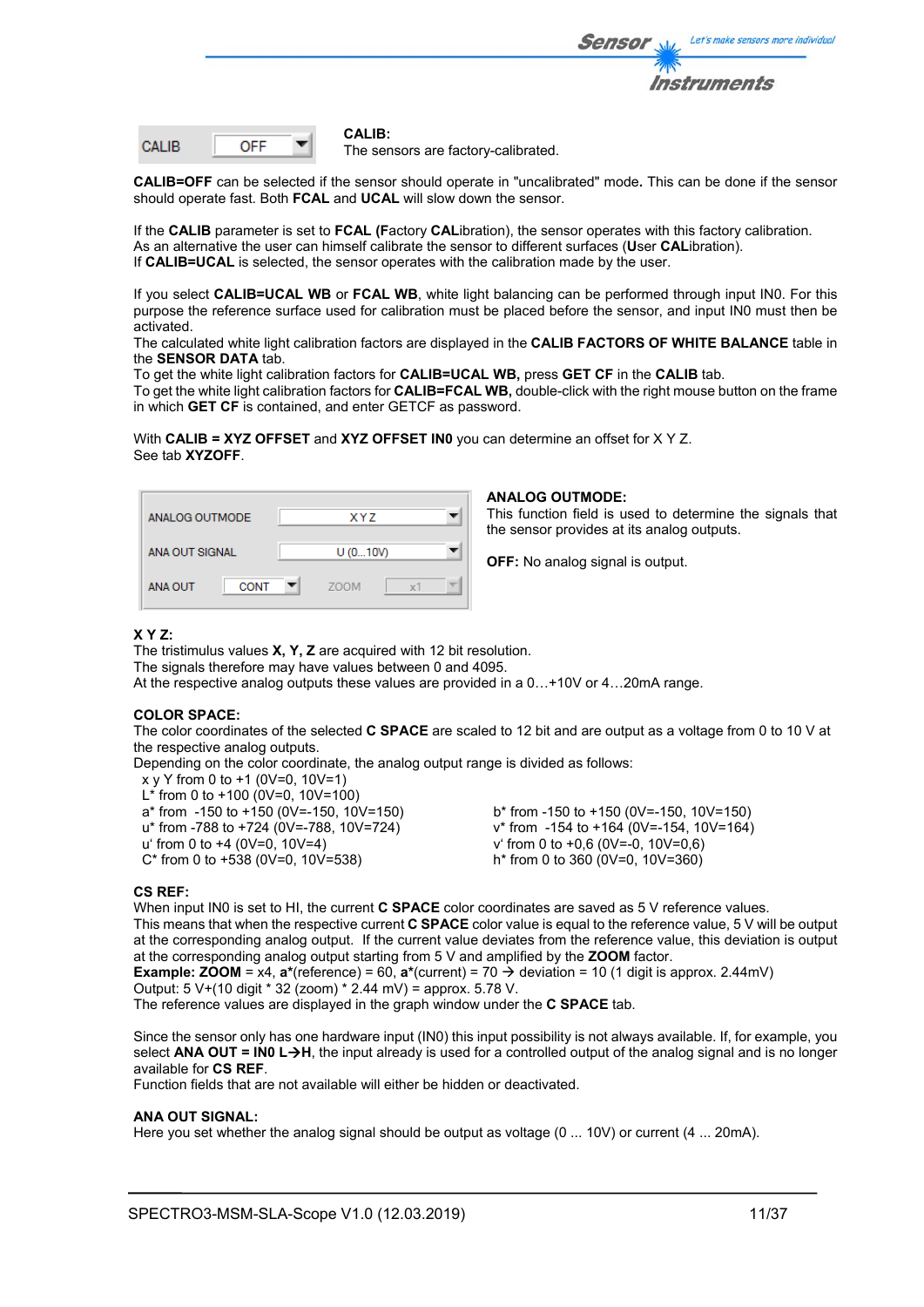

Line graph display of the color coordinates of the color

## **2.3 Graphical display elements**

Tab **XYZ:** 

4096

 $3840$ 

3584

 $3328$ 

3072 2816

 $2560$ 

2304

2048

1792

1536

1280

1024

768

 $512$ 

256  $\bullet$ 

 $\overline{a}$ 

Display of the current raw signals (tristimulus values) **X, Y, Z** of the 3-fold receiver.



Tab **C SPACE:**

| аĩ       | π÷       | u      | c     | x      |
|----------|----------|--------|-------|--------|
| $-12.98$ | $-17.22$ | 0.3196 | 35.17 | 0.2645 |
| ь        | v*       | v      | h*    | ν      |
| $-8.18$  | $-15.34$ | 0.4736 | 14.43 | 0.3029 |
| r        | r        | ı.     | r     |        |
| 67.63    | 54.01    | 50.10  | 32.31 | 0.2007 |

These numerical value displays show the color coordinates and brightness values that are calculated from the tristimulus values **X, Y, Z**.

Calculation is performed as described in **C SPACE**



## **C-No.:**

This numerical value output field shows the currently detected color number according to the entry in the **TEACH TABLE**. The currently detected color number is sent to the digital outputs OUT0 and OUT1 as a corresponding bit pattern.

A value of 255 means that none of the taught colors was detected.

A double-click on the display will open a larger display window.

| ıNl<br>٠ |  |
|----------|--|
|          |  |

**IN0:** 

| This LED display visualises the status of input INO.   |
|--------------------------------------------------------|
| If $0 \vee$ is applied at the input, the LED is black. |
| If 24 V is applied at the input, the LED is green.     |
| This display only is visible if the input is used.     |
|                                                        |

| и۴ |  |
|----|--|
|    |  |

**TEMP:**  This display shows the temperature in the sensor housing. The display does **NOT** show degrees Celsius or Fahrenheit.

| Please note: | The above-mentioned output fields are only updated when data transfer between PC |
|--------------|----------------------------------------------------------------------------------|
|              | and sensor is active (GO button pressed).                                        |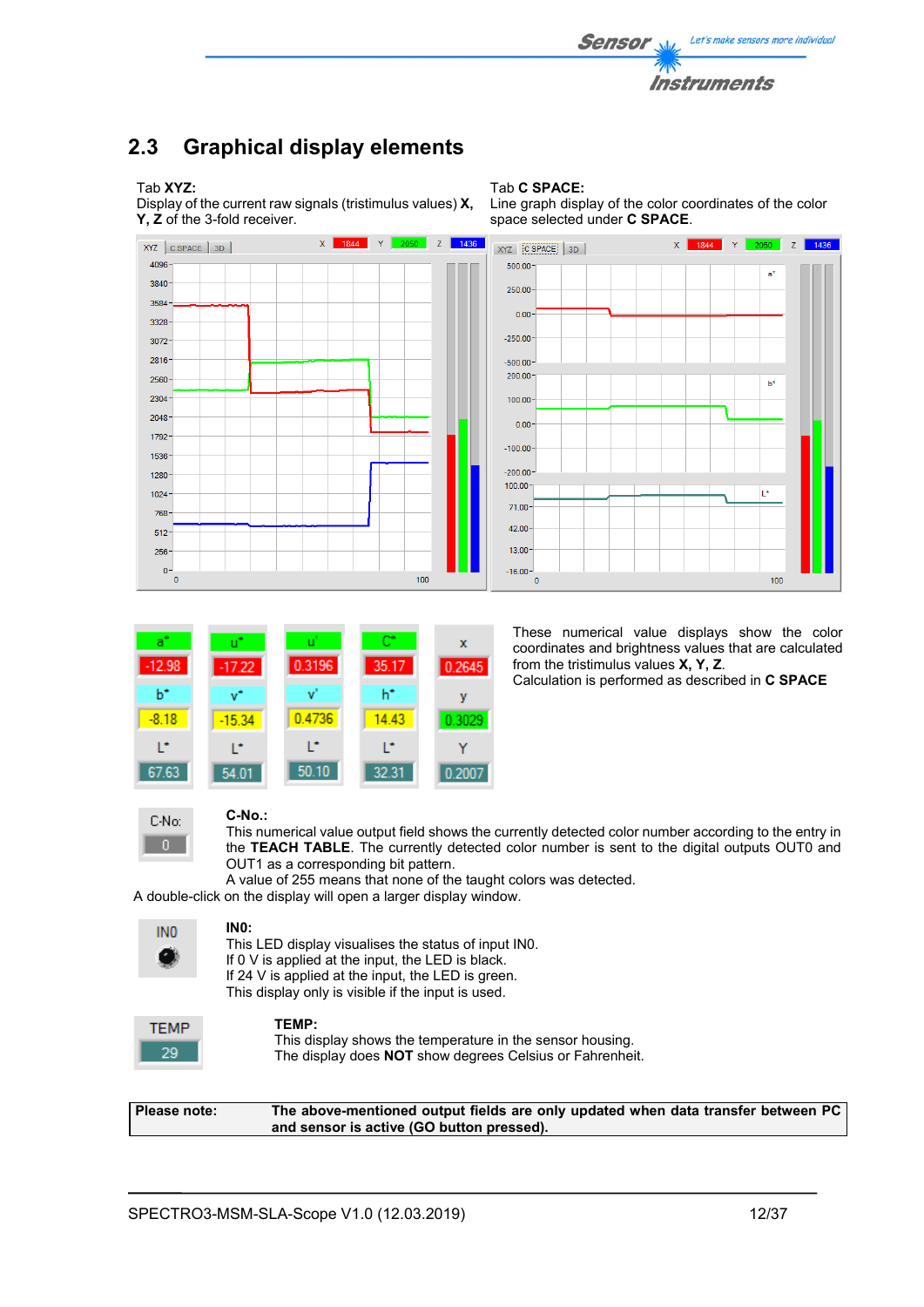

# **2.4 Tab REC**

The SPECTRO3-MSM-SLA-Scope software includes a data recorder that makes it possible to save the data acquired and calculated by the sensor with a time stamp. The recorded file is saved to the hard disk of the PC and can then be evaluated with a spreadsheet program.

The following steps describe how data frames are recorded with the recorder:

### **Step 1:**

When the **REC** button is pressed, the following window will be displayed:

When the **SHOW GRAPH** button is pressed, a panel will be displayed that allows the user to monitor the different signals.

The individual signals can be activated from the **SIGNAL** drop-down menu.

| <b>REC</b><br><b>CONNECT</b><br>PARA1<br>CALIB<br><b>SCOPE</b>       | SIGNAL               | $\mathsf{x}$ | Y.       | Z.             | $a^*$ | $b^*$ | $L^*$ | <b>TEMP</b>    | <b>CLOSE</b> |
|----------------------------------------------------------------------|----------------------|--------------|----------|----------------|-------|-------|-------|----------------|--------------|
| $\overline{\mathbf{v}}$<br><b>RECORD MODE</b><br><b>AUTO LIMITED</b> | x                    | $\mathbf{0}$ | O.       | $\overline{0}$ | 0.00  | 0.00  | 0.00  | $\overline{0}$ |              |
|                                                                      | $4096 -$             |              |          |                |       |       |       |                |              |
| RECORD-TIME INTERVAL [sec]<br>1.00                                   | $3800 -$             |              |          |                |       |       |       |                |              |
| RECORD VALUES (MAX 32767)<br>1000                                    | $3600 -$             |              |          |                |       |       |       |                |              |
| TOTAL RECORD TIME (days hours min sec)                               | $3400 -$             |              |          |                |       |       |       |                |              |
| $\overline{0}$<br>$\mathbf{0}$<br>16<br>40.00                        | $3200 -$             |              |          |                |       |       |       |                |              |
| <b>REMAINING</b><br><b>RECORDED</b>                                  | $3000 -$             |              |          |                |       |       |       |                |              |
| $\pmb{0}$<br>1000                                                    | $2800 -$             |              |          |                |       |       |       |                |              |
|                                                                      | $2600 -$<br>$2400 -$ |              |          |                |       |       |       |                |              |
| <b>START RECORD</b><br><b>STOP RECORD</b>                            | $2200 -$             |              |          |                |       |       |       |                |              |
|                                                                      | $2000 -$             |              |          |                |       |       |       |                |              |
|                                                                      | $1800 -$             |              |          |                |       |       |       |                |              |
|                                                                      | $1600 -$             |              |          |                |       |       |       |                |              |
| <b>PANEL ID</b>                                                      | $1400 -$             |              |          |                |       |       |       |                |              |
|                                                                      | $1200 -$             |              |          |                |       |       |       |                |              |
| SELECT RECORD FILE<br><b>SHOW GRAPH</b>                              | $1000 -$             |              |          |                |       |       |       |                |              |
| d:\Mist\RecordFile.dat                                               | $800 -$              |              |          |                |       |       |       |                |              |
|                                                                      | $600 -$<br>$400 -$   |              |          |                |       |       |       |                |              |
| $F$ RAM                                                              | $200 -$              |              |          |                |       |       |       |                |              |
| <b>SEND</b><br>GO<br>$\Box$ EE                                       | $0 -$                |              |          |                |       |       |       |                |              |
| <b>STOP</b><br><b>GET</b><br>$\Box$ FILE                             | $\mathbf{0}$         | 10           | 20<br>30 | 40             | 50    | 60    | 70    | 80<br>90       | 100          |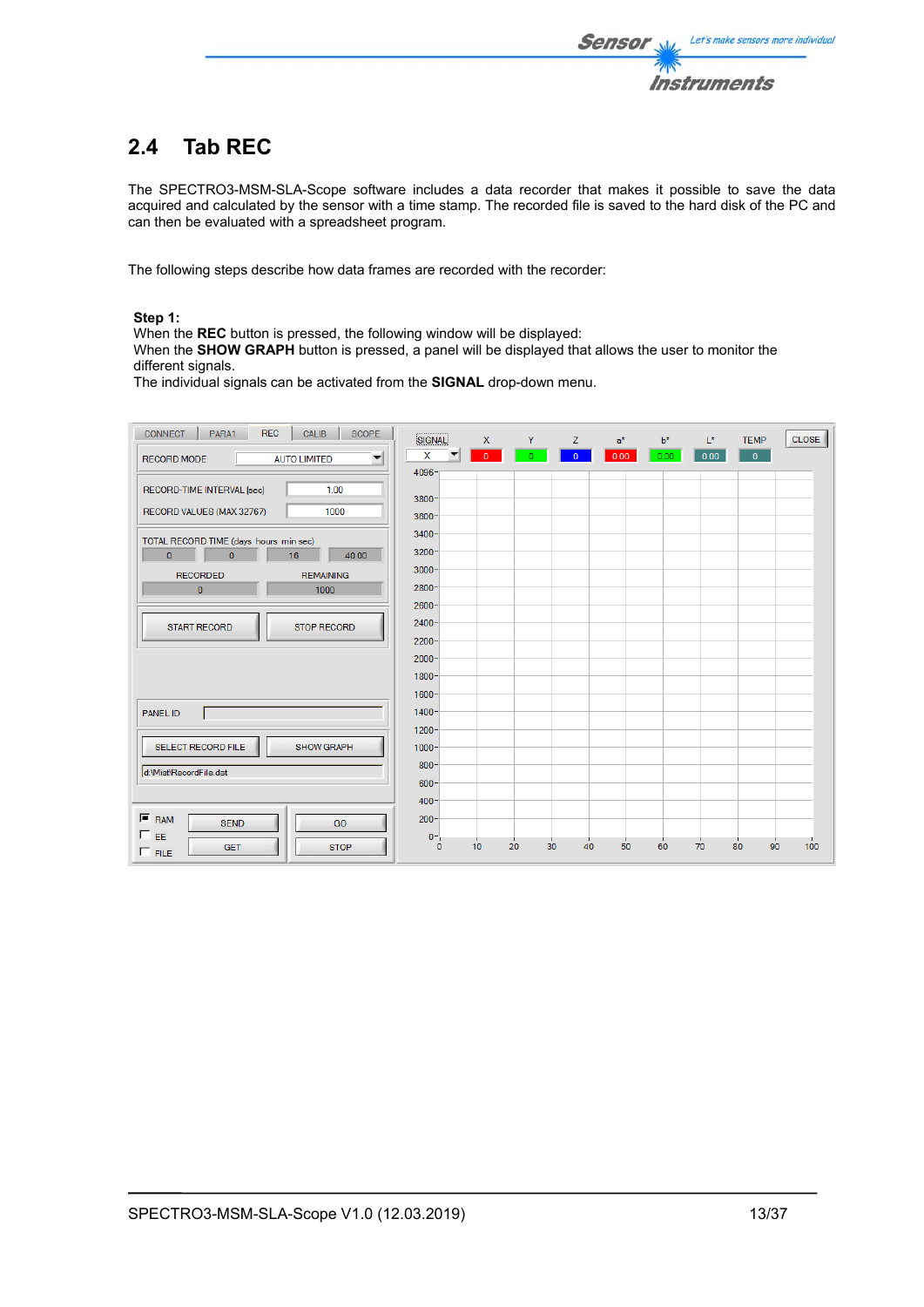

| <b>RECORD MODE</b>                                                                    | <b>AUTO LIMITED</b>                     |
|---------------------------------------------------------------------------------------|-----------------------------------------|
| RECORD-TIME INTERVAL [sec]<br>RECORD VALUES (MAX 32767)                               | 1.00<br>1000                            |
| TOTAL RECORD TIME (days hours min sec)<br>$\overline{0}$<br>0<br><b>RECORDED</b><br>0 | 16<br>40.00<br><b>REMAINING</b><br>1000 |
| <b>START RECORD</b>                                                                   | <b>STOP RECORD</b>                      |
| <b>PANEL ID</b><br><b>SELECT RECORD FILE</b>                                          | <b>SHOW GRAPH</b>                       |
| d:\RecordFile.dat                                                                     |                                         |

#### **Step 2:**

If you want to automatically record several data frames, please select **AUTO LIMITED** under **RECORD MODE**. Enter a time interval for recording under **RECORD-TIME INTERVAL [sec]**, in this example: 1, i.e. a new value is called from the sensor every second). Then enter the maximum number of values you wish to record in the **RECORD VALUES [MAX 32767]** field. Please note: Recording can also be stopped earlier by clicking **STOP RECORD**, the data recorded so far will not be lost.

The **TOTAL RECORD TIME** field indicates how long recording will take (in days, hours, minutes, and seconds) if all data are recorded.

#### **Step 3:**

By pressing the button **SELECT RECORD FILE** a file can be selected in which the data frame will be stored. If you select an already existing file name, you will be asked whether you want to overwrite the existing file or not.

#### **Step 4:**

Pressing the **START RECORD** button starts automatic data recording.

The recorder starts to record data, and the button **START RECORD** is red to indicate that recording is active. The respective data frames are shown in the display windows.

In the two display fields **RECORDED** and **REMAINING** you can check how many data frames have been recorded, and how many frames remain to be recorded.

#### **Please note:**

**During recording the two input fields RECORD-TIME INTERVAL and VALUES TO BE RECORDED are inactive.**

#### **Step 5:**

When as many data frames as set under **RECORD VALUES [MAX 32767]** have been recorded, or when the **STOP AUTO RECORD** button is pressed, a pop-up window will appear which confirms that the file is stored.

If you want to record an unlimited number of data, select the **AUTO UNLIMITED** function under **RECORD MODE**. Then select the desired recording interval and press **START RECORD**.

If you want to record data "manually", select the **MANUAL RECORDING** function under **RECORD MODE**. You can start reading data from the sensor by pressing the **GO** button. These data are visualised in the display window. Pressing the **CAPTURE DATA FRAME** button saves a data frame in the file that was selected under **SELECT RECORD FILE**. The **RECORDED** field shows the sum of the frames already recorded.

If **AUTO TRIGGERED** is selected under **RECORD MODE**, and **ANA OUT = IN0 LH** is selected, the sensor will automatically send a data frame after each rise of the input when **START RECORD** is pressed. This data frame is captured and recorded by the recorder.

Pressing the **STOP RECORD** button terminates the automatic sending function of the sensor again.

#### **Please note:**

**When you press START RECORD, the file that is selected under SELECT RECORD FILE will be deleted. With RECORD FRAME MANUALLY, the file will be created if it does not already exist. If the file already exists, the data are added to the existing file.**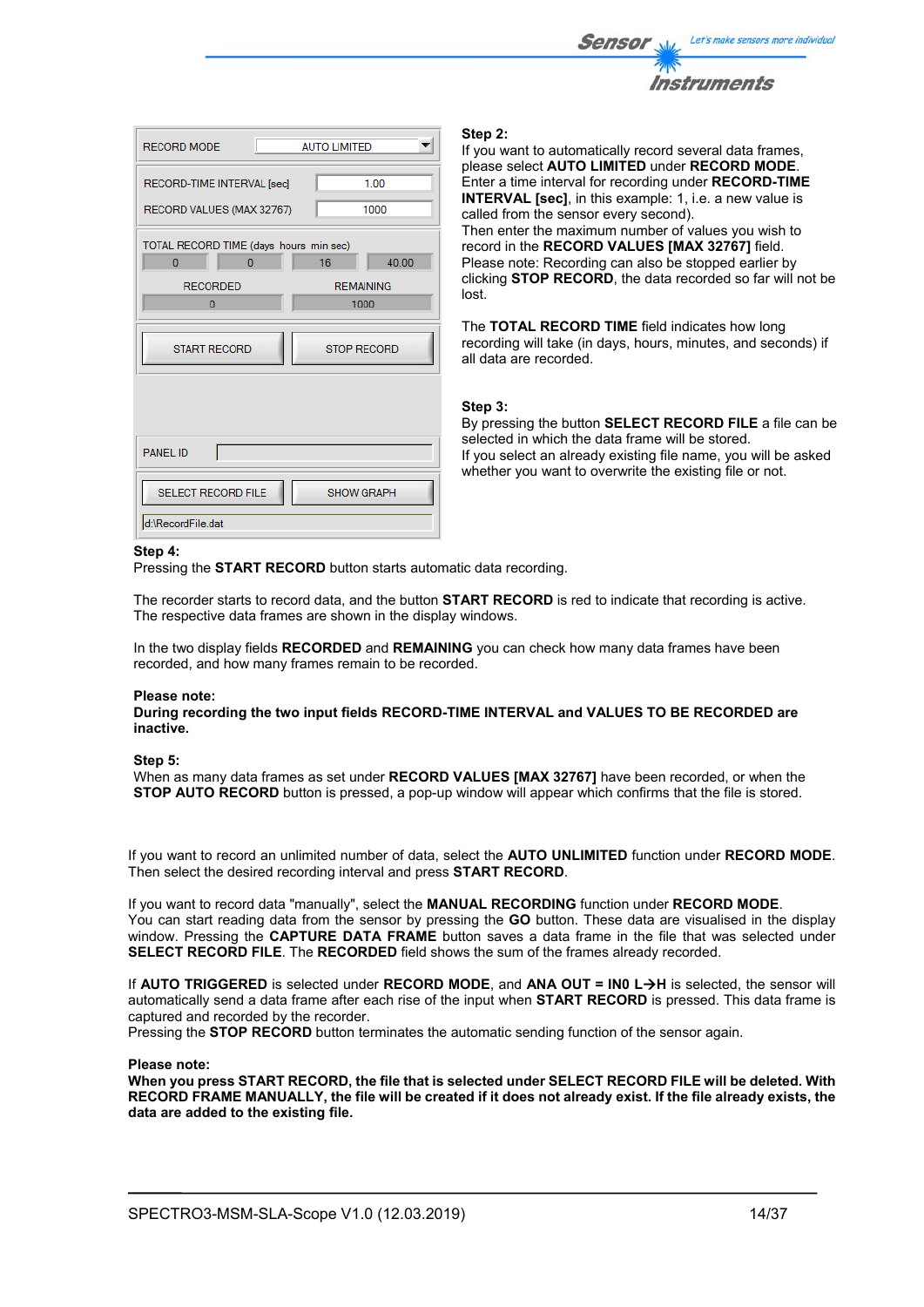## **2.5 Tab CALIB**

## **2.5.1 Calibration**

The sensors are factory-calibrated. If the **CALIB** parameter is set to **FCAL (F**actory **CAL**ibration), the sensor operates with this factory calibration.

As an alternative the user can himself calibrate the sensor to different surfaces (**U**ser **CAL**ibration). If **CALIB=UCAL** is selected, the sensor operates with the calibration made by the user.

Calibration is performed by using different surfaces with known color coordinates and brightness values. A ColorChecker™ table is available as an alternative. This table has 24 color fields according to the CIE STANDARD.

**Sensor** 

Let's make sensors more individual

**Instruments** 

A click on **CALIB** will open the following window:

| <b>CONNECT</b><br>PARA1                                                      | <b>CALIB</b><br><b>REC</b>     | <b>SCOPE</b>                                                   | <b>CALIB REF</b> | CALIB DATA            | <b>SENSOR DATA</b>      |                                                                        |            | $\nabla$ Scroll all | <b>CLOSE</b> |
|------------------------------------------------------------------------------|--------------------------------|----------------------------------------------------------------|------------------|-----------------------|-------------------------|------------------------------------------------------------------------|------------|---------------------|--------------|
| <b>PARAMETER</b>                                                             |                                | <b>REFERENCE SETVALUE</b>                                      |                  |                       | ACTUAL XYZ VALUE OF REF |                                                                        |            | <b>RAW X</b>        |              |
| Make sure that you have adjusted the sensor with proper<br>parameter values. |                                |                                                                | $L^*$            | $a^*$                 | $b^*$                   | $X$ SI                                                                 | <b>YSI</b> | $Z$ SI              | 1481         |
|                                                                              |                                |                                                                | 0.0000           | 0.0000                | 0.0000                  | $\mathbf 0$                                                            | 0          | $\mathbf 0$         | <b>RAWY</b>  |
| <b>REFERENCE</b>                                                             |                                | 合日の                                                            |                  | CALCULATED XYZ OF REF |                         | Xn Yn Zn                                                               |            |                     | 1309         |
| COLOR SPACE OF REF SETVALUE                                                  |                                | $L^*a^*b^*$ $\blacktriangledown$                               | X                | Y                     | Z                       | Xn 95.05                                                               | Yn 100     | Zn 108.9            | RAW Z        |
|                                                                              | ASSIGN ACTUAL XYZ VALUE OF REF |                                                                | 0.0000           | 0.0000                | 0.0000                  | 4096                                                                   | 4096       | 4096                | 1376         |
|                                                                              |                                |                                                                | ? PARA           | ? REFERENCE           | ? SETVALUE              | ? ACTUAL VALUE ? FINISH                                                |            |                     |              |
| <b>SETVALUE TABLE</b>                                                        |                                | 富田の                                                            |                  |                       |                         | Make sure that you have adjusted the sensor with proper parameter      |            |                     |              |
| $L^*$ a* $b^*$<br>C SPACE<br>$\overline{\phantom{a}}$                        | <b>ROWS</b>                    | 1                                                              | values.          |                       |                         |                                                                        |            |                     |              |
|                                                                              |                                |                                                                |                  | Recommended settings: |                         |                                                                        |            |                     |              |
| ACTUAL XYZ VALUE TABLE                                                       |                                | 合日の                                                            | LED MODE = $AC$  |                       |                         | PMODE=DOUBLE (be aware that you have set proper double parameter sets) |            |                     |              |
| <b>ASSIGN TO ROW</b>                                                         | No.: $\frac{2}{3}$             | $\overline{\mathsf{Inc}}$ $\overline{\mathsf{I}^{\mathsf{m}}}$ |                  |                       |                         |                                                                        |            |                     |              |
|                                                                              |                                |                                                                |                  |                       |                         |                                                                        |            |                     |              |
| <b>CALC CF</b>                                                               | <b>SEND CF</b>                 | <b>GET CF</b>                                                  |                  |                       |                         |                                                                        |            |                     |              |
|                                                                              |                                |                                                                |                  |                       |                         |                                                                        |            |                     |              |
|                                                                              |                                |                                                                |                  |                       |                         |                                                                        |            |                     |              |
|                                                                              |                                |                                                                |                  |                       |                         |                                                                        |            |                     |              |
|                                                                              |                                |                                                                |                  |                       |                         |                                                                        |            |                     |              |
|                                                                              |                                |                                                                |                  |                       |                         |                                                                        |            |                     |              |
|                                                                              |                                |                                                                |                  |                       |                         |                                                                        |            |                     |              |
| $F$ RAM<br><b>SEND</b>                                                       |                                | GO                                                             |                  |                       |                         |                                                                        |            |                     |              |
| $\Box$ EE                                                                    |                                |                                                                |                  |                       |                         |                                                                        |            |                     |              |
| <b>GET</b><br>$\Box$ FILE                                                    |                                | <b>STOP</b>                                                    |                  |                       |                         |                                                                        |            |                     |              |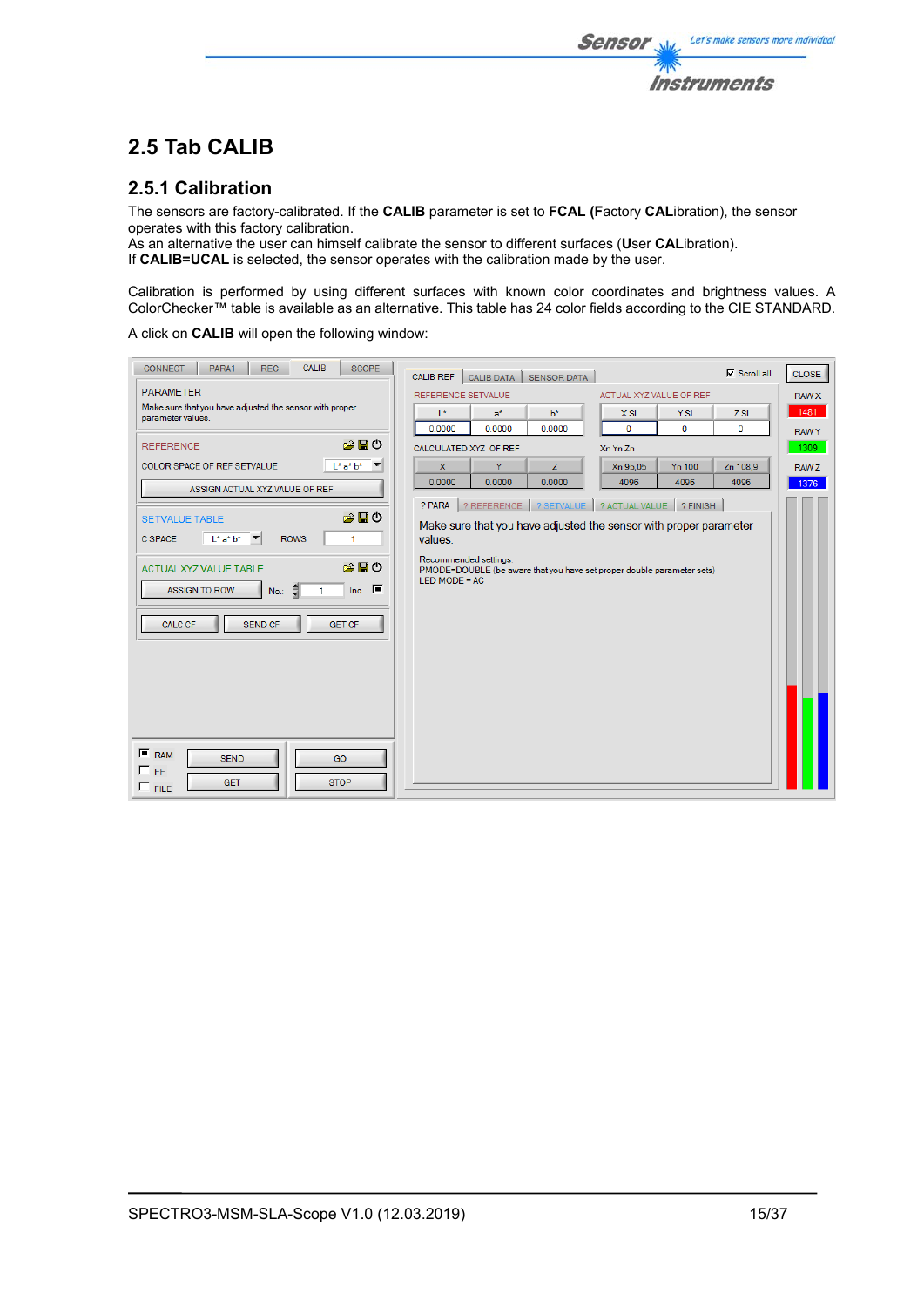|                                        |                       |        |        |        | <b>Sensor</b>           | <b>Salaz</b>              |      | Let's make sensors more individua |
|----------------------------------------|-----------------------|--------|--------|--------|-------------------------|---------------------------|------|-----------------------------------|
|                                        |                       |        |        |        |                         | <i><b>Instruments</b></i> |      |                                   |
| 第日の<br><b>REFERENCE</b>                | REFERENCE SETVALUE    |        |        |        | ACTUAL XYZ VALUE OF REF |                           |      |                                   |
| COLOR SPACE OF REF SETVALUE   L* a* b* |                       |        | a"     | b*     |                         | <b>XSI</b>                | Y SI | <b>ZSI</b>                        |
| ASSIGN ACTUAL XYZ VALUE OF REF         |                       | 0.0000 | 0.0000 | 0.0000 |                         |                           |      |                                   |
|                                        | CALCULATED XYZ OF REF |        |        |        | Xn Yn Zn                |                           |      |                                   |

7

0.0000

 $\mathbf x$ 

0.0000

Please perform the following steps in sequence:

- Place a white reference surface before the sensor.
- Click on **GO** to start data exchange between sensor and PC software.
- **POWER, GAIN,** and **INTEGRAL** must be set such that the highest signal of **RAW X, Y, Z** is approx. 3000 digits. It is important to select the correct color space **C SPACE OF REF SETVALUE**.

0.0000

- The color coordinates and the brightness value of the reference surface must be known and must be entered in the **REFERENCE SETVALUE** table. The corresponding tristimulus values **X, Y, Z** are calculated automatically and are written to the **CALCULATED XYZ OF REF** table.
- With **ASSIGN ACTUAL XYZ VALUE OF REF** the tristimulus values **RAW X, Y, Z** acquired by the sensor are written to the **ACTUAL XYZ VALUE OF REF** table, and the tristimulus values **Xn, Yn, Zn** of a completely matt white body are calculated automatically.
- **Xn, Yn, Zn** are needed for calculating the color coordinates and the brightness value in almost all color spaces.

Use the file and disk symbol if you want to write the REFERENCE settings to a file or read them from a file. A click on the reset symbol will reset the tables.

| ఆ⊟ం<br><b>SETVALUE TABLE</b> |                       |            |            |  |  |  |  |  |  |  |
|------------------------------|-----------------------|------------|------------|--|--|--|--|--|--|--|
| CSPACE L*a*b* ▼ ROWS<br>24   |                       |            |            |  |  |  |  |  |  |  |
|                              | <b>SETVALUE TABLE</b> |            |            |  |  |  |  |  |  |  |
|                              | Ľ                     | a*         | ь          |  |  |  |  |  |  |  |
| 1                            | 38.0800               | 12.0900    | 14.3900    |  |  |  |  |  |  |  |
| 2                            | 66.3800               | 13.2200    | 17.1400    |  |  |  |  |  |  |  |
| 3                            | 51.0600               | 0.3800     | $-22.0600$ |  |  |  |  |  |  |  |
| 4                            | 43.3000               | $-16.5200$ | 21.4600    |  |  |  |  |  |  |  |
| 5                            | 56.3600               | 12.8400    | $-25.2900$ |  |  |  |  |  |  |  |
| 6                            | 71.6000               | $-30.7100$ | 1.1700     |  |  |  |  |  |  |  |
| 7                            | 61.7000               | 27.5400    | 58.2300    |  |  |  |  |  |  |  |
| 8                            | 41.2200               | 17.9500    | -43.1600   |  |  |  |  |  |  |  |
| 9                            | 51.5700               | 43.0000    | 14.7500    |  |  |  |  |  |  |  |
| 10                           | 30.7700               | 25.7400    | $-23.3800$ |  |  |  |  |  |  |  |
| 11                           | 72.5800               | $-28.1700$ | 58.6100    |  |  |  |  |  |  |  |
| 12                           | 71.6000               | 12.4500    | 66.5800    |  |  |  |  |  |  |  |

Several different surfaces are needed for sensor calibration.

The number of surfaces must be entered in **ROWS**.

The color coordinates and brightness values must be known.

These must be entered in the **SETVALUE TABLE**.

The corresponding color space must be selected under **C SPACE**.

Use the file and disk symbol if you want to write the **SETVALUE** settings to a file or read them from a file. A click on the reset symbol will reset the tables.

Xn 95.05

4096

Yn 100

4096

Zn 108.9

4096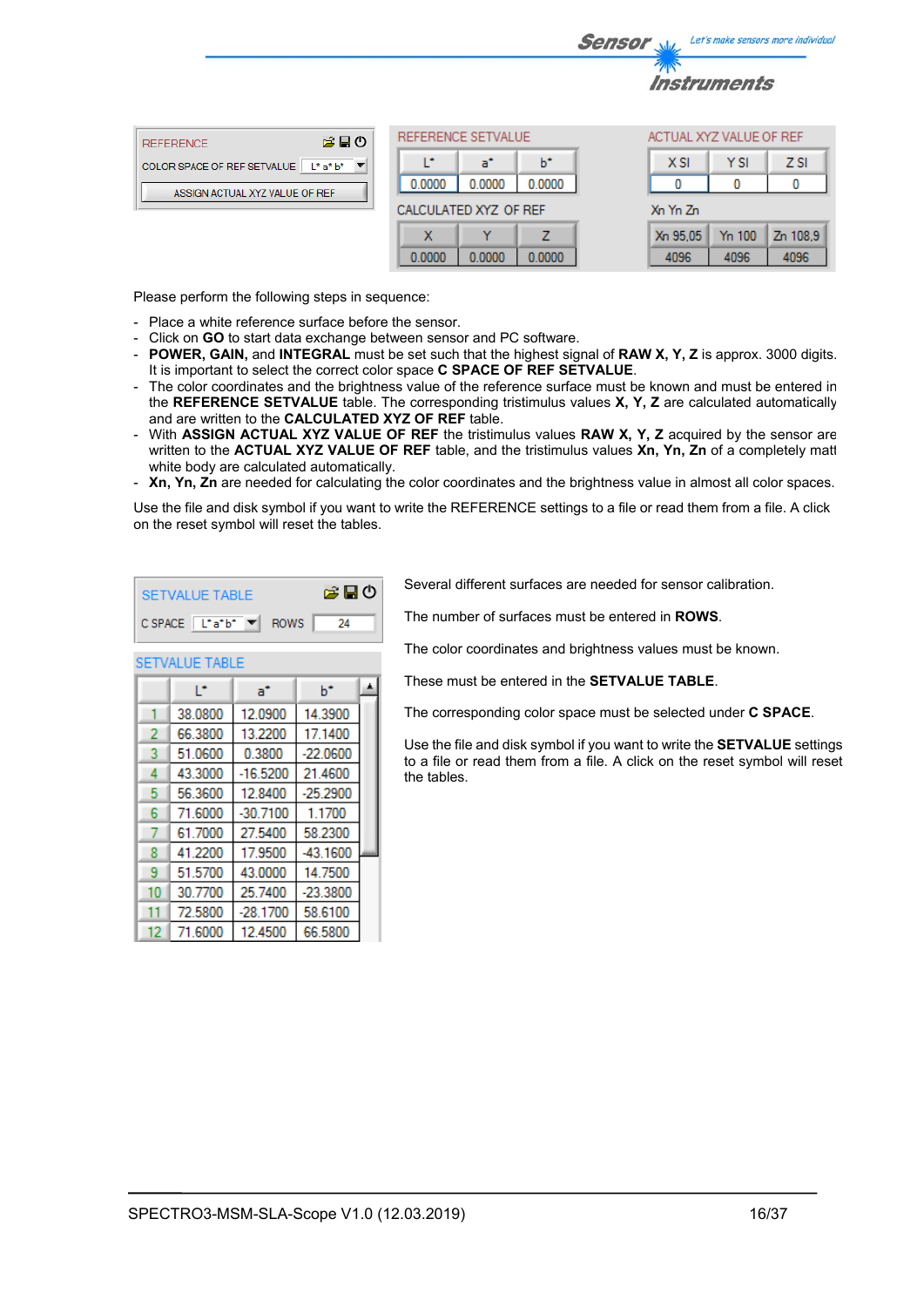

| ACTUAL XYZ VALUE TABLE <b>B D</b>  |  |                |
|------------------------------------|--|----------------|
| ASSIGN TO ROW No.: $\frac{4}{3}$ 1 |  | $\ln c$ $\Box$ |

Ÿ

345

1224

760

454

911

1633

929

518

607

248

A

 $\overline{z}$ 

248

913

1173

237

1488

1492

293

1338

524

495

ACTUAL XYZ VALUE TABLE

 $\mathbf{x}$ 

394

1290

641

389

853

1166

1313

467

901

280

 $\mathbf{1}$  $\overline{2}$ 

3  $\overline{4}$ 

5

 $\overline{6}$ 

 $\overline{7}$ 

8

 $\overline{9}$ 

 $10$ 

Now the surfaces corresponding with the **SETVALUES** must be placed before the sensor.

With **ASSIGN TO ROW** the tristimulus values **RAW X, Y, Z** that are currently determined by the sensor are written to the row in the **ACTUAL XYZ VALUE TABLE** that is selected under **No.:**.

Use the file and disk symbol if you want to write the **ACTUAL XYZ VALUE TABLE** to a file or read it from a file. A click on the reset symbol will reset the tables.

|  | cЕ |
|--|----|
|  |    |

With a click on the **CALC CF** button the corresponding calibration factors that are determined from the tables **SETVALUE TABLE** and **ACTUAL XYZ VALUE TABLE** are calculated.

**SEND CF** saves the **ACTUAL XYZ VALUE TABLE** and the calculated calibration factors in the sensor's EEPROM.

A click on **GET CF** will display the tables saved in the sensor and the reference parameters in the **SENSOR DATA** tab.

With **CALIB=UCAL WB** or **FCAL WB** white light balancing can be performed through input IN0. For this purpose the reference surface used for calibration must be placed before the sensor, and input IN0 must then be activated. The calculated white light calibration factors are displayed in the **CALIB FACTORS OF WHITE BALANCE** table in the **SENSOR DATA** tab.

To get the white light calibration factors for **CALIB=UCAL WB,** press **GET CF** in the **CALIB** tab.

To get the white light calibration factors for **CALIB=FCAL WB,** double-click with the right mouse button on the frame in which **GET CF** is contained, and enter GETCF as password.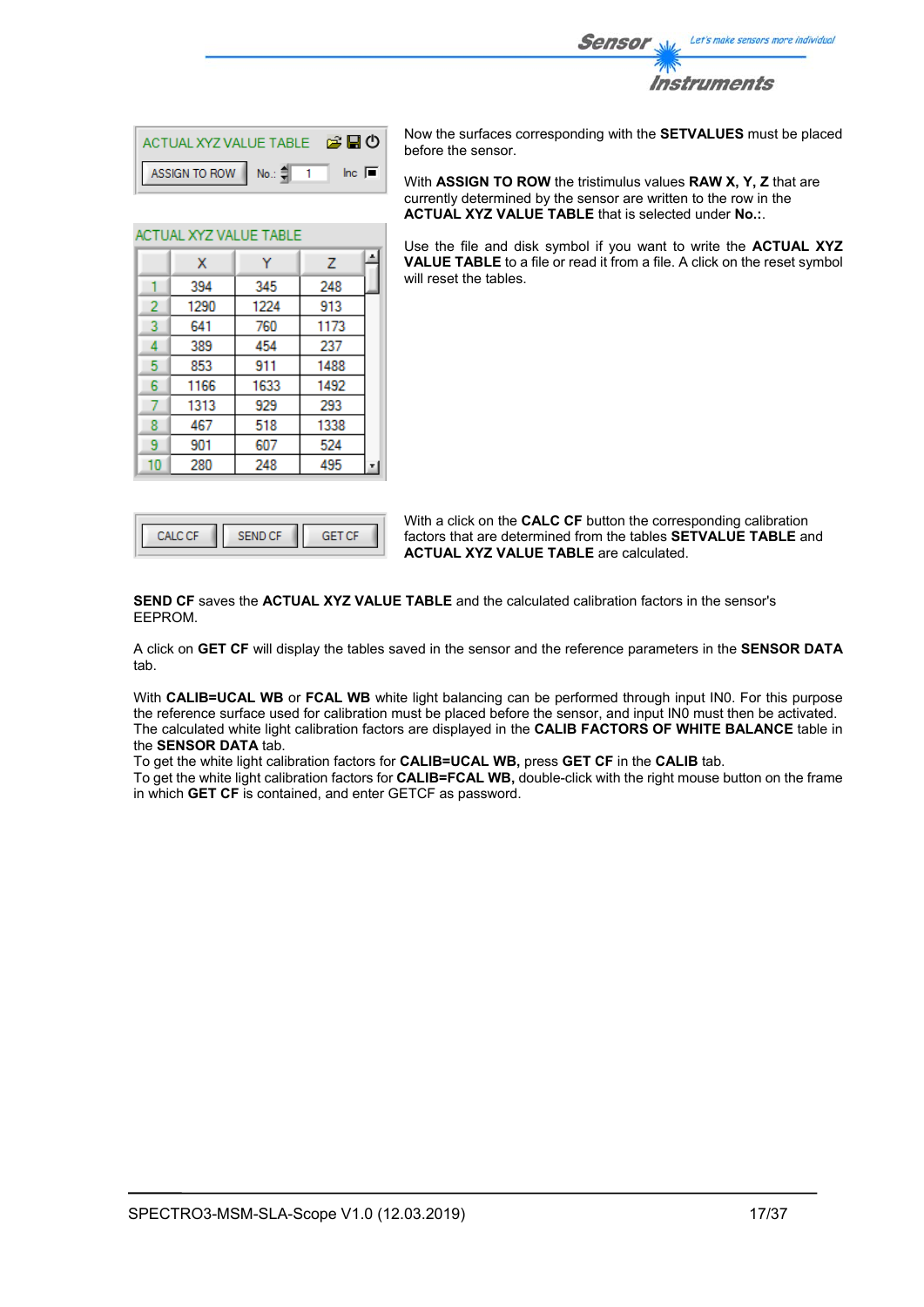

## **2.5.2 Offset calibration**

To avoid an increase of the electronic offset when using the integral function (**INTEGRAL** parameter), this offset can be eliminated by way of offset calibration or zero-point calibration. The corresponding tab is passwordprotected to prevent inadvertent incorrect settings.

| 合日の<br><b>REFERENCE</b>                | Offset calibration can be accessed by doub<br>the right mouse button exactly at any frame in |
|----------------------------------------|----------------------------------------------------------------------------------------------|
| COLOR SPACE OF REF SETVALUE   L* a* b* |                                                                                              |
|                                        | e.g. here:                                                                                   |
| ASSIGN ACTUAL XYZ VALUE OF REF         | Double-click with the<br>right mouse button                                                  |
| <b>PASSWORD PANEL</b>                  |                                                                                              |
| <b>ENTER PASSWORD</b>                  | You will then be prompted to enter a passwor                                                 |
|                                        | The password is: mellon                                                                      |

Make sure that the Receiver of the sensor is covered! Push CALCULATE OFFSET to detect the offset. Push SEND OFFSET to update the sensor.

| OFFSET X [Default 3100] | 3077 |  |  |  |  |  |  |  |
|-------------------------|------|--|--|--|--|--|--|--|
| OFFSET Y [Default 3100] | 3078 |  |  |  |  |  |  |  |
| OFFSET Z [Default 3100] | 3085 |  |  |  |  |  |  |  |
| <b>CALCULATE OFFSET</b> |      |  |  |  |  |  |  |  |
| <b>SEND OFFSET</b>      |      |  |  |  |  |  |  |  |
| <b>GET OFFSET</b>       |      |  |  |  |  |  |  |  |
|                         |      |  |  |  |  |  |  |  |
|                         |      |  |  |  |  |  |  |  |
| CLOSE                   |      |  |  |  |  |  |  |  |

ole-clicking with the **CALIB** tab.

You will then be prompted to enter a password. The password is: mellon

Now please follow the instructions provided in the tab.

### **ATTENTION!**

It is extremely important for offset calibration that the receiver is not exposed to any extraneous light.

Please make sure that you cover the receiver of the sensor e.g. witch a black cloth that is impervious to light.

**This is absolutely necessary for proper offset calculation.** 

Now press **CALCULATE OFFSET**. The offset values for red, green, and blue should be approximately 3080 plus/minus 40.

The offset values can then be sent to the sensor by pressing **SEND OFFSET**.

**GET OFFSET** can be used to check whether the data have been sent.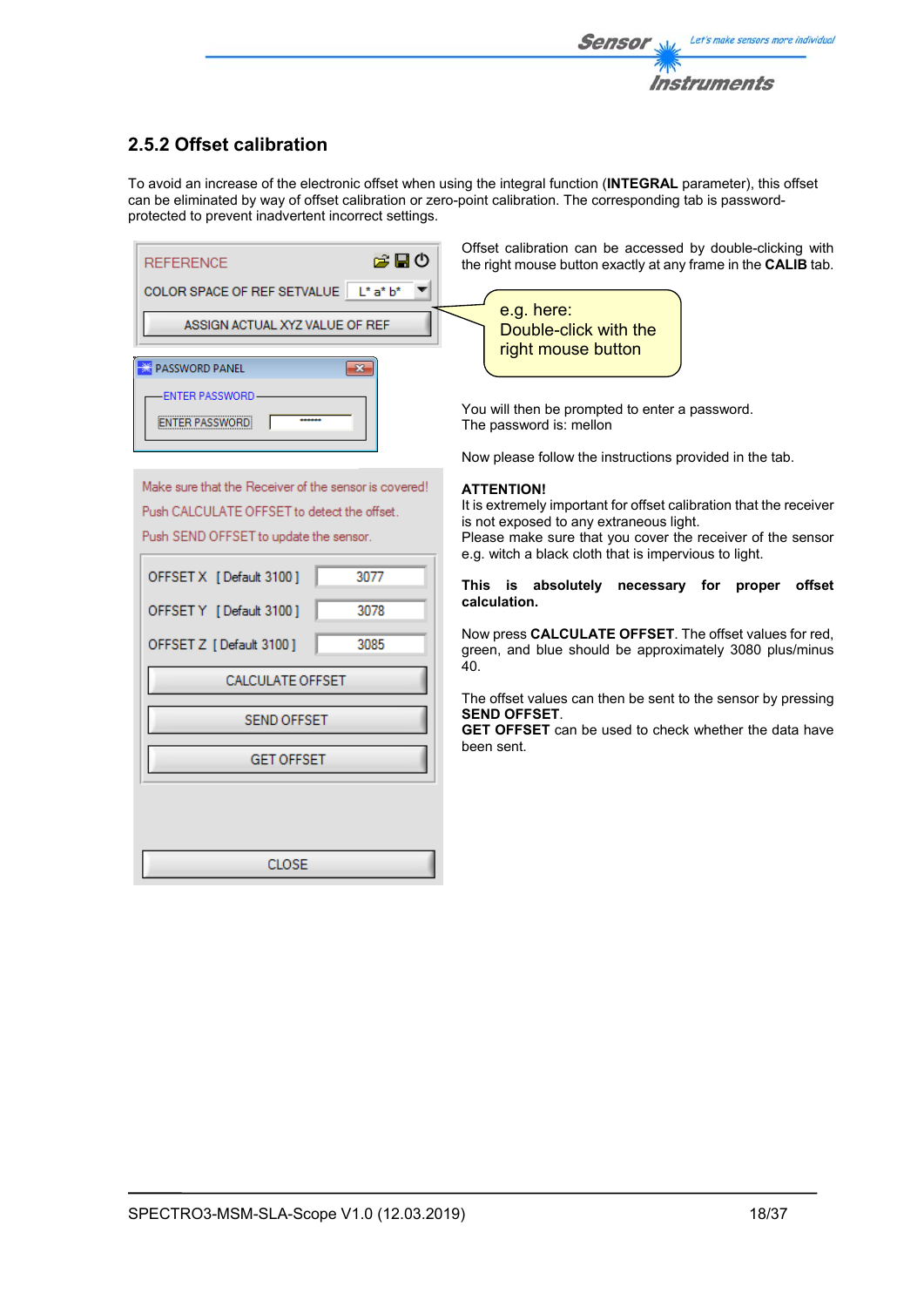# **2.6 Tab SCOPE**

The SCOPE tab visualises an oscilloscope.

Depending on **TRIG MODE,** the display shows the **XYZ** signals, the color space, the output analog signal (depending on the **ANA OUT** settings), and the status of the digital outputs.

A click on **GET CYCLE TIME** displays the current sensor scan frequency in **[Hz]** and **[ms]**. The current scan frequency must be determined for the correct calculation of **deltaX[ms]**. For determining the correct scan frequency please give the sensor a time of 8 seconds before you click on **GET CYCLE TIME**.

In **TRIG MODE = SINGLE SHOT** a data frame is recorded and displayed in the graph when you click on **SCAN**.

In **TRIG MODE = FALLING EDGE** and **RISING EDGE** triggered recording can be started by clicking on **SCAN**. A trigger start can be defined with **TRIGGER LEVEL**.

Triggering is performed either to **Z** or to the brightness value of the color space, depending on the signal that should be recorded. In the graph this is the blue line.

**TRIG MODE= EXTERN IN0** can be used to start recording externally through input IN0.

**SCAN-RATE** can be used to delay or accelerate recording. This corresponds with the TIMEBASE function known in oscilloscopes. **PRE TRIGGER VALUES** can be used to define how many values should still be displayed before the actual trigger start.





The zoom function in the graph can be activated by holding the control key (CTRL) and drawing a window with the mouse.

A click on **ZOOM 1:1** cancels the zoom function again.

The two orange cursors can be moved with the mouse. The two displays **deltaX[ms]** and **deltaY[digit]** will be updated. **deltaX[ms]** shows the time between the cursors in X direction.

**deltaY[digit]** shows the difference between the two cursors in digits or in Volt in Y direction.

**SIGNAL** can be used to display individual curves.

**PRINT SCOPE GRAPH** prints the current screen together with the text in the **COMMENT** text field.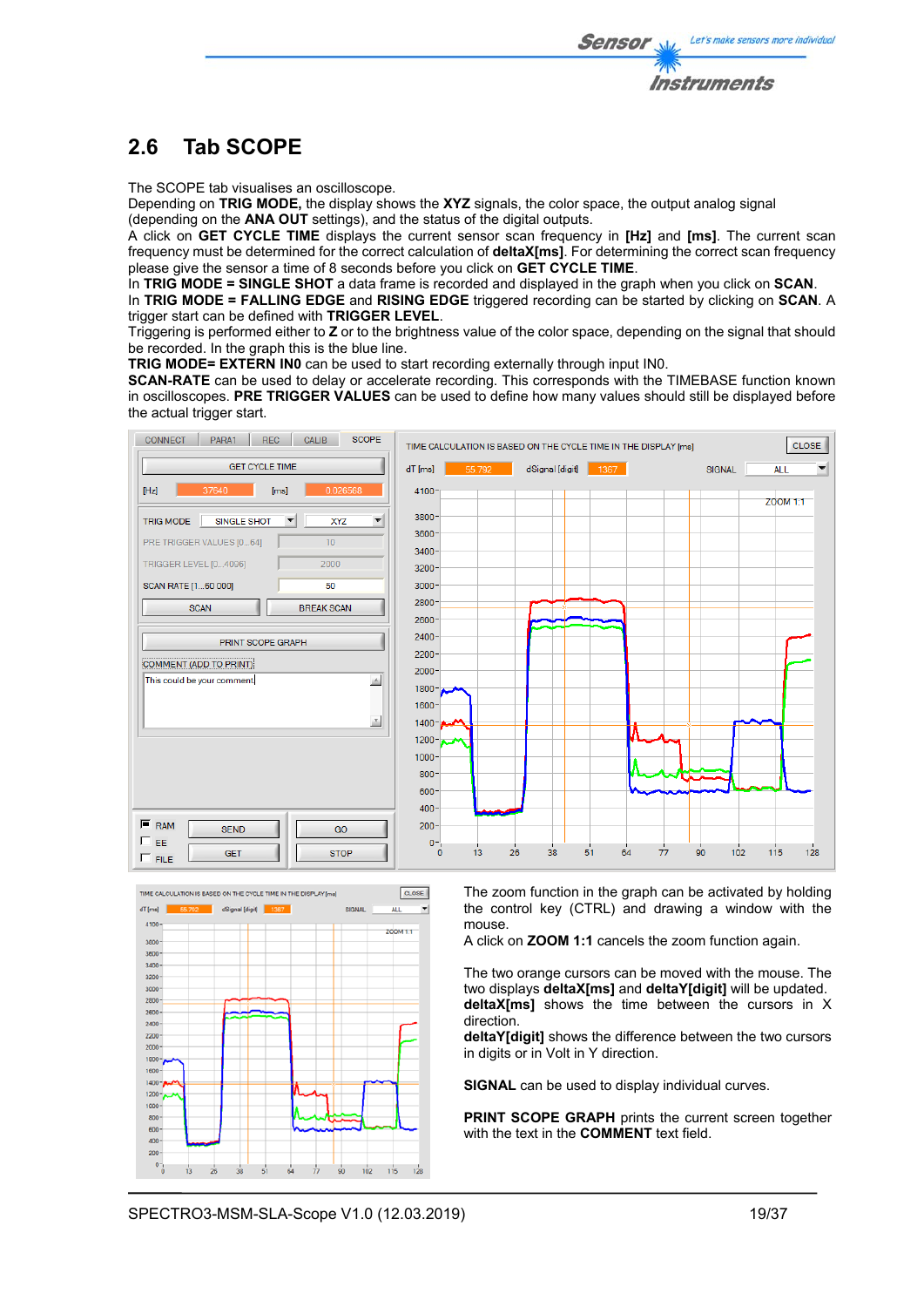

# **2.7 Tab XYZOFF**

An offset for X Y Z can be defined with **CALIB = XYZ OFFSET** and **XYZ OFFSET IN0**.

For defining the offset, the surface that should be compensated must be placed under the sensor, and **GO** mode must be activated.

Then the sensor parameters must be set.

In the XYZOFF tab the raw signal is shown in the corresponding displays and bars.

When you click on **ASSIGN XYZ OFFSET** the current raw signals are copied to the input fields.

With **SEND XYZ OFFSET** these values are sent to the sensor's EEPROM (non-volatile memory). With **GET XYZ OFFSET** the values can be loaded from the sensor.

The offset values are effective when they have been saved in the sensor and when **CALIB = XYZ OFFSET** has been selected.

If you select **CALIB = XYZ OFFSET IN0**, the offset values also can be updated through input IN0. **Attention!** Through IN0 the offset values only are saved in the sensor's RAM (volatile memory).

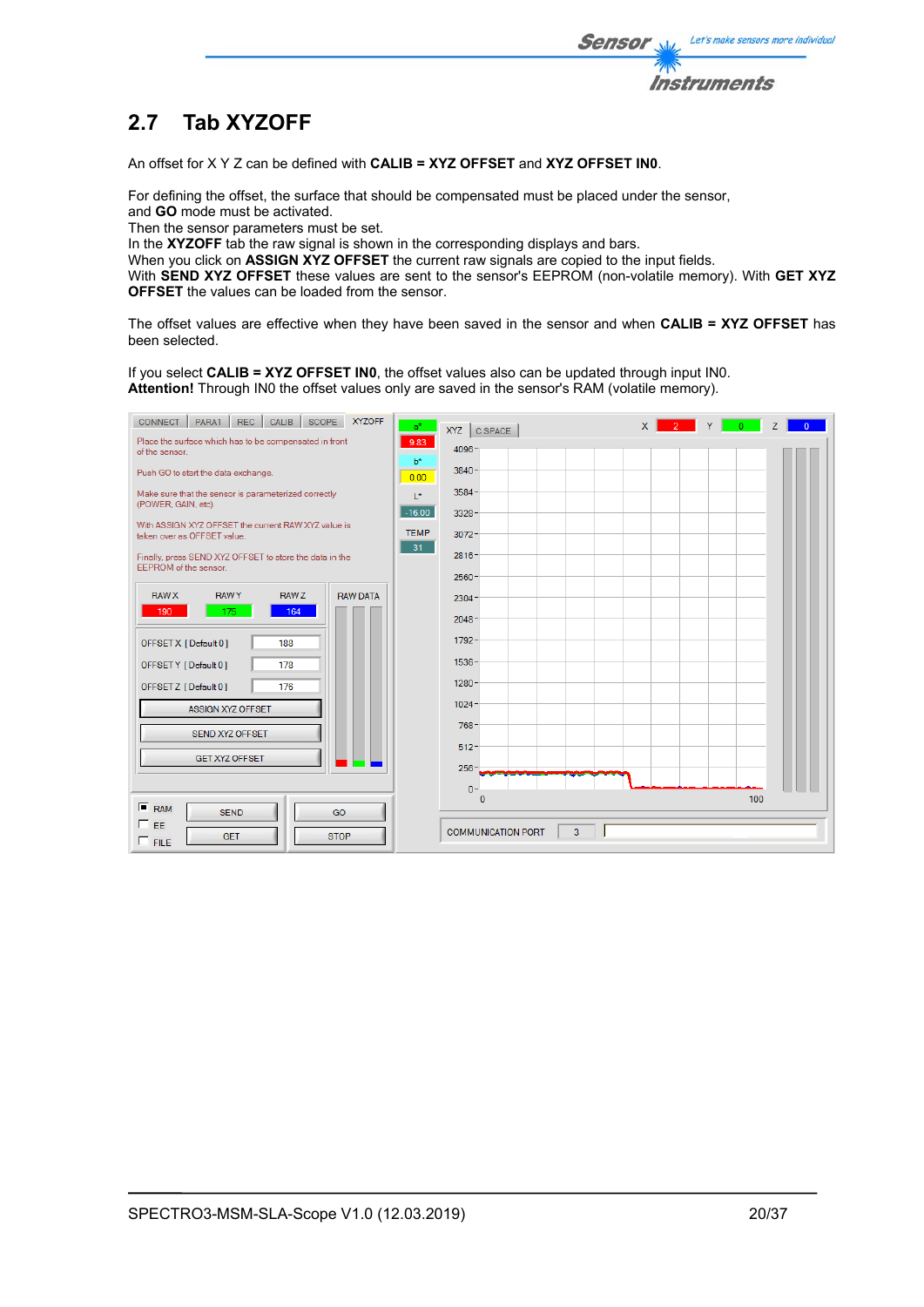

## **3. Operation of the TEMPCOMP-Scope software**

If a firmware update should go wrong and the temperature characteristics that are stored in the EEPROM should be lost, these characteristics must be created anew. For this purpose you will need a file with the corresponding data. This file can be obtained from your supplier.

To perform temperature compensation please start the corresponding **TEMPCOMP-Scope software** that is included on the supplied CD. Please make sure that you have a functioning sensor connection. It may be necessary to select the connection with **CONNECT**. Set the correct sensor under **SELECT SENSOR**, if this is not done automatically.

| TEMPCOMP-Scope V6.3.0                                                                                                                                                                                                                                                                                                                                                                                                                                                                                              | $\Box$ o $\Box$                                                                                                                                                                                                                                                                                                                                                                                      |
|--------------------------------------------------------------------------------------------------------------------------------------------------------------------------------------------------------------------------------------------------------------------------------------------------------------------------------------------------------------------------------------------------------------------------------------------------------------------------------------------------------------------|------------------------------------------------------------------------------------------------------------------------------------------------------------------------------------------------------------------------------------------------------------------------------------------------------------------------------------------------------------------------------------------------------|
| Spectro3 MSM SLA V1.0 or higher<br><b>SEL SENSOR</b><br>$\overline{\phantom{a}}$                                                                                                                                                                                                                                                                                                                                                                                                                                   | COM PORT<br>3<br>SPECTRO3 MSM SLAV1.0.0<br>05/Mar/2019<br><b>CONNECT</b>                                                                                                                                                                                                                                                                                                                             |
| <b>LOAD DATA FILE</b><br><b>GET EQUATION</b><br><b>SAVE EQUATION</b><br>$X^4$<br>$X^3$<br>$X^2$<br>$\mathsf{x}$<br>$-0.00142$<br>3059.7<br>0.00000<br>0.0808<br>$-0.1725$<br>0.00000<br>0.00035<br>$-0.1700$<br>2817.8<br>8.4753<br>2987.0<br>0.00000<br>5.3240<br>0.00000<br>$-0.1430$<br>1000.0<br>0.00000<br>0.00000<br>0.0000<br>0.0000<br>0.00000<br>1000.0<br>0.00000<br>0.0000<br>0.0000<br>1000.0<br>0.00000<br>0.00000<br>0.0000<br>0.0000<br><b>CALCULATE CURVES</b><br><b>RESET</b><br><b>TEMP</b><br>0 | CH <sub>0</sub><br>CH <sub>1</sub><br>CH <sub>2</sub><br>CH <sub>3</sub><br>CH4<br>CH <sub>5</sub><br><b>ALL</b><br><b>DATA</b><br><b>ALL</b><br>TRENDLINE CHO<br>CH <sub>1</sub><br>CH <sub>2</sub><br>CH <sub>3</sub><br>CH4<br>CH <sub>5</sub><br>$4100 -$<br>$3000 - $<br>$2000 -$<br>$1000 -$<br>$0 -$<br>$\frac{1}{80}$<br>90<br>100<br>30<br>20<br>50<br>60<br>70<br>10<br>40<br>$\mathbf{0}$ |
| 2817<br>SP CH1<br>3059<br>SP CH <sub>2</sub><br>SP CHO<br>2987<br>1000<br>1000<br>SP CH <sub>5</sub><br>SP CH <sub>3</sub><br>SP CH4<br>1000<br>CALCULATE CALIBRATION CURVES<br><b>CURVE SAVING</b><br><b>SUCCESS</b><br><b>SEND CF</b>                                                                                                                                                                                                                                                                            | <b>CAL CURVE</b><br>CH <sub>0</sub><br>CH <sub>1</sub><br>CH <sub>2</sub><br><b>ALL</b><br>CH <sub>3</sub><br>CH4<br>CH <sub>5</sub><br>$1447 -$<br>$1400 -$<br>$1300 -$<br>$1200 -$<br>$1100 -$<br>$984 -$<br>$\overline{20}$<br>30<br>40<br>80<br>100<br>50<br>90<br>70<br>60<br>10 <sub>10</sub><br>n                                                                                             |

- Step 1: Load the temperature compensation file that you have received from your supplier with **GET EQUATION** or **LOAD DATA FILE**.
- Step 2: Press **CALCULATE CURVES** to display the data in the graph.
- Step 3: Select the sensor-internal operating temperature (not in °C) that the sensor has at an ambient temperature of 20°, if this has not already been done automatically. The value should be included in the file designation.
- Step 4: Press **CALCULATE CALIBRATION CURVES** to calculate the mean straight line.
- Step 5: Pressing the **SEND CF** button saves the mean straight lines in the **EEPROM** of the sensor.
- Step 6: Temperature compensation is successfully finished if the **SUCCESS** status message is then displayed.

Comment! If you do not immediately have the temperature compensation file at hand, simply start the **TempComp-Scope software**. Establish a connection, if it is not already established, and simply press **SEND-CF**. The sensor then functions as before, but it is not temperature-compensated.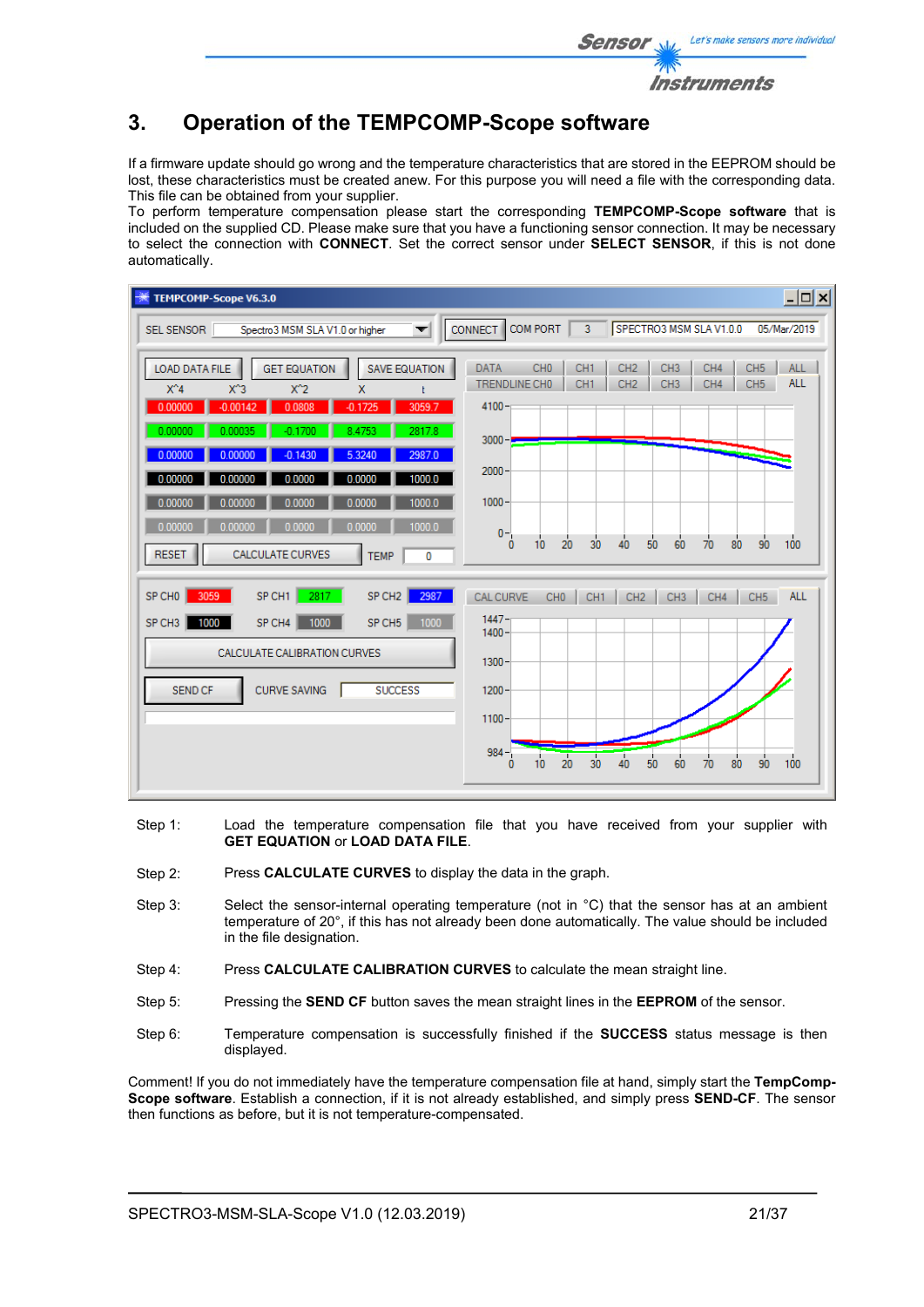

## **4. Connector assignment of the SPECTRO-3-MSM-SLA color sensor**

**Connection of SPECTRO-3-MSM-SLA to PC:** 

|          | 4-pole fem. M5 connector (type Binder 707)<br>SPECTRO-3-MSM-SLA/PC-RS232 | o a             |
|----------|--------------------------------------------------------------------------|-----------------|
| Pin-No.: |                                                                          | Assignment:     |
|          |                                                                          | $+24VDC (+Ub)$  |
| າ        |                                                                          | (gnd)<br>0V     |
| າ        |                                                                          | R <sub>x0</sub> |
|          |                                                                          | Tx <sub>0</sub> |

**Available connecting cables:**  cab-las4/PC-… cab-4/USB-… cab-4/ETH-…

## **Connection of SPECTRO-3-MSM-SLA to PLC:**

**8-pole M12 connector (type Binder 763/713)**  *SPECTRO-3-MSM-SLA/PLC* 



| Pin No.: | Color:       | <b>Assignment:</b>                                         |  |  |  |  |  |
|----------|--------------|------------------------------------------------------------|--|--|--|--|--|
|          | White        | 0V (GND)                                                   |  |  |  |  |  |
|          | <b>Brown</b> | +24VDC $(\pm 10\%)$                                        |  |  |  |  |  |
|          | Green        | IN <sub>0</sub>                                            |  |  |  |  |  |
|          | Yellow       | Not connected                                              |  |  |  |  |  |
|          | Grey         | Not connected                                              |  |  |  |  |  |
| 6        | <b>Pink</b>  | ANA OUT<br>Analog X, x, a*, u*, u' or C* (010V or 420mA)   |  |  |  |  |  |
|          | <b>Blue</b>  | ANA OUT<br>Analog Y, y, b*, v*, v' or h* $(010V$ or 420mA) |  |  |  |  |  |
|          | Red          | ANA OUT<br>Analog Z, Y or L*<br>$(010V$ or $420mA)$        |  |  |  |  |  |

**Connecting cable:**  cab-M12/8-…-shd (shielded)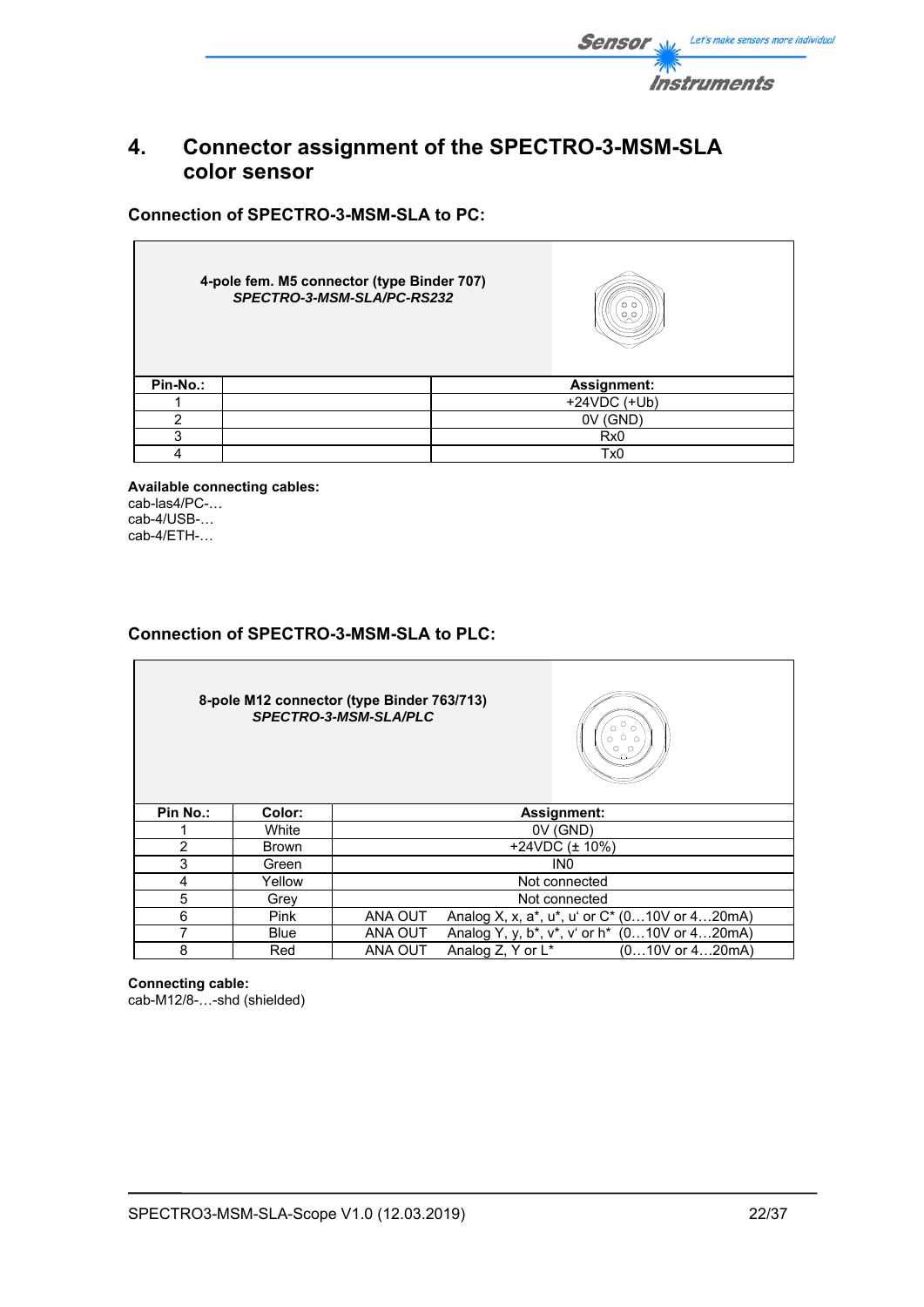

# **5. RS232 communication protocol**

The sensors of the SPECTRO-3-MSM-SLA series operate with the following **parameters** that are sent to the sensor or read from the sensor in the stated sequence.<br> $lnfo! 1 bytes = 8bit 1 word = 2 byte$ 

Info! 1 **bytes** = 8bit 1 **word** = 2 **byte** 1 **long** = 2 **word** = 4 **byte**

|                     | <b>Parameter</b>    | <b>Type</b> | <b>Meaning</b>                                                                                     |
|---------------------|---------------------|-------------|----------------------------------------------------------------------------------------------------|
| Para1:              | <b>POWER</b>        | word        | Transmitter intensity (0  1000) Attention intensity in thousandth!                                 |
| Para2:              | <b>PMODE</b>        | word        | Power Mode: SINGLE, DOUBLE coded to (0,1)                                                          |
| Para3:              | <b>GAIN</b>         | word        | Amplification of the integrated receiver AMP1, AMP2, AMP3, AMP4, AMP5, AMP6,                       |
|                     |                     |             | AMP7, AMP8 coded to (1, 2, 3, 4, 5, 6, 7, 8)                                                       |
| Para4:              | <b>INTEGRAL</b>     | word        | Signal integration (1250)                                                                          |
| Para <sub>5</sub> : | <b>AVERAGE</b>      | word        | Signal averaging 1, 2, 4, 8, 16, 32, 64, 128, 256, 512, 1024, 2048, 4096, 8192, 16384              |
|                     |                     |             | or 32768                                                                                           |
| Para6:              | LED MODE            | word        | Control for the internal light source DC, AC coded to (0,1)                                        |
| Para7:              | C SPACE             | word        | Color Space: xyY, L*a*b*, L*u*v*, L*C*h*, L*u'v' coded to (0,1,2,3,4)                              |
| Para8:              | <b>CALIB</b>        | word        | Calibration Mode: OFF, FCAL, UCAL, FCAL WB, UCAL WB, XYZ OFFSET, XYZ                               |
|                     |                     |             | OFFSET IN0 coded to (0,1,2,3,4,5,6)                                                                |
| Para9:              | ANALOG OUTMODE      | word        | Function of the analogue outmode: OFF, X Y Z, COLOR SPACE, CS REF coded to                         |
|                     |                     |             | (0,1,2,3)                                                                                          |
| <b>Para10:</b>      | ANA OUT SIGNAL      | Word        | Function of the analog output: U, I coded to (0,1)                                                 |
| Para11:             | ANA OUT             | word        | Function of analogue out: CONT, IN0 L--->H coded to (0,1)                                          |
| Para12:             | ANA ZOOM            | word        | Zoom factor at ANALOG OUTMODE = CS REF: $x1$ , $x2$ , $x4$ , $x8$ , $x16$ , $x32$ , $x64$ , $x128$ |
|                     |                     |             | Coded to (0.1.2.3.4.5.6.7)                                                                         |
| Para13:             | POWER DP1           | word        | Transmitter intensity of Double Parameter Set 1 (0  1000) Attention intensity in                   |
|                     |                     |             | thousandth!                                                                                        |
| Para14:             | <b>GAIN DP1</b>     | word        | Amplification of the integrated receiver of Double Parameter Set 1                                 |
|                     |                     |             | AMP1, AMP2, AMP3, AMP4, AMP5, AMP6, AMP7, AMP8                                                     |
|                     |                     |             | coded to (1, 2, 3, 4, 5, 6, 7, 8)                                                                  |
| Para15:             | <b>INTEGRAL DP1</b> | word        | Signal integration of Double Parameter Set1 (1250)                                                 |
| Para16:             | POWER DP2           | word        | Transmitter intensity of Double Parameter Set 2 (0  1000)<br>Attention intensity in                |
|                     |                     |             | thousandth!                                                                                        |
| Para17:             | <b>GAIN DP2</b>     | word        | Amplification of the integrated receiver of Double Parameter Set 2                                 |
|                     |                     |             | AMP1, AMP2, AMP3, AMP4, AMP5, AMP6, AMP7, AMP8                                                     |
|                     |                     |             | coded to (1, 2, 3, 4, 5, 6, 7, 8)                                                                  |
| Para18:             | INTEGRAL DP2        | word        | Signal integration of Double Parameter Set2 (1250)                                                 |
| Para19:             | COR VAL X           | word        | Correction Value for X multiplied by 128                                                           |
| Para20:             | COR VAL Y           | word        | Correction Value for Y multiplied by 128                                                           |
| Para21:             | COR VAL Z           | word        | Correction Value for Z multiplied by 128                                                           |
| Para22:             | COR VAL X 3'rd root | word        | 3'rd root of COR VAL $X =$<br>(COR VAL X * 128)^(1/3) * 1024                                       |
| Para23:             | COR VAL Y 3'rd root | word        | (COR VAL Y * 128)^(1/3) * 1024<br>3'rd root of COR VAL $Y =$                                       |
| Para24:             | COR VAL Z 3'rd root | word        | (COR VAL Z * 128) $(1/3)$ * 1024<br>3'rd root of COR VAL $Z =$                                     |

Upon request, the data acquired and processed by the sensor are sent by the sensor in the following sequence.<br>Info! 1 bytes = 8bit 1 word = 2 byte 1 long = 2 word = 4 byte  $1$   $\log = 2$  word = 4 byte

| <b>DATA VALUE</b><br><b>Type</b> |                |      | <b>Meaning</b>                                                                                         |
|----------------------------------|----------------|------|--------------------------------------------------------------------------------------------------------|
| DatVal1:                         | <b>CSX</b>     | long | Color Space X chromaticity coordinate (x, a*, u*, C* or u'). Must be divided by 65536.                 |
| DatVal <sub>2</sub> :            | <b>CSY</b>     | long | Color Space Y chromaticity coordinate $(y, b^*, v^*, h^* \text{ or } v^*)$ . Must be divided by 65536. |
| DatVal3:                         | <b>CSI</b>     | long | Color Space Lightness variable (Y or L*). Must be divided by 65536.                                    |
| DatVal4:                         | <b>REF CSX</b> | long | Reference CSX when ANALOG OUTMODE = CS REF. Must be divided by 65536.                                  |
| DatVal5:                         | <b>REF CSY</b> | long | Reference CSY when ANALOG OUTMODE = CS REF. Must be divided by 65536.                                  |
| DatVal6:                         | <b>REF CSI</b> | long | Reference CSI when ANALOG OUTMODE = CS REF. Must be divided by 65536.                                  |
| DatVal7:                         | X              | word | Calibrated and temperature compensated tristimulus value of channel X                                  |
| DatVal8:                         | Υ              | word | Calibrated and temperature compensated tristimulus value of channel Y                                  |
| DatVal9:                         | $\overline{z}$ | word | Calibrated and temperature compensated tristimulus value of channel Z                                  |
| DatVal10:                        | RAW X          | word | None Calibrated tristimulus value of channel X                                                         |
| DatVal11:                        | RAW Y          | word | None Calibrated tristimulus value of channel Y                                                         |
| DatVal12:                        | RAW Z          | word | None Calibrated tristimulus value of channel Z                                                         |
| DatVal13:                        | DIG IN         | word | DIG IN is 1 when input IN0 is HI                                                                       |
| DatVal14:                        | <b>TEMP</b>    | word | Temperature in the sensor (not in $^{\circ}$ C or $^{\circ}$ F)                                        |
| DatVal15:                        | DP SET         | word | Double Parameter Set                                                                                   |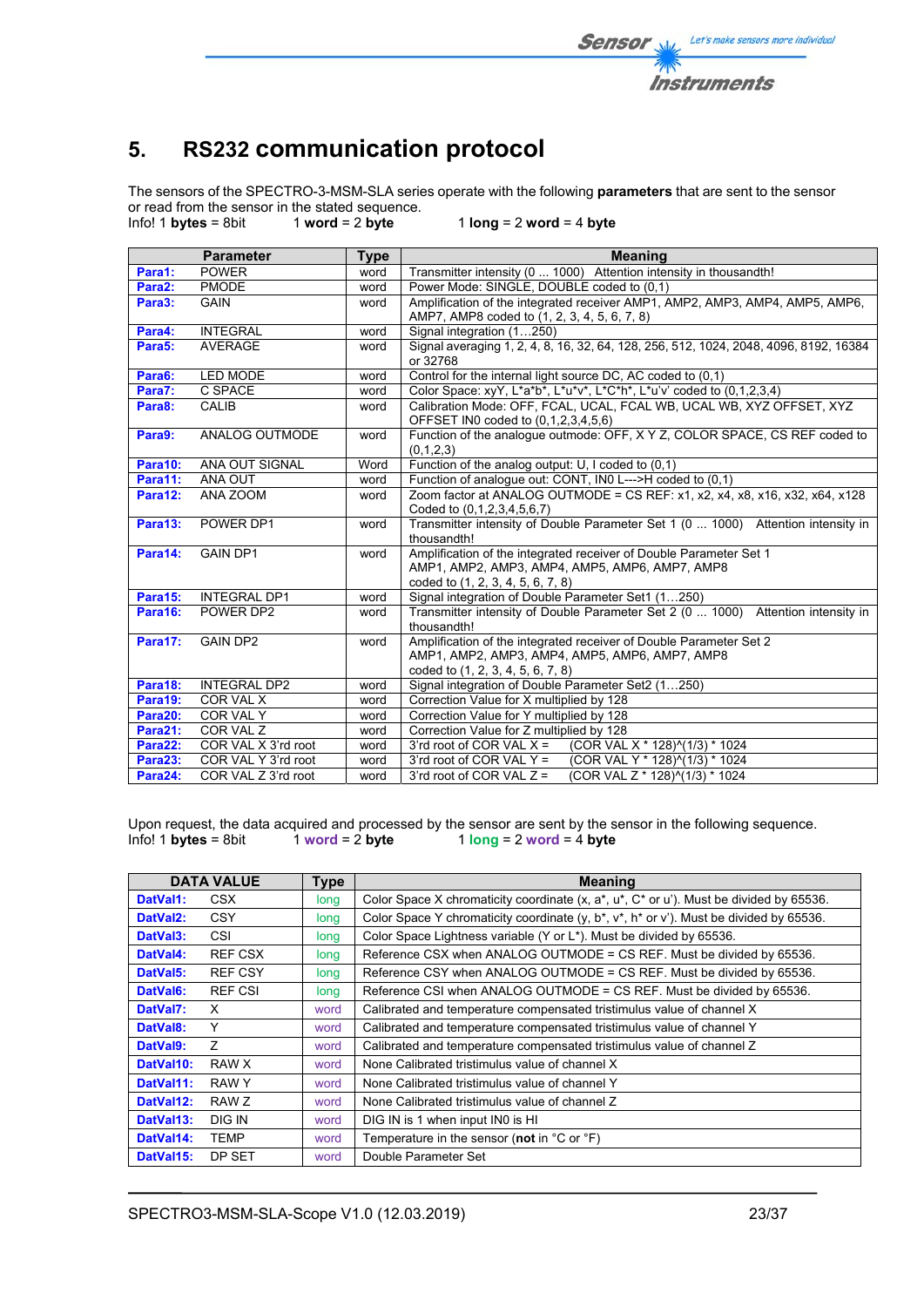

Digital serial communication is used for the exchange of data between the software running on the PC and the sensor.

For this purpose the control unit features an EIA-232 compatible interface that operates with the (fixed) parameters "**8 data bits, 1 stop bit, no parity bit, no handshake"**.

Five values are available for the baudrate: 9600baud, 19200baud, 38400baud, 57600baud and 115200baud. As an option the PC software also can communicate through TCP/IP or USB. In these cases transparent interface converters must be used that allow a connection to the RS232 interface.

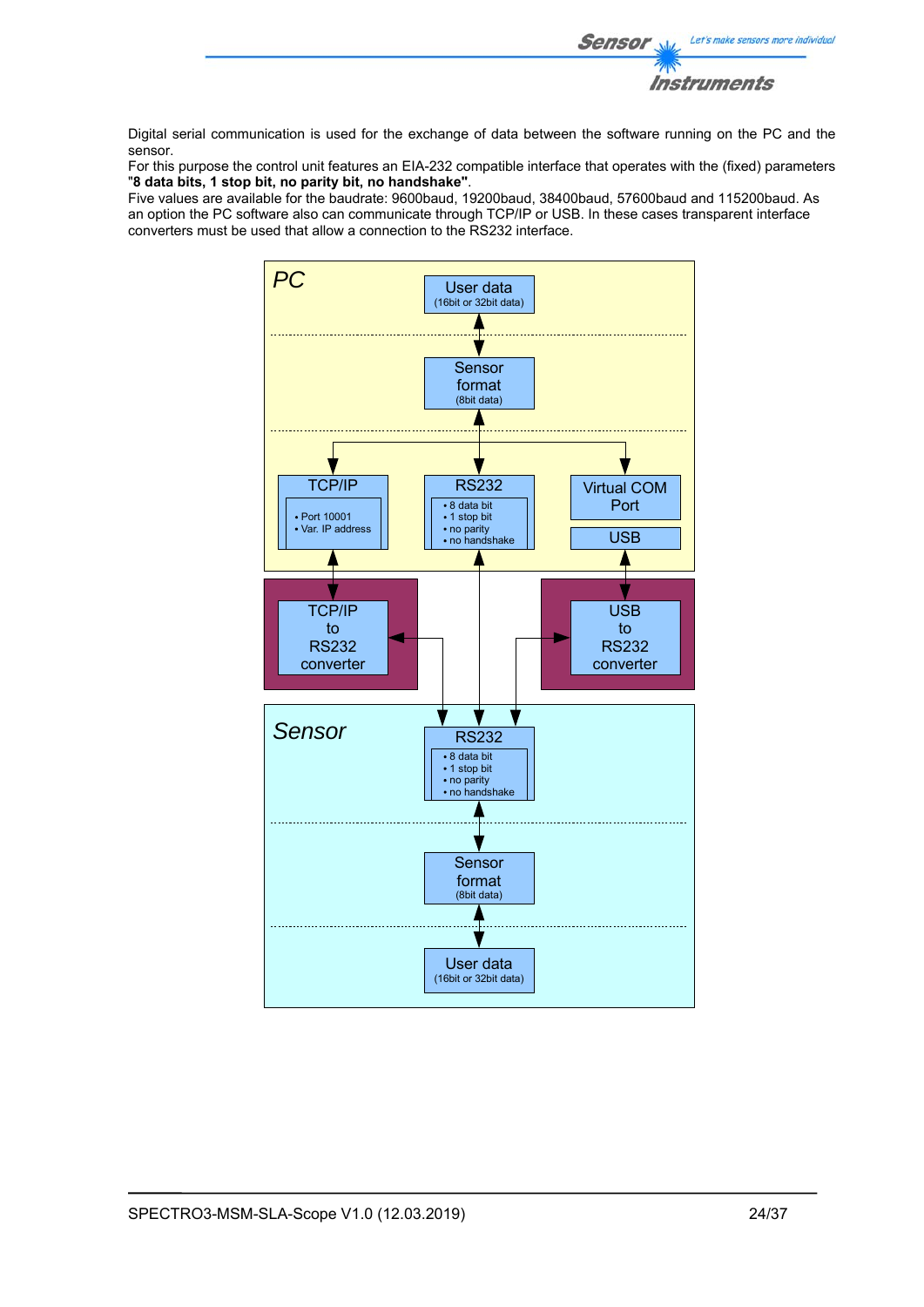

A proprietary protocol format that organises and bundles the desired data is used for all physical connection variants between PC software and control unit. Depending on their type and function the actual data are 16- or 32 bit variables and represent integer or floating-point values. The protocol format consists of 8-bit wide unsigned words ("bytes"). The actual data therefore sometimes must be distributed to several bytes.

The control unit always behaves passively (except if another behaviour has been specifically activated). Data exchange therefore always is initiated by the PC software. The PC sends a data package ("frame") corresponding to the protocol format, either with or without appended data, to which the control unit responds with a frame that matches the request.

The protocol format consists of two components:

A "header" and an optional appendant ("data").

The header always has the same structure.

The first byte is a synchronisation byte and always is  $85_{\text{dez}}$  (55<sub>hex</sub>).

The second byte is the so-called order byte. This byte determines the action that should be performed (send data, save data, etc.).

A 16-bit value (argument) follows as the third and fourth byte. Depending on the order, the argument is assigned a corresponding value.

The fifth and sixth byte again form a 16-bit value. This value states the number of appended data bytes. Without appended data both these bytes are  $0_{\text{dez}}$  or  $00_{\text{hex}}$ , the maximum number of bytes is 512.

The seventh byte contains the CRC8 checksum of all data bytes (data byte 0 up to and incl. data byte n).

The eight byte is the CRC8 checksum for the header and is formed from bytes 0 up to and incl. 6.

The header always has a total length of 8 bytes. The complete frame may contain between 8 and 520 bytes.

| Byte <sub>0</sub> | Byte <sub>1</sub> | Byte <sub>2</sub>         | Byte3                     | Byte4                         | Byte <sub>5</sub> | Byte <sub>6</sub>        | Byte7                        | Byte <sub>8</sub>  | Byte9                          | $\cdots$ | Byte n+6              | Byte n+               |
|-------------------|-------------------|---------------------------|---------------------------|-------------------------------|-------------------|--------------------------|------------------------------|--------------------|--------------------------------|----------|-----------------------|-----------------------|
| Header            | Header            | Header                    | Header                    | Header                        | Header            | Header                   | Header                       | Data               | Data                           |          | Data                  | Data                  |
| 0x55              | <order></order>   | <arg><br/>(lo byte)</arg> | <arg><br/>(hi byte)</arg> | <len><br/>bvte'<br/>(lo</len> | LEN><br>(hi byte) | CRC <sub>8</sub><br>Data | CRC8<br>'Header <sub>)</sub> | Data1<br>(lo byte) | Data <sup>.</sup><br>(hi byte) | $\cdots$ | Data n/2<br>(lo byte) | Data n/2<br>(hi byte) |

The following **orders** can be sent to the sensor.

| <b>Number</b> | <b>ORDER</b> (header byte no. 2)                                    | <b>Example</b> |
|---------------|---------------------------------------------------------------------|----------------|
| 0             | Sensor answers with order=0 if a communication error occurs.        |                |
|               | ARG=1: Invalid order number was sent to the sensor                  |                |
|               | ARG=2: General communication error (wrong baudrate, overflow, )     |                |
|               | Write parameter to the RAM of the sensor                            | order=1        |
| $\mathcal{P}$ | Read parameter from the RAM of the sensor                           | $order=2$      |
| 3             | Load parameter and actual Baudrate from RAM to EEPROM of the sensor | $order = 3$    |
| 4             | Load parameter from EEPROM to RAM of the sensor                     | $order=4$      |
| 5             | Read CONNECTION OK and serial number from sensor                    | $order=5$      |
| 6             | Free                                                                |                |
|               | Read Firmware String and firmware number from sensor                | $order=7$      |
| 8             | Read data values from sensor                                        | order=8        |
| 108           | Read 3 data values from sensor                                      | order=108      |
| 30            | Start and Stop triggered sending of data frames                     | $order = 30$   |
| 105           | Get cycle time from sensor                                          | order=105      |
| 190           | Write new baud rate to the sensor                                   | order=190      |

Let's make sensors more individual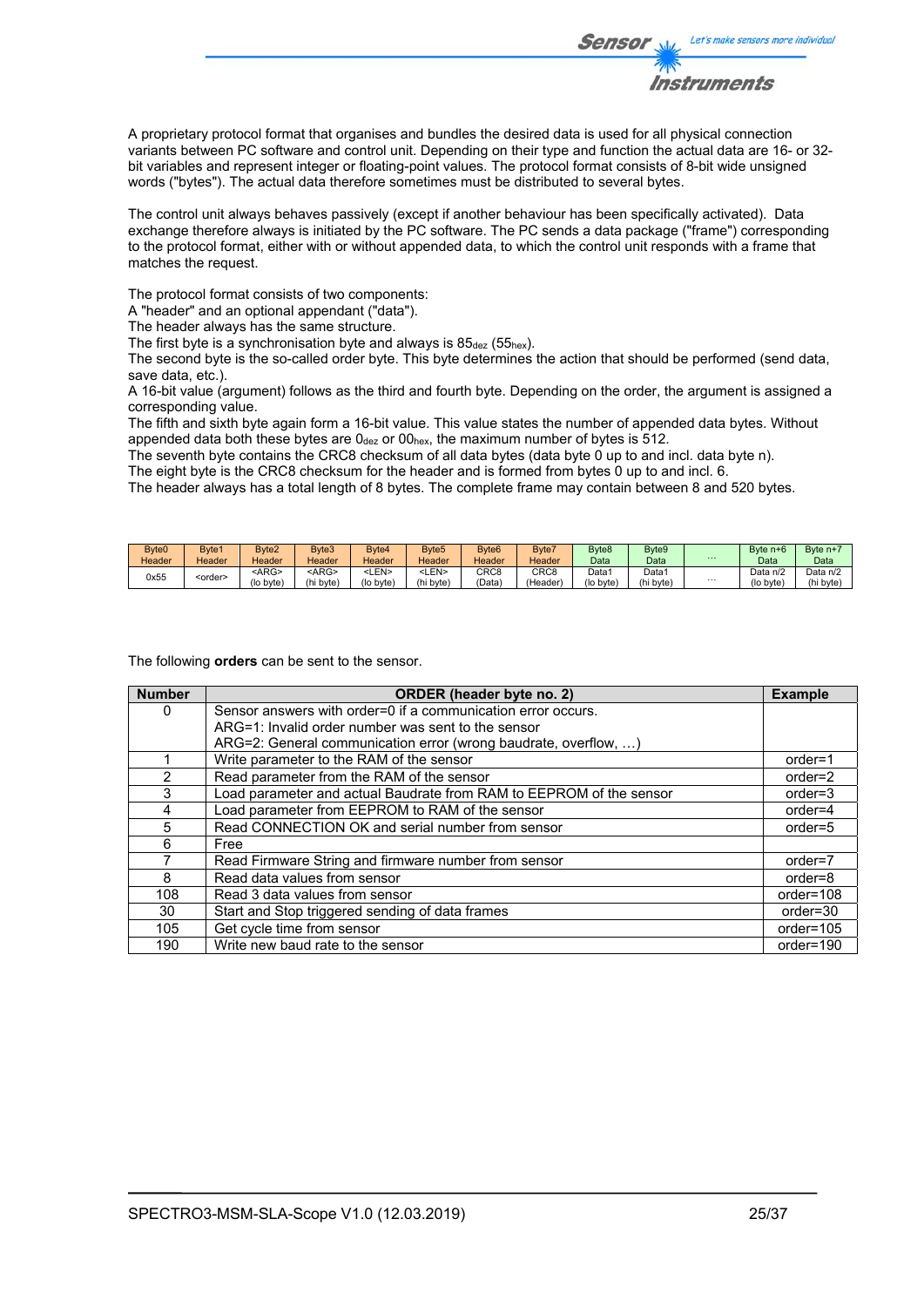

## **CRC8 checksum**

The so-called "Cyclic Redundancy Check" or CRC is used to verify data integrity. This algorithm makes it possible to detect individual bit errors, missing bytes, and faulty frames. For this purpose a value - the so-called checksum - is calculated over the data (bytes) to be checked and is transmitted together with the data package. Calculation is performed according to an exactly specified method based on a generator polynomial. The length of the checksum is 8 bit ( = 1 byte). The generator polynomial is: *X8+X5+X4+X0*

To verify the data after they have been received, CRC calculation is performed once again. If the sent and the newly calculated CRC values are identical, the data are without error.

The following pseudo code can be used for checksum calculation:

```
calcCRC8 (data[ ], table[ ]) 
Input: data[ ], n data of unsigned 8bit 
         table[ ], 256 table entries of unsigned 8bit 
Output: crc8, unsigned 8bit 
crc8 := AA<sub>hex</sub>for I := 1 to n do 
        idx := crc8 EXOR data[ i ] 
        crc8 := table[idx]endfor 
return crc8
```

| - | 1 | P<br>≏ |  |  |
|---|---|--------|--|--|
|   | ю |        |  |  |
|   |   |        |  |  |

| 0   | 94  | 188            | 226 | 97  | 63  | 221 | 131 | 194 | 156 | 126 | 32  | 163 | 253 | 31  | 65             |
|-----|-----|----------------|-----|-----|-----|-----|-----|-----|-----|-----|-----|-----|-----|-----|----------------|
| 157 | 195 | 33             | 127 | 252 | 162 | 64  | 30  | 95  | 1   | 227 | 189 | 62  | 96  | 130 | 220            |
| 35  | 125 | 159            | 193 | 66  | 28  | 254 | 160 | 225 | 191 | 93  | 3   | 128 | 222 | 60  | 98             |
| 190 | 224 | $\overline{2}$ | 92  | 223 | 129 | 99  | 61  | 124 | 34  | 192 | 158 | 29  | 67  | 161 | 255            |
| 70  | 24  | 250            | 164 | 39  | 121 | 155 | 197 | 132 | 218 | 56  | 102 | 229 | 187 | 89  | $\overline{7}$ |
| 219 | 133 | 103            | 57  | 186 | 228 | 6   | 88  | 25  | 71  | 165 | 251 | 120 | 38  | 196 | 154            |
| 101 | 59  | 217            | 135 | 4   | 90  | 184 | 230 | 167 | 249 | 27  | 69  | 198 | 152 | 122 | 36             |
| 248 | 166 | 68             | 26  | 153 | 199 | 37  | 123 | 58  | 100 | 134 | 216 | 91  | 5   | 231 | 185            |
| 140 | 210 | 48             | 110 | 237 | 179 | 81  | 15  | 78  | 16  | 242 | 172 | 47  | 113 | 147 | 205            |
| 17  | 79  | 173            | 243 | 112 | 46  | 204 | 146 | 211 | 141 | 111 | 49  | 178 | 236 | 14  | 80             |
| 175 | 241 | 19             | 77  | 206 | 144 | 114 | 44  | 109 | 51  | 209 | 143 | 12  | 82  | 176 | 238            |
| 50  | 108 | 142            | 208 | 83  | 13  | 239 | 177 | 240 | 174 | 76  | 18  | 145 | 207 | 45  | 115            |
| 202 | 148 | 118            | 40  | 171 | 245 | 23  | 73  | 8   | 86  | 180 | 234 | 105 | 55  | 213 | 139            |
| 87  | 9   | 235            | 181 | 54  | 104 | 138 | 212 | 149 | 203 | 41  | 119 | 244 | 170 | 72  | 22             |
| 233 | 183 | 85             | 11  | 136 | 214 | 52  | 106 | 43  | 117 | 151 | 201 | 74  | 20  | 246 | 168            |
| 116 | 42  | 200            | 150 | 21  | 75  | 169 | 247 | 182 | 232 | 10  | 84  | 215 | 137 | 107 | 53             |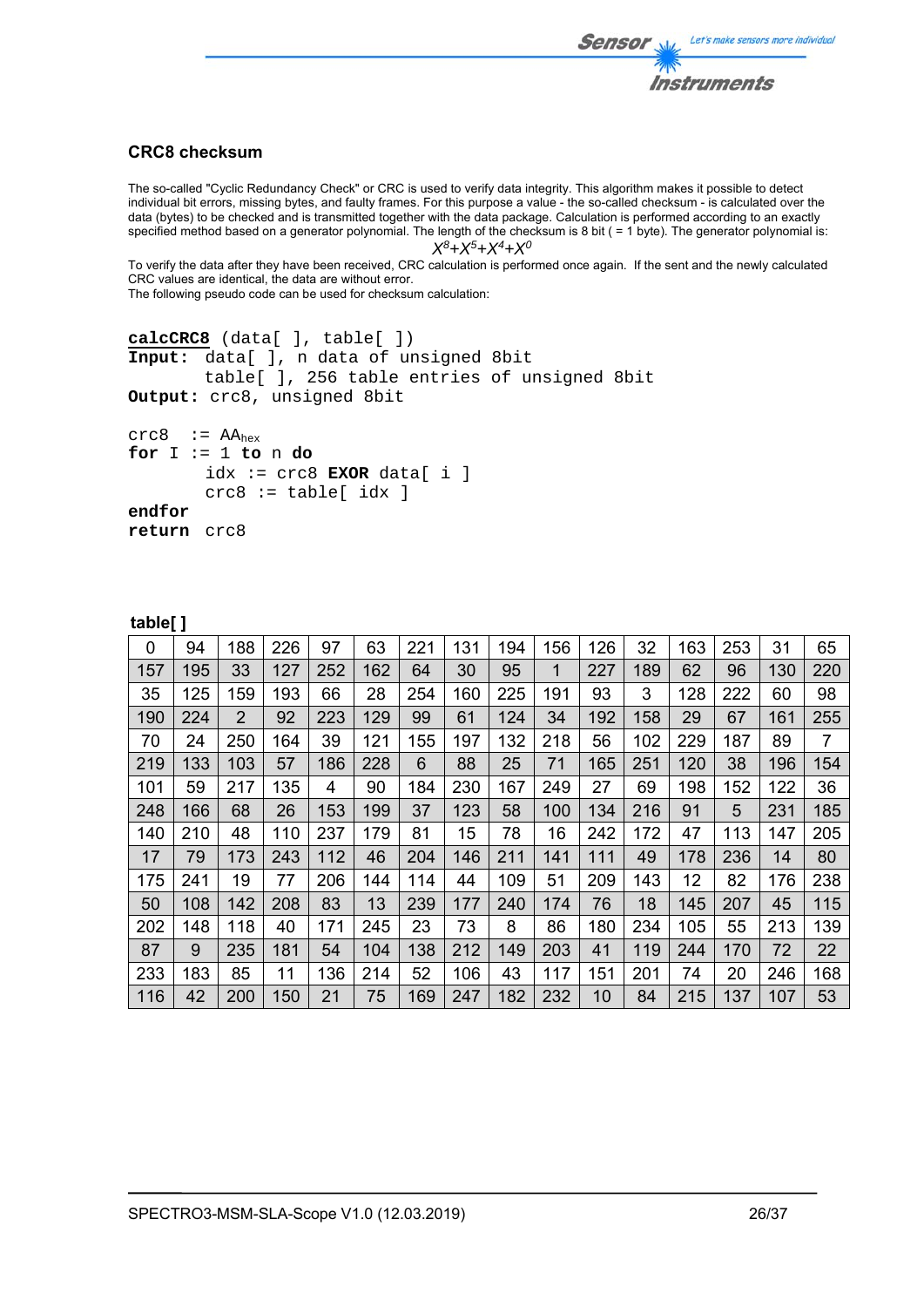

### **Example order=1:** Write parameter to the RAM of the sensor.

Example is with 5 parameter (Para1=500, Para2=0; Para3=3200, Para4=3300, Para5=1) Have a look at the **TABLE PARAMETER** to check out how much parameter you have to send.

### DATA FRAME PC  $\rightarrow$  Sensor

| Byte1    | Byte <sub>2</sub> | Byte3       | Byte4         | Byte <sub>5</sub> | Byte <sub>6</sub> | Byte7            | Byte <sub>8</sub> |
|----------|-------------------|-------------|---------------|-------------------|-------------------|------------------|-------------------|
| Header   | Header            | Header      | <b>Header</b> | Header            | <b>Header</b>     | Header           | <b>Header</b>     |
| 0x55     | <order></order>   | $<$ ARG $>$ | $<$ ARG $>$   | <len></len>       | <len></len>       | CRC <sub>8</sub> | CRC <sub>8</sub>  |
|          |                   | (lo byte)   | (hi byte)     | (lo byte)         | (hi byte)         | (Data)           | (Header)          |
| 85 (dec) |                   |             |               | 10                |                   | 130              | 107               |
|          |                   |             | $ARG=0$       | $LEN=10$          |                   |                  |                   |

| Byte9     | Byte <sub>10</sub> | Byte <sub>11</sub> | Byte <sub>12</sub> | Byte <sub>13</sub> | Byte <sub>14</sub> | Byte <sub>15</sub> | Byte <sub>16</sub> | Byte <sub>17</sub> | Byte <sub>18</sub> |
|-----------|--------------------|--------------------|--------------------|--------------------|--------------------|--------------------|--------------------|--------------------|--------------------|
| Data      | Data               | Data               | Data               | Data               | Data               | Data               | Data               | Data               | Data               |
| Para1     | Para1              | Para2              | Para2              | Para3              | Para3              | Para4              | Para4              | Para <sub>5</sub>  | Para5              |
| (lo byte) | (hi byte)          | (lo byte)          | (hi byte)          | (lo byte)          | (hi byte)          | (lo byte)          | (hi byte)          | $($ lo byte $)$    | (hi bvte)          |
| 244       |                    |                    |                    | 128                | 12                 | 228                | 12                 |                    |                    |
|           | Para1=500          |                    | Para2=0            |                    | Para3=3200         |                    | Para4=3300         | Para5=1            |                    |

### DATA FRAME Sensor  $\rightarrow$  PC

| Byte1         | Byte <sub>2</sub> | Byte3       | Byte4         | Byte <sub>5</sub> | Byte <sub>6</sub> | Byte7            | Byte <sub>8</sub> |
|---------------|-------------------|-------------|---------------|-------------------|-------------------|------------------|-------------------|
| <b>Header</b> | Header            | Header      | <b>Header</b> | Header            | <b>Header</b>     | Header           | <b>Header</b>     |
| 0x55          | <order></order>   | $<$ ARG $>$ | $<$ ARG $>$   | <len></len>       | <len></len>       | CRC <sub>8</sub> | CRC <sub>8</sub>  |
|               |                   | (lo byte)   | (hi byte)     | (lo byte)         | (hi byte)         | (Data)           | (Header)          |
| 85 (dec)      |                   |             |               |                   |                   | 170              | 224               |
|               |                   |             | $ARG=0$       |                   | LEN=0             |                  |                   |

If you receive an argument greater 0, ARG parameter where out of range and have been set to a default value.

### **Example order=2:** Read parameter from the RAM of the sensor.

Example is with 5 parameter (Para1=500, Para2=0; Para3=3200, Para4=3300, Para5=1) Have a look at the **TABLE PARAMETER** to check out how much parameter you will receive.

### DATA FRAME PC  $\rightarrow$  Sensor

| Byte1         | Byte <sub>2</sub> | Byte3       | Byte4         | Byte <sub>5</sub> | Byte <sub>6</sub> | Byte7            | Byte <sub>8</sub> |
|---------------|-------------------|-------------|---------------|-------------------|-------------------|------------------|-------------------|
| <b>Header</b> | Header            | Header      | <b>Header</b> | <b>Header</b>     | <b>Header</b>     | <b>Header</b>    | Header            |
| 0x55          | <order></order>   | $<$ ARG $>$ | $<$ ARG $>$   | <len></len>       | <len></len>       | CRC <sub>8</sub> | CRC <sub>8</sub>  |
|               |                   | (lo byte)   | (hi byte)     | (lo byte)         | (hi byte)         | (Data)           | (Header)          |
| 85 (dec)      |                   |             |               |                   |                   | 170              | 185               |
|               |                   |             | ARG=0         |                   | LEN=0             |                  |                   |

### DATA FRAME Sensor  $\rightarrow$  PC

| Byte1    | Byte <sub>2</sub> | Byte3                    | Byte <sub>4</sub>        | Byte <sub>5</sub>         | Byte <sub>6</sub>         | Byte7                      | Byte <sub>8</sub>            |
|----------|-------------------|--------------------------|--------------------------|---------------------------|---------------------------|----------------------------|------------------------------|
| Header   | Header            | <b>Header</b>            | Header                   | Header                    | Header                    | <b>Header</b>              | Header                       |
| 0x55     | <order></order>   | $<$ ARG $>$<br>(lo byte) | $<$ ARG $>$<br>(hi byte) | <len><br/>(lo byte)</len> | <len><br/>(hi byte)</len> | CRC <sub>8</sub><br>(Data) | CRC <sub>8</sub><br>(Header) |
| 85 (dec) |                   |                          |                          | 10                        |                           | 130                        | 50                           |
|          |                   |                          | $ARG=0$                  | $LEN=10$                  |                           |                            |                              |

| Byte9     | Byte <sub>10</sub> | Byte <sub>11</sub> | Byte <sub>12</sub> | Byte <sub>13</sub> | Byte <sub>14</sub> | Byte <sub>15</sub> | Byte <sub>16</sub> | Byte <sub>17</sub> | Byte <sub>18</sub> |
|-----------|--------------------|--------------------|--------------------|--------------------|--------------------|--------------------|--------------------|--------------------|--------------------|
| Data      | Data               | Data               | Data               | Data               | Datal              | Data               | Data               | Data               | Data               |
| Para1     | Para1              | Para2              | Para <sub>2</sub>  | Para3              | Para3              | Para4              | Para4              | Para5              | Para5              |
| (lo byte) | (hi bvte)          | (lo byte)          | (hi byte)          | (lo byte)          | (hi byte)          | (lo bvte)          | (hi byte)          | $($ lo byte $)$    | (hi byte)          |
| 244       |                    |                    |                    | 128                |                    | 228                |                    |                    |                    |
|           | Para1=500          |                    | Para $2=0$         |                    | Para3=3200         |                    | Para4=3300         | Para5=1            |                    |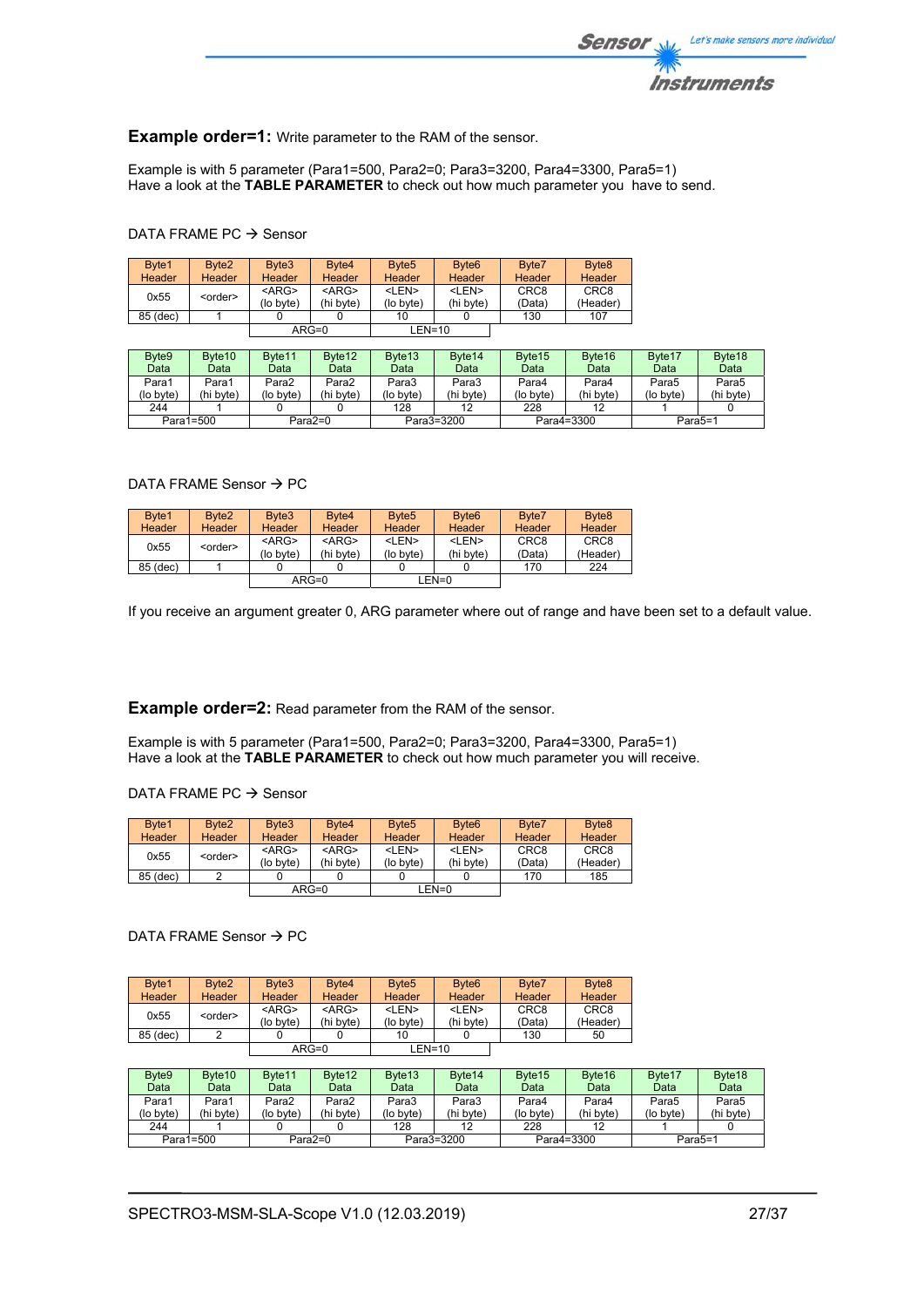

**Example order=3:** Load parameter and actual Baudrate from RAM to EEPROM of the sensor.

|  | DATA FRAME PC $\rightarrow$ Sensor |  |  |
|--|------------------------------------|--|--|
|--|------------------------------------|--|--|

| Byte <sub>0</sub><br><b>Header</b> | Byte1<br><b>Header</b> | Byte <sub>2</sub><br>Header | Byte3<br><b>Header</b>   | Byte4<br>Header           | Byte <sub>5</sub><br>Header | Byte <sub>6</sub><br><b>Header</b> | Byte7<br>Header              |
|------------------------------------|------------------------|-----------------------------|--------------------------|---------------------------|-----------------------------|------------------------------------|------------------------------|
| 0x55                               | <order></order>        | $<$ ARG><br>(lo byte)       | $<$ ARG $>$<br>(hi byte) | <len><br/>(lo byte)</len> | <len><br/>(hi byte)</len>   | CRC <sub>8</sub><br>(Data)         | CRC <sub>8</sub><br>(Header) |
| 85 (dec)                           |                        |                             |                          |                           |                             | 170                                | 142                          |
|                                    |                        |                             | $ARG=0$                  |                           | LEN=0                       |                                    |                              |

## DATA FRAME Sensor  $\rightarrow$  PC

| Byte <sub>0</sub> | Byte1           | Byte <sub>2</sub>     | Byte3                    | Byte4                     | Byte <sub>5</sub>         | Byte <sub>6</sub>          | Byte7                        |
|-------------------|-----------------|-----------------------|--------------------------|---------------------------|---------------------------|----------------------------|------------------------------|
| <b>Header</b>     | Header          | <b>Header</b>         | Header                   | Header                    | <b>Header</b>             | Header                     | Header                       |
| 0x55              | <order></order> | $<$ ARG><br>(lo byte) | $<$ ARG $>$<br>(hi byte) | <len><br/>(lo byte)</len> | $<$ I FN $>$<br>(hi byte) | CRC <sub>8</sub><br>(Data) | CRC <sub>8</sub><br>(Header) |
| 85 (dec)          |                 |                       |                          |                           |                           | 170                        | 142                          |
|                   |                 |                       | $ARG=0$                  |                           | LEN=0                     |                            |                              |

**Example order=4:** Load parameter from EEPROM to RAM of the sensor.

### DATA FRAME PC  $\rightarrow$  Sensor

| Byte <sub>0</sub><br><b>Header</b> | Byte1<br><b>Header</b> | Byte <sub>2</sub><br>Header | Byte3<br><b>Header</b>   | Byte4<br><b>Header</b>    | Byte <sub>5</sub><br>Header | Byte <sub>6</sub><br>Header | Byte7<br>Header              |
|------------------------------------|------------------------|-----------------------------|--------------------------|---------------------------|-----------------------------|-----------------------------|------------------------------|
| 0x55                               | <order></order>        | $<$ ARG><br>(lo byte)       | $<$ ARG $>$<br>(hi byte) | <len><br/>(lo byte)</len> | <len><br/>(hi byte)</len>   | CRC <sub>8</sub><br>(Data)  | CRC <sub>8</sub><br>(Header) |
| 85 (dec)                           |                        |                             |                          |                           |                             | 170                         |                              |
|                                    |                        |                             | $ARG=0$                  |                           | $LEN=0$                     |                             |                              |

### DATA FRAME Sensor  $\rightarrow$  PC

| Byte <sub>0</sub> | Byte1           | Byte <sub>2</sub> | Byte3       | Byte4<br>Header | Byte <sub>5</sub> | Byte <sub>6</sub><br>Header | Byte7            |
|-------------------|-----------------|-------------------|-------------|-----------------|-------------------|-----------------------------|------------------|
| <b>Header</b>     | Header          | <b>Header</b>     | Header      |                 | <b>Header</b>     |                             | Header           |
| 0x55              | <order></order> | $<$ ARG>          | $<$ ARG $>$ | <len></len>     | <len></len>       | CRC <sub>8</sub>            | CRC <sub>8</sub> |
|                   |                 | (lo byte)         | (hi byte)   | (lo byte)       | (hi byte)         | (Data)                      | (Header)         |
| 85 (dec)          |                 |                   |             |                 |                   | 170                         | 11               |
|                   |                 |                   | $ARG=0$     |                 | LEN=0             |                             |                  |

## **Example order=5:** Read CONNECTION OK from sensor.

### DATA FRAME PC  $\rightarrow$  Sensor

| Byte <sub>0</sub> | Byte1                   | Byte <sub>2</sub> | Byte3         | Byte4       | Byte <sub>5</sub> | Byte <sub>6</sub> | Byte7            |
|-------------------|-------------------------|-------------------|---------------|-------------|-------------------|-------------------|------------------|
| <b>Header</b>     | <b>Header</b>           | <b>Header</b>     | <b>Header</b> | Header      | Header            | <b>Header</b>     | Header           |
|                   |                         | $<$ ARG>          | $<$ ARG $>$   | <len></len> | <len></len>       | CRC <sub>8</sub>  | CRC <sub>8</sub> |
|                   | 0x55<br><order></order> |                   | (hi byte)     | (lo byte)   | (hi byte)         | (Data)            | (Header)         |
| 85 (dec)          |                         |                   |               |             |                   | 170               | 60               |
|                   |                         |                   | $ARG=0$       |             | EN=0_             |                   |                  |

### DATA FRAME Sensor  $\rightarrow$  PC ARG determines the serial number of the sensor

| Byte <sub>0</sub><br><b>Header</b> | Byte1<br><b>Header</b> | Byte <sub>2</sub><br>Header | Byte3<br>Header          | Byte4<br>Header           | Byte <sub>5</sub><br>Header | Byte <sub>6</sub><br><b>Header</b> | Byte7<br><b>Header</b>       |
|------------------------------------|------------------------|-----------------------------|--------------------------|---------------------------|-----------------------------|------------------------------------|------------------------------|
| 0x55                               | <order></order>        | $<$ ARG><br>(lo byte)       | $<$ ARG $>$<br>(hi byte) | <len><br/>(lo byte)</len> | <len><br/>(hi byte)</len>   | CRC <sub>8</sub><br>(Data)         | CRC <sub>8</sub><br>(Header) |
| 85 (dec)                           |                        | 170                         |                          |                           |                             | 170                                | 178                          |
|                                    |                        |                             | $ARG=170$                |                           | $LEN=0$                     |                                    |                              |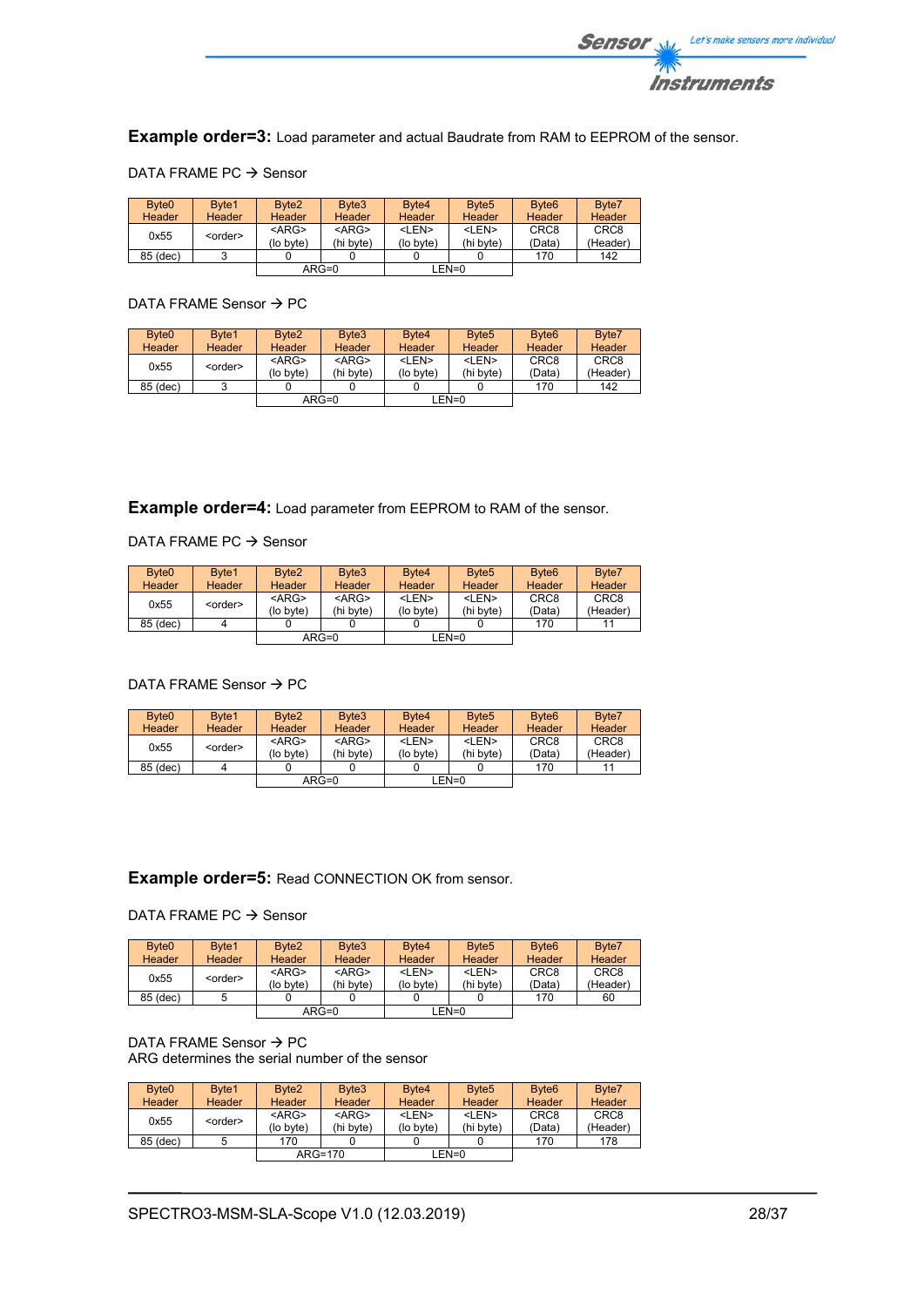## **Example order=7: Read Firmware String from sensor**

### DATA FRAME PC  $\rightarrow$  Sensor

| Byte <sub>0</sub><br><b>Header</b> | Byte1<br><b>Header</b> | Byte <sub>2</sub><br><b>Header</b> | Byte3<br>Header          | Byte4<br>Header           | Byte <sub>5</sub><br>Header | Byte <sub>6</sub><br><b>Header</b> | Byte7<br>Header              |
|------------------------------------|------------------------|------------------------------------|--------------------------|---------------------------|-----------------------------|------------------------------------|------------------------------|
| 0x55                               | <order></order>        | $<$ ARG $>$<br>(lo byte)           | $<$ ARG $>$<br>(hi byte) | <len><br/>(lo byte)</len> | <len><br/>(hi byte)</len>   | CRC <sub>8</sub><br>(Data)         | CRC <sub>8</sub><br>(Header) |
| 85 (dec)                           |                        |                                    |                          |                           |                             | 170                                | 82                           |
|                                    |                        |                                    | $ARG=0$                  | $LEN=0$                   |                             |                                    |                              |

DATA FRAME Sensor  $\rightarrow$  PC ARG determines the firmware number of the sensor

| Byte <sub>0</sub><br>Header | Byte1<br>Header | Byte <sub>2</sub><br><b>Header</b> | Byte3<br><b>Header</b>    | Byte4<br>Header           | Byte <sub>5</sub><br>Header | Byte <sub>6</sub><br><b>Header</b> | Byte7<br>Header  | Byte <sub>8</sub><br>Data | Byte9<br>Data | Byte <sub>10</sub><br>Data | Byte11<br>Data |
|-----------------------------|-----------------|------------------------------------|---------------------------|---------------------------|-----------------------------|------------------------------------|------------------|---------------------------|---------------|----------------------------|----------------|
| 0x55                        | <order></order> | $<$ ARG $>$<br>(lo byte)           | <arg><br/>(hi byte)</arg> | <len><br/>(lo byte)</len> | <len><br/>(hi bvte)</len>   | CRC <sub>8</sub><br>(Data`         | CRC8<br>(Header) | ASCII                     | <b>ASCII</b>  | ASCII                      | <b>ASCII</b>   |
| 85 (dec)                    |                 |                                    |                           | 72                        |                             | 183                                | 38               |                           |               |                            | м              |
|                             |                 |                                    | $ARG=0$                   |                           | EN=72-                      |                                    |                  |                           |               |                            |                |

| Byte <sub>12</sub><br>Data | Byte <sub>13</sub><br>Data | Byte <sub>14</sub><br>Datal | Byte <sub>15</sub><br>Data | Byte16<br>Data | Byte17<br>Data | Byte18<br>Data | Byte <sub>19</sub><br>Data | Byte20<br>Data | Byte21<br>Data | Byte22<br>Data | Byte23<br>Data |
|----------------------------|----------------------------|-----------------------------|----------------------------|----------------|----------------|----------------|----------------------------|----------------|----------------|----------------|----------------|
| <b>ASCII</b>               | <b>ASCII</b>               | ASCII                       | <b>ASCII</b>               | <b>ASCII</b>   | <b>ASCII</b>   | ASCII          | ASCII                      | <b>ASCII</b>   | ASCII          | ASCII          | ASCII          |
| W                          |                            |                             |                            |                |                |                |                            |                |                |                |                |

| Byte24<br>Data | Byte25<br>Data | Byte26<br>Data | Byte27<br>Data | Byte28<br>Data | Byte29<br>Data | Byte30<br>Data | Byte31<br>Data | Byte32<br>Data | Byte33<br>Data | Byte34<br>Data | Byte35<br>Data |
|----------------|----------------|----------------|----------------|----------------|----------------|----------------|----------------|----------------|----------------|----------------|----------------|
| <b>ASCII</b>   | <b>ASCII</b>   | ASCII          | <b>ASCII</b>   | ASCII          | ASCII          | <b>ASCII</b>   | <b>ASCII</b>   | <b>ASCII</b>   | ASCII          | ASCII          | ASCII          |
|                |                |                |                |                |                |                |                |                |                |                |                |

| Byte36<br>Data | Byte37<br>Data | Byte38<br>Data | Byte39<br>Data | Byte40<br>Data | Byte41<br><b>Data</b> | Byte42<br>Data | Byte43<br>Data | Byte44<br>Data | Byte45<br>Data | Byte46<br>Data | Byte47<br>Data |
|----------------|----------------|----------------|----------------|----------------|-----------------------|----------------|----------------|----------------|----------------|----------------|----------------|
| ASCII          | ASCII          | ASCII          | ASCII          | <b>ASCII</b>   | ASCII                 | ASCII          | <b>ASCII</b>   | ASCII          | ASCII          | ASCII          | <b>ASCII</b>   |
|                |                |                | $\overline{M}$ |                |                       |                |                |                |                |                |                |

| Byte48<br>Data | Byte49<br>Data | Byte <sub>50</sub><br>Data | Byte <sub>51</sub><br>Data | Byte <sub>52</sub><br>Data | Byte <sub>53</sub><br>Data | Byte <sub>54</sub><br>Data | Byte <sub>55</sub><br>Data | Byte <sub>56</sub><br>Data | Byte <sub>57</sub><br>Data | Byte <sub>58</sub><br>Data | Byte <sub>59</sub><br>Data |
|----------------|----------------|----------------------------|----------------------------|----------------------------|----------------------------|----------------------------|----------------------------|----------------------------|----------------------------|----------------------------|----------------------------|
| ASCII          | ASCII          | <b>\SCII</b>               | ASCII                      | ASCII                      | ASCII                      | ASCII                      | <b>ASCII</b>               | ASCII                      | اات<br>וושפו               | ASCII                      | ASCII                      |
|                |                |                            |                            |                            |                            |                            |                            |                            |                            |                            |                            |

| Byte60 | Byte <sub>61</sub> | Byte <sub>62</sub> | Byte <sub>63</sub> | Byte <sub>64</sub> | Byte <sub>65</sub> | Byte66       | Byte <sub>67</sub> | Byte <sub>68</sub> | Byte <sub>69</sub> | Byte70 | Byte71 |
|--------|--------------------|--------------------|--------------------|--------------------|--------------------|--------------|--------------------|--------------------|--------------------|--------|--------|
| Data   | Data               | Data               | Data               | Data               | Data               | Data         | Data               | Data               | Data               | Data   | Data   |
|        |                    |                    |                    |                    |                    |              |                    |                    |                    |        |        |
| ASCII  | ASCII              | ASCII              | <b>ASCII</b>       | ASCII              | <b>ASCII</b>       | <b>ASCII</b> | ASCII              | <b>ASCII</b>       | ASCII              | ASCII  | ASCII  |
|        |                    |                    |                    |                    |                    |              |                    |                    |                    |        |        |
|        |                    |                    |                    |                    |                    |              |                    |                    |                    |        |        |

| Byte72 | Byte73 | Byte74 | Byte75 | Byte76 | Byte77 | Byte78 | Byte79 | Byte80 | Byte81       |
|--------|--------|--------|--------|--------|--------|--------|--------|--------|--------------|
| Datal  | Data   | Data   | Data   | Data   | Data   | Data   | Data   | Data   | Data         |
| ASCII  | ASCII  | ASCII  | ASCII  | ASCII  | ASCII  | ASCII  | ASCII  | ASCII  | <b>ASCII</b> |
|        |        |        |        |        |        |        |        |        |              |

## **Example order=8:** Read data values from sensor.

DATA FRAME PC  $\rightarrow$  Sensor

| Byte <sub>0</sub> | Byte1           | Byte <sub>2</sub>     | Byte3                    | Byte4                     | Byte <sub>5</sub>         | Byte <sub>6</sub>          | Byte7                        |
|-------------------|-----------------|-----------------------|--------------------------|---------------------------|---------------------------|----------------------------|------------------------------|
| Header            | Header          | <b>Header</b>         | Header                   | Header                    | <b>Header</b>             | <b>Header</b>              | <b>Header</b>                |
| 0x55              | <order></order> | $<$ ARG><br>(lo byte) | $<$ ARG $>$<br>(hi byte) | <len><br/>(lo byte)</len> | $<$ I FN $>$<br>(hi byte) | CRC <sub>8</sub><br>(Data) | CRC <sub>8</sub><br>(Header) |
| 85 (dec)          |                 |                       |                          |                           |                           | 170                        | 118                          |
| $ARG=0$           |                 |                       | LEN=0                    |                           |                           |                            |                              |

## DATA FRAME Sensor  $\rightarrow$  PC

8 Header Bytes and all **DATA VALUES** (See Table DATA VALUE)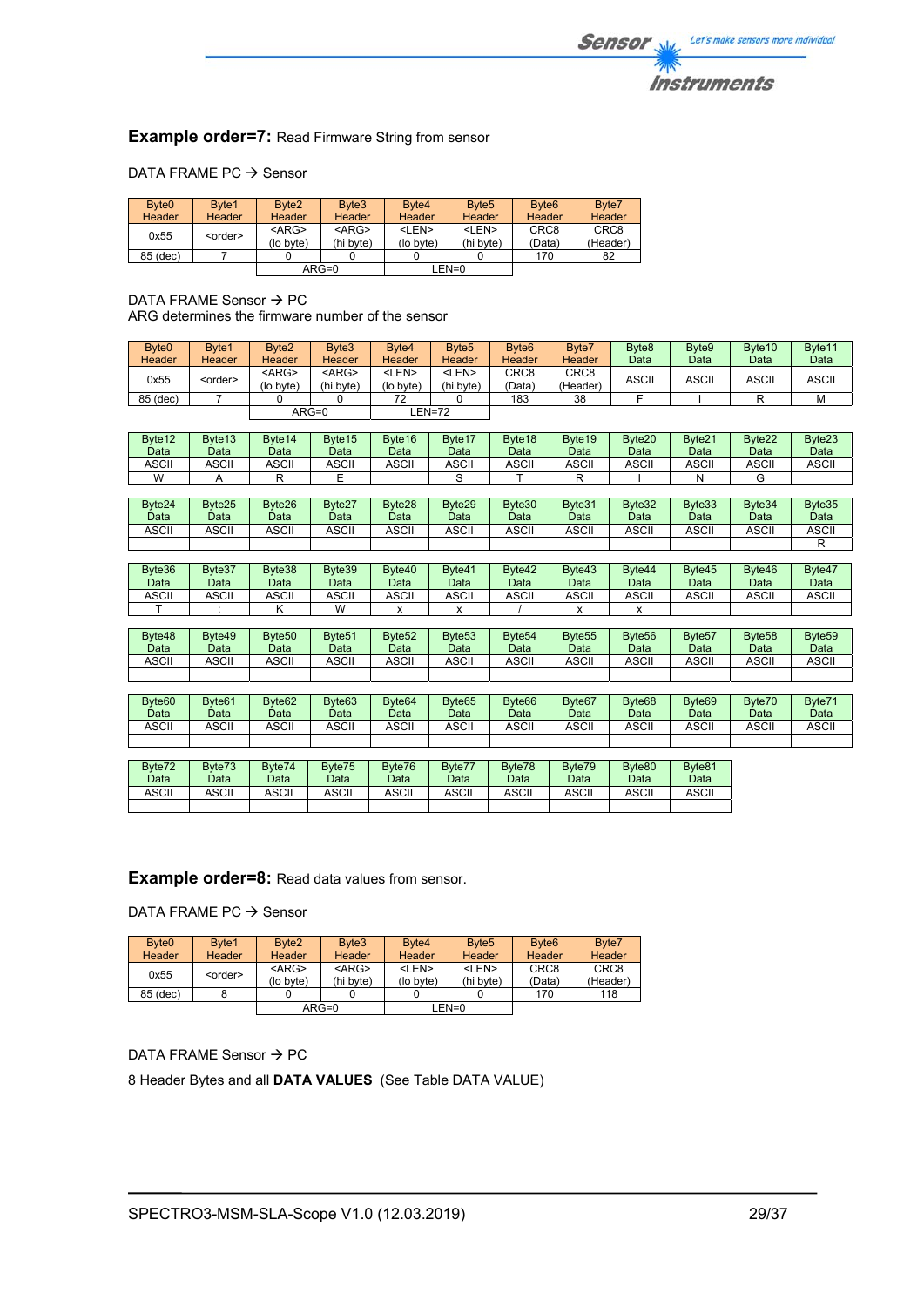

**Example order=108:** Read 3 data values from sensor.

DATA FRAME PC  $\rightarrow$  Sensor

| Byte <sub>0</sub> | Byte1           | Byte <sub>2</sub>     | Byte3                    | Byte4                     | Byte <sub>5</sub>         | Byte <sub>6</sub>          | Byte7                        |
|-------------------|-----------------|-----------------------|--------------------------|---------------------------|---------------------------|----------------------------|------------------------------|
| Header            | Header          | <b>Header</b>         | Header                   | Header                    | <b>Header</b>             | <b>Header</b>              | <b>Header</b>                |
| 0x55              | <order></order> | $<$ ARG><br>(lo byte) | $<$ ARG $>$<br>(hi byte) | <len><br/>(lo byte)</len> | <len><br/>(hi byte)</len> | CRC <sub>8</sub><br>(Data) | CRC <sub>8</sub><br>(Header) |
| 85 (dec)          | 108             |                       |                          |                           |                           | 170                        | 105                          |
| $ARG=0$           |                 |                       | LEN=0                    |                           |                           |                            |                              |

DATA FRAME Sensor  $\rightarrow$  PC

8 Header Bytes and 3 **DATA VALUES** (DatVal1, DatVal2, DatVal3. See Table DATA VALUE)

**Example order=30:** Start and Stop triggered sending of data frames

**Start** triggered sending of data frames DATA FRAME PC  $\rightarrow$  Sensor <ARG> determines which data should be send when Trigger goes HI ARG = 1 --> The HEADER and all DATA VALUES will be send ARG = 2 --> The HEADER and only the color space coordinates CSX, CSY, CSY will be send

| Byte <sub>0</sub>       | Byte1       | Byte <sub>2</sub> | Byte3       | Byte4         | Byte <sub>5</sub> | Byte <sub>6</sub> | Byte7         |
|-------------------------|-------------|-------------------|-------------|---------------|-------------------|-------------------|---------------|
| Header                  | Header      | Header            | Header      | <b>Header</b> | <b>Header</b>     | <b>Header</b>     | <b>Header</b> |
| 0x55<br><order></order> | $<$ ARG $>$ | $<$ ARG $>$       | <len></len> | <len></len>   | CRC <sub>8</sub>  | CRC <sub>8</sub>  |               |
|                         | (lo byte)   | (hi byte)         | (lo byte)   | (hi byte)     | (Data)            | (Header)          |               |
| 85 (dec)                | 30          |                   |             |               |                   | 170               | 82            |
| $ARG=1$                 |             |                   | EN=0_       |               |                   |                   |               |

### DATA FRAME Sensor  $\rightarrow$  PC

| Byte <sub>0</sub> | Byte1           | Byte <sub>2</sub>     | Byte3                    | Byte4                     | Byte <sub>5</sub>         | Byte <sub>6</sub>          | Byte7                        |
|-------------------|-----------------|-----------------------|--------------------------|---------------------------|---------------------------|----------------------------|------------------------------|
| <b>Header</b>     | Header          | Header                | Header                   | <b>Header</b>             | Header                    | Header                     | Header                       |
| 0x55              | <order></order> | $<$ ARG><br>(lo byte) | $<$ ARG $>$<br>(hi byte) | <len><br/>(lo byte)</len> | <len><br/>(hi byte)</len> | CRC <sub>8</sub><br>(Data) | CRC <sub>8</sub><br>(Header) |
| 85 (dec)          | 30              |                       |                          |                           |                           | 170                        | 82                           |
| $ARG=1$           |                 |                       | LEN=0                    |                           |                           |                            |                              |

**Stop** triggered sending of data frames  $DATA$  FRAME PC  $\rightarrow$  Sensor ARG = 0 --> stops triggered sending.

| Byte <sub>0</sub><br><b>Header</b> | Byte1<br><b>Header</b> | Byte <sub>2</sub><br>Header | Byte3<br>Header          | Byte4<br><b>Header</b>    | Byte <sub>5</sub><br>Header | Byte <sub>6</sub><br><b>Header</b> | Byte7<br><b>Header</b>       |
|------------------------------------|------------------------|-----------------------------|--------------------------|---------------------------|-----------------------------|------------------------------------|------------------------------|
| 0x55                               | <order></order>        | $<$ ARG><br>(lo bvte)       | $<$ ARG $>$<br>(hi byte) | <len><br/>(lo byte)</len> | <len><br/>(hi byte)</len>   | CRC <sub>8</sub><br>(Data)         | CRC <sub>8</sub><br>(Header) |
| 85 (dec)                           | 30                     |                             |                          |                           |                             | 170                                | 159                          |
| $ARG=0$                            |                        |                             | LEN=0                    |                           |                             |                                    |                              |

### DATA FRAME Sensor  $\rightarrow$  PC

| Byte <sub>0</sub> | Byte1           | Byte <sub>2</sub>     | Byte3                    | Byte4                     | Byte <sub>5</sub>         | Byte <sub>6</sub>          | Byte7                        |
|-------------------|-----------------|-----------------------|--------------------------|---------------------------|---------------------------|----------------------------|------------------------------|
| Header            | <b>Header</b>   | <b>Header</b>         | Header                   | Header                    | Header                    | <b>Header</b>              | Header                       |
| 0x55              | <order></order> | $<$ ARG><br>(lo byte) | $<$ ARG $>$<br>(hi byte) | <len><br/>(lo byte)</len> | <len><br/>(hi byte)</len> | CRC <sub>8</sub><br>(Data) | CRC <sub>8</sub><br>(Header) |
| 85 (dec)          | 30              |                       |                          |                           |                           | 170                        | 159                          |
|                   |                 | $ARG=0$               |                          |                           | LEN=0                     |                            |                              |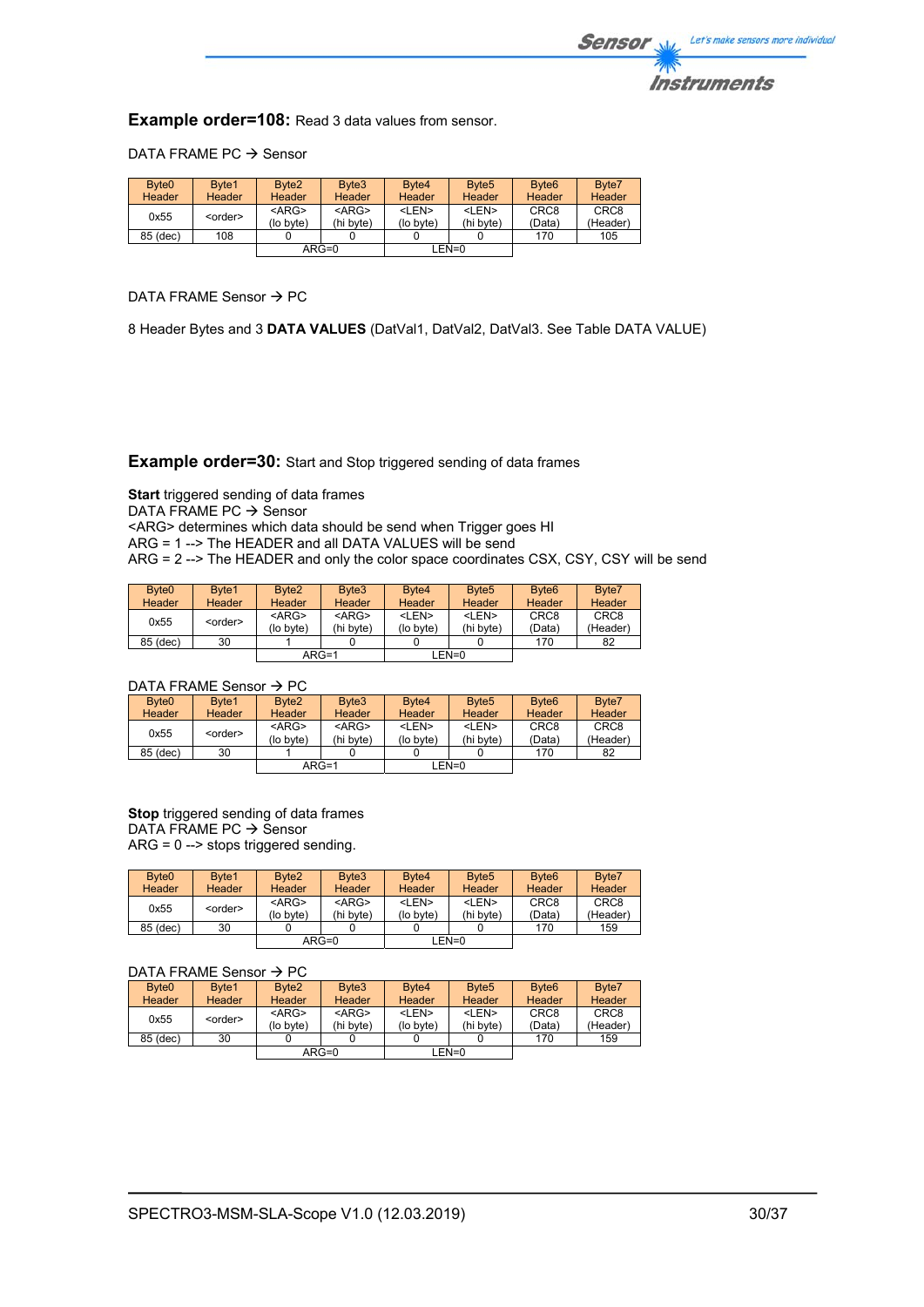

## **Example order=105:** Get cycle time from sensor

### DATA FRAME PC  $\rightarrow$  Sensor

| Byte <sub>0</sub>       | Byte1    | Byte <sub>2</sub> | Byte3       | Byte4       | Byte <sub>5</sub> | Byte <sub>6</sub> | Byte7    |
|-------------------------|----------|-------------------|-------------|-------------|-------------------|-------------------|----------|
| Header                  | Header   | <b>Header</b>     | Header      | Header      | <b>Header</b>     | Header            | Header   |
| 0x55<br><order></order> | $<$ ARG> | $<$ ARG $>$       | <len></len> | <len></len> | CRC <sub>8</sub>  | CRC <sub>8</sub>  |          |
|                         |          | (lo byte)         | (hi byte)   | (lo byte)   | (hi bvte)         | (Data)            | (Header) |
| 85 (dec)                | 105      |                   |             |             |                   | 170               | 130      |
| $ARG=0$                 |          | $LEN=0$           |             |             |                   |                   |          |

### DATA FRAME Sensor  $\rightarrow$  PC

| Byte <sub>0</sub> | Byte1           | Byte2         | Byte3         | Byte4       | Byte <sub>5</sub> | Byte <sub>6</sub>  | Byte7         | Byte <sub>8</sub> | Byte9   | Byte <sub>10</sub>   | Byte <sub>11</sub> |
|-------------------|-----------------|---------------|---------------|-------------|-------------------|--------------------|---------------|-------------------|---------|----------------------|--------------------|
| <b>Header</b>     | <b>Header</b>   | <b>Header</b> | <b>Header</b> | Header      | Header            | Header             | <b>Header</b> | Data              | Data    | Data                 | Data               |
| 0x55              |                 | <arg></arg>   | $<$ ARG $>$   | <len></len> | <len></len>       | CRC8               | CRC8          | lo word           | lo word | hi word              | hi word            |
|                   | <order></order> | (lo bvte)     | (hi byte)     | (lo byte)   | (hi byte)         | (Data <sup>:</sup> | (Header)      | lo byte           | hi byte | lo bvte              | hi byte            |
| 85 (dec)          | 105             |               |               |             |                   | 206                | 163           | 40                | 28      |                      |                    |
|                   |                 | $ARG=0$       |               |             | EN=8              |                    |               |                   |         | CYCLE COUNT = 138280 |                    |

| Byte12               | Byte13  | Byte14  | Byte15  |  |
|----------------------|---------|---------|---------|--|
| Data                 | Data    | Data    | Data    |  |
| lo word              | lo word | hi word | hi word |  |
| lo byte              | hi byte | lo byte | hi byte |  |
| 144                  |         |         |         |  |
| COUNTER TIME = $400$ |         |         |         |  |

**Cycle Time [Hz]** = CYCLE COUNT / (COUNTER TIME \* 0,01)

**Cycle Time [ms]** = (COUNTER TIME \* 0,01) / CYCLE COUNT

### **Example order=190:** Write new baud rate to the sensor.

DATA FRAME PC  $\rightarrow$  Sensor

| Byte <sub>0</sub> | Byte1           | Byte <sub>2</sub>     | Byte3                    | Byte4                     | Byte <sub>5</sub>         | Byte <sub>6</sub>          | Byte7                        |
|-------------------|-----------------|-----------------------|--------------------------|---------------------------|---------------------------|----------------------------|------------------------------|
| Header            | <b>Header</b>   | <b>Header</b>         | Header                   | Header                    | <b>Header</b>             | <b>Header</b>              | Header                       |
| 0x55              | <order></order> | $<$ ARG><br>(lo byte) | $<$ ARG $>$<br>(hi byte) | <len><br/>(lo byte)</len> | <len><br/>(hi byte)</len> | CRC <sub>8</sub><br>(Data) | CRC <sub>8</sub><br>(Header) |
| 85 (dec)          | 190             |                       |                          |                           |                           | 170                        | 14                           |
|                   | $ARG=1$         |                       |                          | $LEN=0$                   |                           |                            |                              |

New baud rate is determined by argument. ARG=0: baud rate = 9600 ARG=1: baud rate = 19200 ARG=2: baud rate = 38400 ARG=3: baud rate = 57600 ARG=4: baud rate = 115200 ARG=5: baud rate = 230400 ARG=6: baud rate = 460800

DATA FRAME Sensor  $\rightarrow$  PC

| Byte <sub>0</sub>       | Byte1         | Byte <sub>2</sub> | Byte3       | Byte4       | Byte <sub>5</sub> | Byte <sub>6</sub> | Byte7  |
|-------------------------|---------------|-------------------|-------------|-------------|-------------------|-------------------|--------|
| <b>Header</b>           | <b>Header</b> | <b>Header</b>     | Header      | Header      | <b>Header</b>     | <b>Header</b>     | Header |
| 0x55<br><order></order> | $<$ ARG>      | $<$ ARG $>$       | <len></len> | <len></len> | CRC <sub>8</sub>  | CRC <sub>8</sub>  |        |
|                         | (lo byte)     | (hi byte)         | (lo byte)   | (hi byte)   | (Data)            | (Header)          |        |
| 85 (dec)                | 190           |                   |             |             |                   | 170               | 195    |
|                         |               | $ARG=0$           |             | $LEN=0$     |                   |                   |        |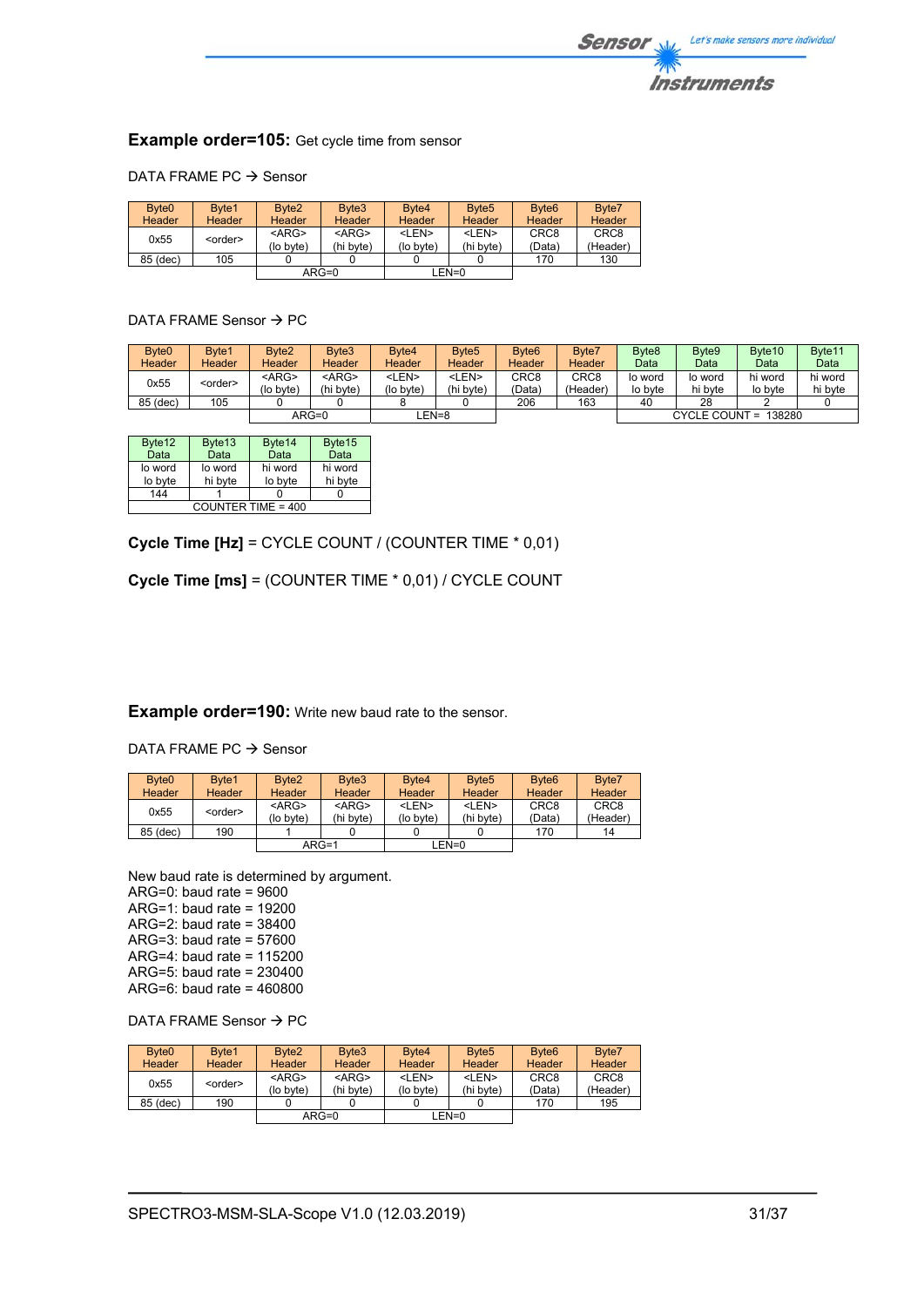

# **A. Firmware update via software Firmware Loader**

## **A.1 Manual software Firmware Loader V1.1**

This manual describes the installation of the Firmware Loader PC software and as a support for starting up the Firmware Loader software explains the individual functional elements of the graphic Windows® user interface.

The software allows the user to perform an automatic firmware update. The update will be carried out through the RS232 interface.

An initialisation file (xxx.ini) and a firmware file (xxx.elf.S) are required for performing a firmware update. These files can be obtained from your supplier. In some cases an additional firmware file for the program memory (xxx.elf.p.S) is also needed, and this file will be automatically provided together with the other two files.

**Important!** For a firmware update the two or three files must always be located in the same folder.

A plausibility check is performed after the initialisation file has been loaded with the Firmware Loader. If the initialisation file was changed or damaged, it will not be possible to perform a firmware update.

When the plausibility check is successfully completed, the instructions contained in the initialisation file will be carried out step by step.

The complete memory contents of the micro-controller in the sensor will be deleted in a firmware update. This means that both the program in the program memory and the data in the data memory will be lost.

The new firmware automatically writes the correct data to the program memory again.

However, the parameter settings, temperature curves, linearization curves, etc. that are stored in the data memory (EEPROM) will be deleted.

**With the Firmware Loader V1.1 the data will be saved in the EEPROM, and can be written back again after successful firmware update.** 

**For this purpose the software creates an EEPROM backup file.**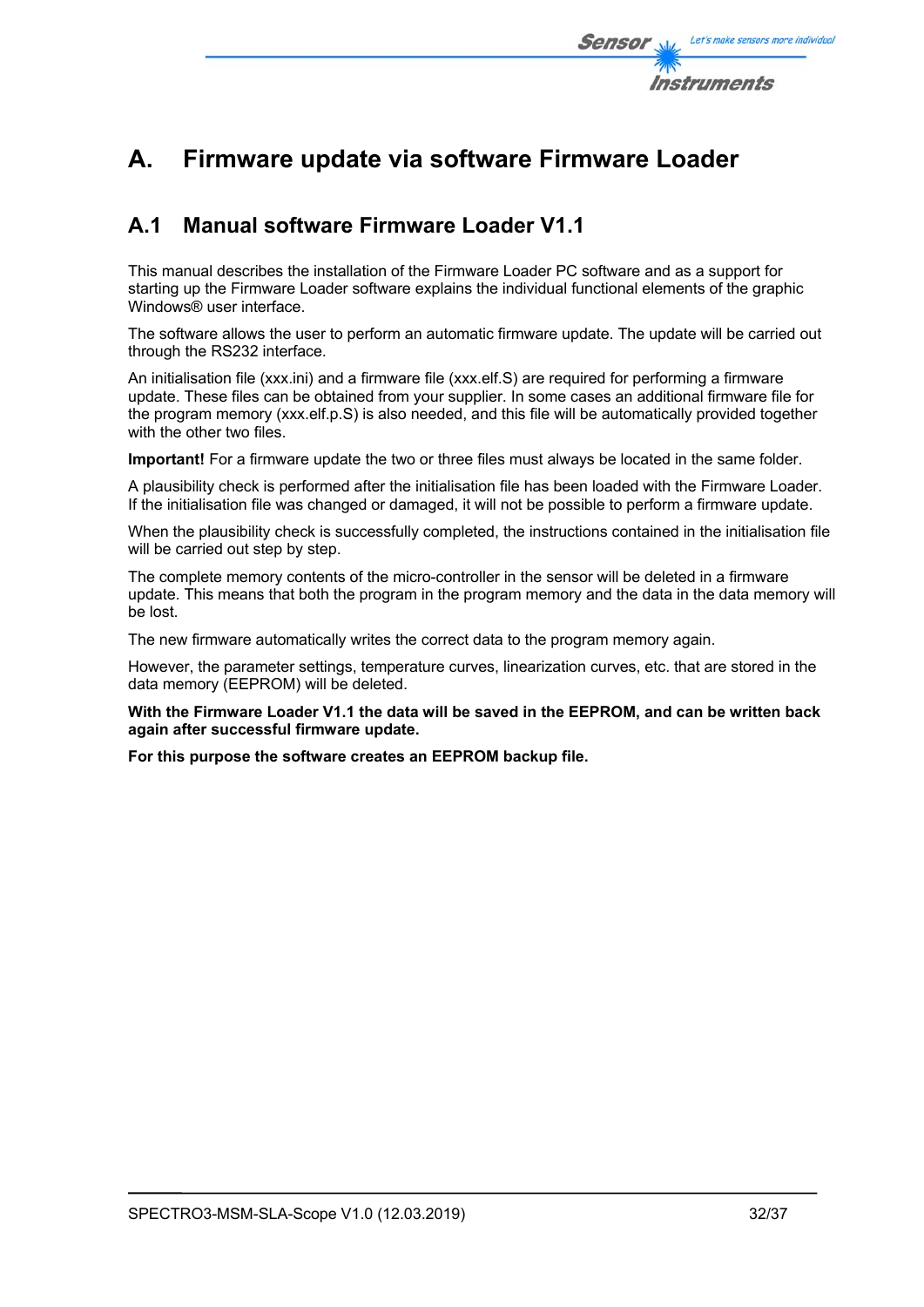

# **A.2 Installation of the software Firmware Loader V1.1**

Hardware requirements for successful installation of the Firmware Loader software:

- Microsoft® Windows® 7, 8, 10
- IBM PC AT or compatible
- VGA graphics
- Microsoft® compatible mouse
- Serial RS232 interface at the PC or USB slot or RJ45 connector
- Cable *cab-las4/PC* (*cab-las5/PC)* for the RS232 interface or *cab-4/USB* (*cab-5/USB)* USB converter or *cab-4/ETH (cab-5/ETH)* Ethernet converter

Please install the software as described below:

| $\mathbf{1}$ .   | The software can be installed directly from the installation DVD. To install the software, start the<br>SETUP program in the SOFTWARE folder of the DVD.                                                                                                                                         |
|------------------|--------------------------------------------------------------------------------------------------------------------------------------------------------------------------------------------------------------------------------------------------------------------------------------------------|
| $\overline{2}$ . | The installation program displays a dialog and suggests to install the software in the<br>C:\"FILENAME" directory on the hard disk. You may accept this suggestion with OK or [ENTER],<br>or you may change the path as desired. Installation is then performed automatically.                   |
| 3.               | During the installation process a new program group for the software is created in the Windows<br>Program Manager. In the program group an icon for starting the software is created automatically.<br>When installation is successfully completed the installation program displays "Setup OK". |
| $\mathbf{A}$ .   | After successful installation the software can be started with a left mouse button double-click on<br>the icon.                                                                                                                                                                                  |

Windows® is a trademark of the Microsoft Corp. VGA™ is a trademark of the International Business Machines Corp.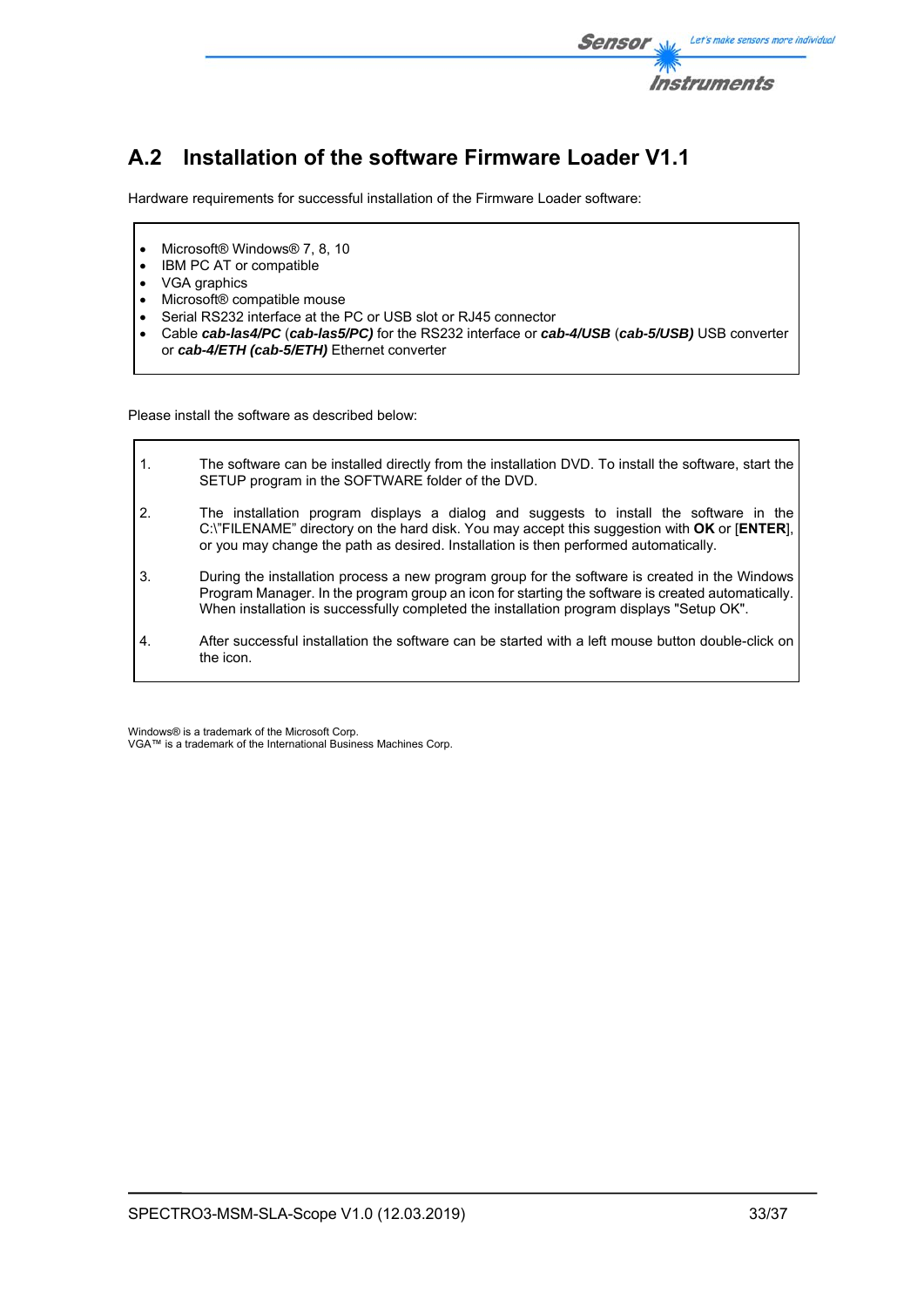

## **Please read this chapter before you start!**

**In this example a software update is performed from SPECTRO3 V4.0 to SPECTRO3 V4.1.** 

## **Step 1:**

When the Firmware Loader software is started, this window opens on the Windows® user interface.

Immediately after starting, the software attempts to establish a connection to the connected sensor. If the sensor should not be connected at **COM PORT 1,** please select the corresponding **COM PORT.** 

Please make sure that the correct **BAUDRATE** is selected.

Now try to establish a connection by clicking on **TRY TO CONNECT**. When the connection has been established, the sensor sends back information about the current firmware.

| <b>FIRMWARE LOADER V1.1</b>                                                |                               |  |  |  |
|----------------------------------------------------------------------------|-------------------------------|--|--|--|
| <b>ESTABLISH CONNECTION</b>                                                |                               |  |  |  |
| SELECT COMPORT [1256]<br><b>BAUDRATE</b>                                   | TRY TO CONNECT<br>115200      |  |  |  |
| <b>FIRMWARE UPDATE</b>                                                     |                               |  |  |  |
| <b>READ FIRMWARE FROM DISK</b>                                             | <b>CLEAR WINDOW</b>           |  |  |  |
| <b>ARM FIRMWARE LOADER</b>                                                 | <b>DISARM FIRMWARE LOADER</b> |  |  |  |
| IT IS STRONGLY RECOMMENDED TO UPDATE THE FIRMWARE ACCORDING TO THE MANUAL! |                               |  |  |  |
| RT May 09 2012<br>SPECTRO3 V4.0                                            |                               |  |  |  |
|                                                                            |                               |  |  |  |
|                                                                            |                               |  |  |  |
|                                                                            |                               |  |  |  |
|                                                                            |                               |  |  |  |
|                                                                            |                               |  |  |  |
|                                                                            |                               |  |  |  |
|                                                                            |                               |  |  |  |
|                                                                            |                               |  |  |  |
|                                                                            |                               |  |  |  |
|                                                                            |                               |  |  |  |
|                                                                            |                               |  |  |  |
|                                                                            |                               |  |  |  |
| <b>CREATE EEPROM BACKUP</b>                                                |                               |  |  |  |
| READ EEPROM DATA FROM SENSOR                                               | SAVE EEPROM DATA TO SENSOR    |  |  |  |
| EEPROM TRANSFER FILE d:\BackupFiles\EEPROM_Backup 1131.dat                 |                               |  |  |  |

### **Step 2:**

Press the **READ FIRMWARE FROM DISK** button and load the **xxx.ini** file.

The uploaded initialization file will be displayed in the status window.

As described above, a plausibility check of the initialisation file will be performed first.

If the file is OK, the following message will be displayed:

File read OK! Press **ARM FIRMWARE LOADER** to start the

firmware update.

Please read the comments that are shown in the display window. These comments allow you to make sure that you have loaded the correct initialisation file.

| <b>FIRMWARE LOADER V1.1</b>                                                                                                                                                                        | $  \square $ $\times$ $ $       |  |  |  |
|----------------------------------------------------------------------------------------------------------------------------------------------------------------------------------------------------|---------------------------------|--|--|--|
| <b>ESTABLISH CONNECTION</b>                                                                                                                                                                        |                                 |  |  |  |
| SELECT COMPORT [1256]<br><b>BAUDRATE</b>                                                                                                                                                           | <b>TRY TO CONNECT</b><br>115200 |  |  |  |
|                                                                                                                                                                                                    | <b>FIRMWARE UPDATE</b>          |  |  |  |
| <b>READ FIRMWARE FROM DISK</b>                                                                                                                                                                     | <b>CLEAR WINDOW</b>             |  |  |  |
| <b>ARM FIRMWARE LOADER</b>                                                                                                                                                                         | <b>DISARM FIRMWARE LOADER</b>   |  |  |  |
| IT IS STRONGLY RECOMMENDED TO UPDATE THE FIRMWARE ACCORDING TO THE MANUAL!                                                                                                                         |                                 |  |  |  |
| SPECTRO3 V4.0<br>RT May 09 2012                                                                                                                                                                    |                                 |  |  |  |
| FILE LOADED:<br>d:\Work Released S Record Files\Work Released Firmware Initial Files\Spectro3\Firmware Files S<br>pectro3V4x To Spectro3V41\Firmware Update IniFile Spectro3V4x To Spectro3V41.ini |                                 |  |  |  |
| Initial file for fimware update from version:<br>Spectro3 V4x<br>to version:<br>Spectro3 V4.1                                                                                                      |                                 |  |  |  |
| FILE READ OK!<br>PRESS ARM FIRMWARE LOADER TO START FIRMWARE UPDATE.                                                                                                                               |                                 |  |  |  |
|                                                                                                                                                                                                    |                                 |  |  |  |
|                                                                                                                                                                                                    |                                 |  |  |  |
|                                                                                                                                                                                                    |                                 |  |  |  |
| <b>CREATE EEPROM BACKUP</b>                                                                                                                                                                        |                                 |  |  |  |
| <b>READ EEPROM DATA FROM SENSOR</b>                                                                                                                                                                | SAVE EEPROM DATA TO SENSOR      |  |  |  |
| EEPROM TRANSFER FILE d:\BackupFiles\EEPROM_Backup 1131.dat                                                                                                                                         |                                 |  |  |  |

 $\sim$   $\sim$   $\sim$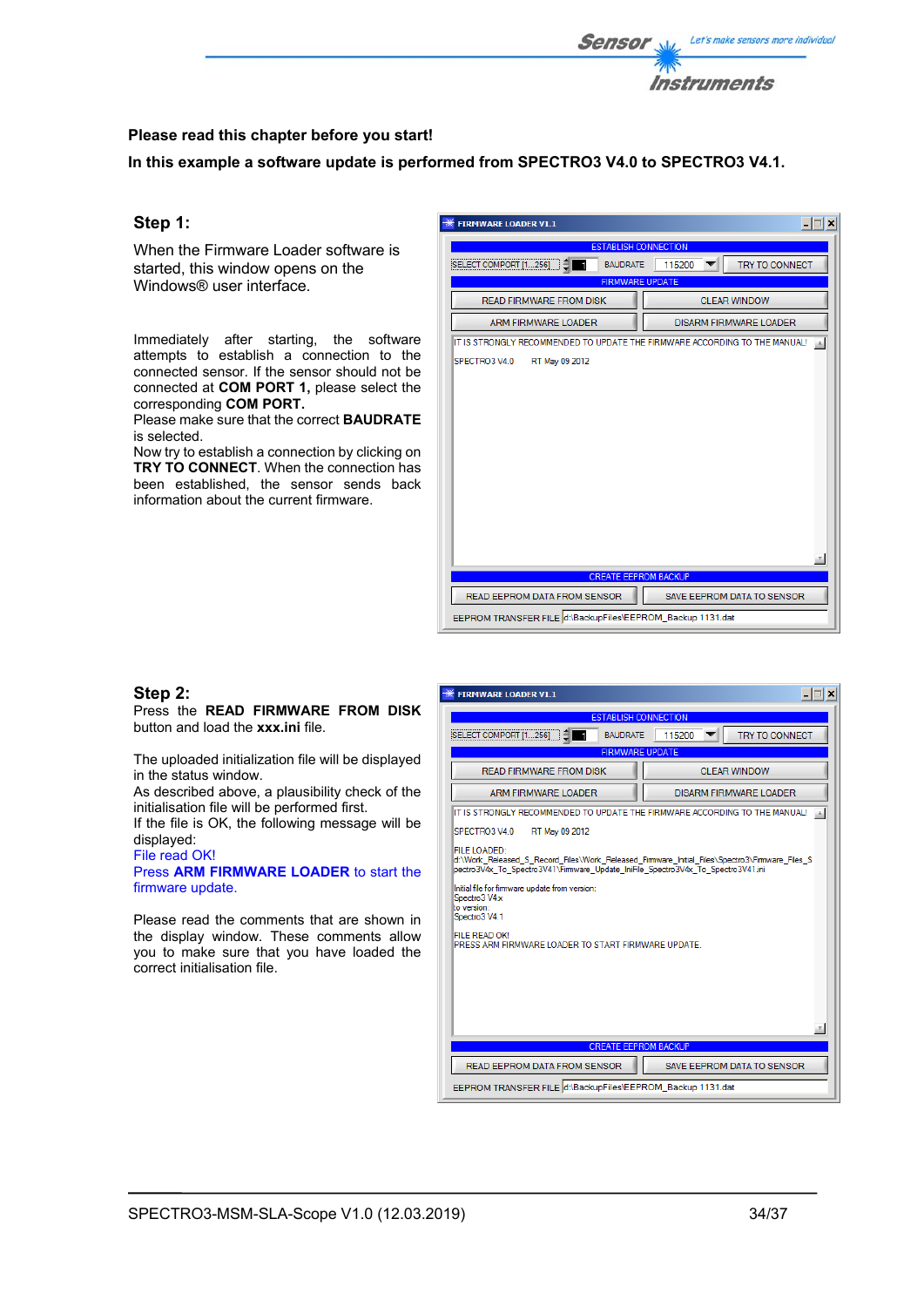

## **Step 3:**

Now click on the **ARM FIRMWARE LOADER**  button. The program now attempts to send a software command that interrupts the normal program run and jumps to the start address of the boot sector.

If this is successful, the sensor displays a prompt for loading the S-Record file to the sensor.

When you press the **ARM FIRMWARE LOADER** button the firmware update will be performed automatically.

In the course of the update process you will only be prompted to enter a name for the EEPROM backup file. If the firmware update should run perfectly until the EEPRM data are read out, but should then go wrong for any reason whatsoever, the EEPROM backup file can always be written back with **SAVE EEPROM DATA TO SENSOR**.

The file name for your **EEPROM backup file** should be chosen such that the names for several sensors cannot be mixed up. Using a file name that contains the sensor serial number might be advisable. Saving this file for future updates also might be a good idea.

After a successful update the sensor displays the status line of the new firmware.

The complete update process may take up to 1 minute.

| <b>FIRMWARE LOADER V1.1</b> |                                                                                                               |                          |                                                                  |                               | $\Box$                   |
|-----------------------------|---------------------------------------------------------------------------------------------------------------|--------------------------|------------------------------------------------------------------|-------------------------------|--------------------------|
| <b>ESTABLISH CONNECTION</b> |                                                                                                               |                          |                                                                  |                               |                          |
|                             | SELECT COMPORT [1256]                                                                                         | <b>BAUDRATE</b>          | 115200                                                           | <b>TRY TO CONNECT</b>         |                          |
|                             |                                                                                                               |                          | <b>FIRMWARE UPDATE</b>                                           |                               |                          |
|                             | <b>READ FIRMWARE FROM DISK</b>                                                                                |                          |                                                                  | <b>CLEAR WINDOW</b>           |                          |
|                             | <b>ARM FIRMWARE LOADER</b>                                                                                    |                          |                                                                  | <b>DISARM FIRMWARE LOADER</b> |                          |
| <b>FILE READ OK!</b>        |                                                                                                               |                          |                                                                  |                               | ۸                        |
|                             | PRESS ARM FIRMWARE LOADER TO START FIRMWARE UPDATE.<br>EEPROM DATA WILL BE READ FROM SENSOR.                  |                          |                                                                  |                               |                          |
| SUCCESS!                    | BACKUP FILE HAS BEEN CREATED!                                                                                 |                          |                                                                  |                               |                          |
|                             | DOWNLOAD OF NEW FIRMWARE.                                                                                     |                          |                                                                  |                               |                          |
|                             | (c) 2003 Freescale. S-Record loader for the MC56F83xx. ver. 1.0.1                                             |                          |                                                                  |                               |                          |
| Loaded 0x0059D0 bytes.      | Application started from address 0x00A4<br>FIRMWARE UPDATE SUCCESSFUL!<br>EEPROM DATA WILL BE SEND TO SENSOR. |                          |                                                                  |                               |                          |
| SUCCESS!                    | BACKUP FILE HAS BEEN SAVED TO EEPROM!                                                                         |                          |                                                                  |                               |                          |
| SPECTRO3 V4.1               | RT Jul 26 2012                                                                                                |                          |                                                                  |                               |                          |
|                             |                                                                                                               |                          |                                                                  |                               |                          |
| <b>CREATE EEPROM BACKUP</b> |                                                                                                               |                          |                                                                  |                               |                          |
|                             |                                                                                                               |                          |                                                                  |                               |                          |
|                             | READ EEPROM DATA FROM SENSOR                                                                                  |                          |                                                                  | SAVE EEPROM DATA TO SENSOR    |                          |
|                             |                                                                                                               |                          | EEPROM TRANSFER FILE d:\BackupFiles\EEPROM_Backup_SerNo00000.dat |                               |                          |
|                             | <b>Select EEPROM Backup File</b>                                                                              |                          |                                                                  |                               | ×                        |
| Directory                   |                                                                                                               |                          |                                                                  |                               | $\overline{\phantom{a}}$ |
| History:                    | D:\BackupFiles                                                                                                |                          |                                                                  |                               |                          |
|                             | Suchen in:       BackupFiles                                                                                  |                          |                                                                  | ←自啓丽・                         |                          |
|                             | Name $-$<br>EEPROM Backup SerNo00000                                                                          |                          | - Änderungsdat   - Typ<br>25.02.2013 14:33                       | DAT-Datei                     |                          |
| Zuletzt besucht             |                                                                                                               |                          |                                                                  |                               |                          |
|                             |                                                                                                               |                          |                                                                  |                               |                          |
| <b>Desktop</b>              |                                                                                                               |                          |                                                                  |                               |                          |
| <b>Bibliotheken</b>         |                                                                                                               |                          |                                                                  |                               |                          |
|                             |                                                                                                               |                          |                                                                  |                               |                          |
| Computer                    |                                                                                                               |                          |                                                                  |                               |                          |
| Netzwerk                    |                                                                                                               |                          |                                                                  |                               |                          |
|                             | $\left  \cdot \right $                                                                                        |                          |                                                                  |                               | $\blacktriangleright$    |
|                             | Dateiname:                                                                                                    | EEPROM Backup SerNo00000 |                                                                  | $\overline{\phantom{a}}$      | QK                       |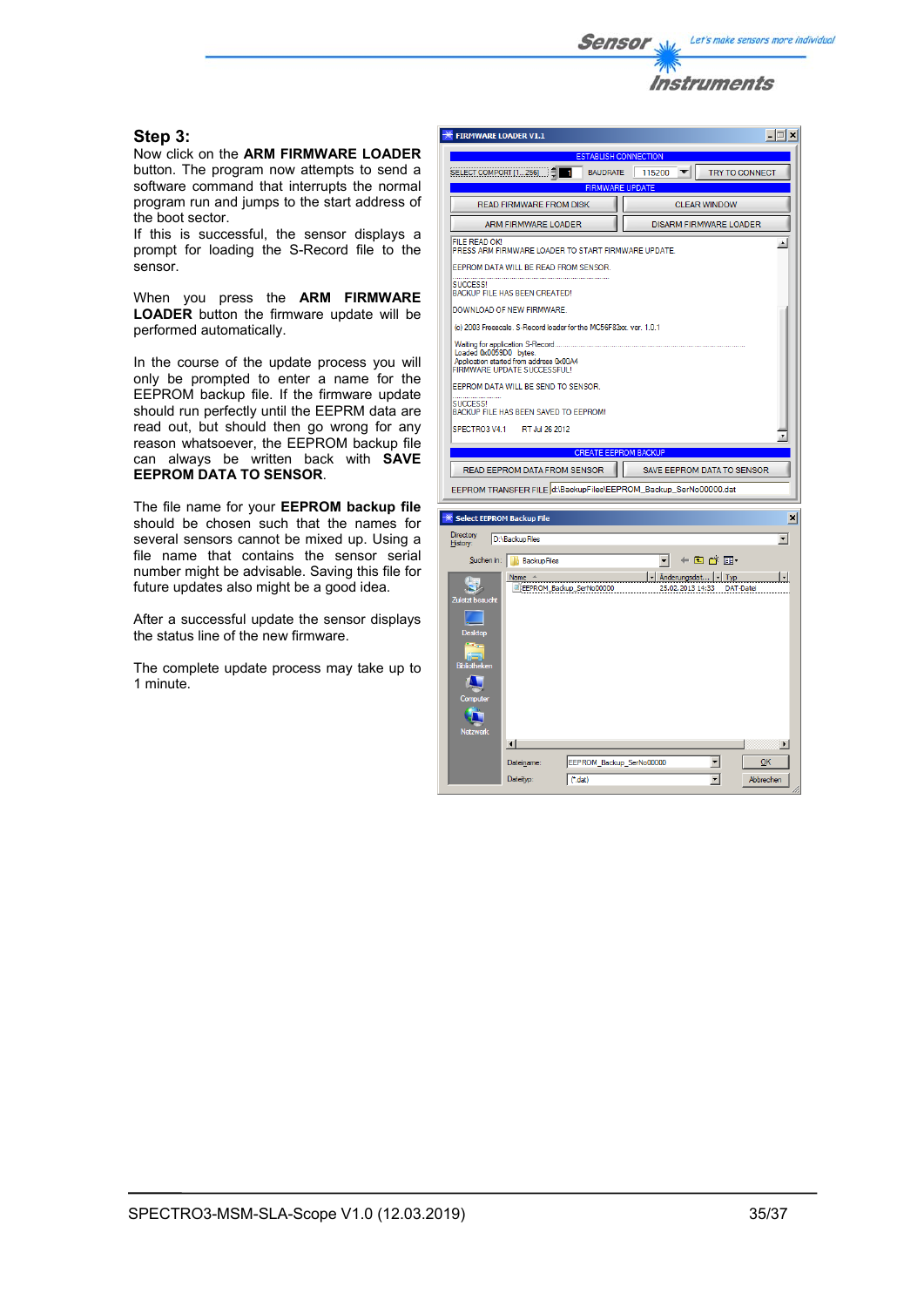

If, contrary to expectations, there should be any trouble with the update of the program memory, it will still be possible to perform an update, even though it may look like the sensor was "killed".

Please make sure that you have selected the correct **COM PORT** and the correct **BAUDRATE**.

You will not get any connection when you click on **TRY TO CONNECT**.

Load the corresponding **xxx.ini** file from the hard disk.

Then click on the **ARM FIRMWARE LOADER** button.

The program will try to send the software command for the update. This will not work, however, and you will get a **CONNECTION FAILURE** message.

However, the Firmware Loader software now is "armed" for 30 seconds.

If you perform a hardware reset within these 30 seconds, the firmware update will be performed.

After a successful update the sensor displays the status line of the new firmware.

The complete update process may take up to 1 minute.

| <b>FIRMWARE LOADER V1.1</b>                                                                                                                                                                                                           | $ \Box$ $\times$                  |  |  |  |
|---------------------------------------------------------------------------------------------------------------------------------------------------------------------------------------------------------------------------------------|-----------------------------------|--|--|--|
| <b>ESTABLISH CONNECTION</b>                                                                                                                                                                                                           |                                   |  |  |  |
| SELECT COMPORT [1256]<br><b>BAUDRATE</b>                                                                                                                                                                                              | 115200<br><b>TRY TO CONNECT</b>   |  |  |  |
| <b>FIRMWARE UPDATE</b>                                                                                                                                                                                                                |                                   |  |  |  |
| <b>READ FIRMWARE FROM DISK</b>                                                                                                                                                                                                        | CLEAR WINDOW                      |  |  |  |
| ARM FIRMWARE LOADER                                                                                                                                                                                                                   | DISARM FIRMWARE LOADER            |  |  |  |
| FILE READ OK!<br>PRESS ARM FIRMWARE LOADER TO START FIRMWARE UPDATE.<br>DOWNLOAD OF NEW FIRMWARE.TIMEOUT!<br>NO HEADER DATA RECEIVED!<br><b>COMMUNICATION ERROR!</b><br>CHECK POWER SUPPLY AND COM SETTINGS.<br>TRY TO CONNECT AGAIN! |                                   |  |  |  |
| CONNECTION FAILURE<br>WAITING FOR HARDWARE RESET                                                                                                                                                                                      |                                   |  |  |  |
| (c) 2003 Freescale, S-Record loader for the MC56F83xx, ver. 1.0.1                                                                                                                                                                     |                                   |  |  |  |
| Waiting for application S-Record<br>Loaded 0x0059D0 bytes.<br>Application started from address 0x00A4<br>FIRMWARE UPDATE SUCCESSFUL!                                                                                                  |                                   |  |  |  |
| SPECTRO3 V4.1<br>RT Jul 26 2012                                                                                                                                                                                                       |                                   |  |  |  |
| <b>CREATE EEPROM BACKUP</b>                                                                                                                                                                                                           |                                   |  |  |  |
| <b>READ EEPROM DATA FROM SENSOR</b>                                                                                                                                                                                                   | <b>SAVE EEPROM DATA TO SENSOR</b> |  |  |  |
| EEPROM TRANSFER FILE d:\BackupFiles\EEPROM_Backup_SerNo00000.dat                                                                                                                                                                      |                                   |  |  |  |

INFO! In case that the sensor was "killed", the sensor will work with a BAUDRATE of 115200.

You may at any time create an EEPROM backup file for archiving it on your hard disk. To do this, click on **READ EEPROM DATA FROM SENSOR.** You will be prompted to choose an initialization file in case that there has not yet been loaded any. Afterwards you will be asked to enter a file name. The selected

name will be shown in the **EEPROM TRANSFER FILE** display. The file name for your **EEPROM backup file**

should be chosen such that the names for several sensors cannot be mixed up. Using a file name that contains the sensor serial number might be advisable.

The Firmware Loader then reads all the EEPROM data from the data memory and saves these data in the selected file. Upon successful completion the following message will be displayed: **Success! Backup File has been created!** 

If something should go wrong in a firmware update, any you have created the **backup file**, the saved **EEPROM backup file** can at any time be uploaded to the sensor again with **SAVE EEPROM DATA TO SENSOR.** 

| <b>FIRMWARE LOADER V1.1</b>                                                | $ \Box$ $\times$                |  |  |  |
|----------------------------------------------------------------------------|---------------------------------|--|--|--|
| <b>ESTABLISH CONNECTION</b>                                                |                                 |  |  |  |
| <b>BAUDRATE</b><br>SELECT COMPORT [1256]                                   | 115200<br><b>TRY TO CONNECT</b> |  |  |  |
| <b>FIRMWARE UPDATE</b>                                                     |                                 |  |  |  |
| READ FIRMWARE FROM DISK                                                    | CLEAR WINDOW                    |  |  |  |
| <b>ARM FIRMWARE LOADER</b>                                                 | DISARM FIRMWARE LOADER          |  |  |  |
| IT IS STRONGLY RECOMMENDED TO UPDATE THE FIRMWARE ACCORDING TO THE MANUAL! |                                 |  |  |  |
| RT Jul 26 2012<br>SPECTRO3 V4 1                                            |                                 |  |  |  |
| EEPROM DATA WILL BE READ FROM SENSOR.                                      |                                 |  |  |  |
| <b>SUCCESS!</b><br>BACKUP FILE HAS BEEN CREATED!                           |                                 |  |  |  |
| <b>CREATE EEPROM BACKUP</b>                                                |                                 |  |  |  |
|                                                                            |                                 |  |  |  |
| READ EEPROM DATA FROM SENSOR                                               | SAVE EEPROM DATA TO SENSOR      |  |  |  |
| EEPROM TRANSFER FILE d:\BackupFiles\EEPROM_Backup_SerNo00000.dat           |                                 |  |  |  |